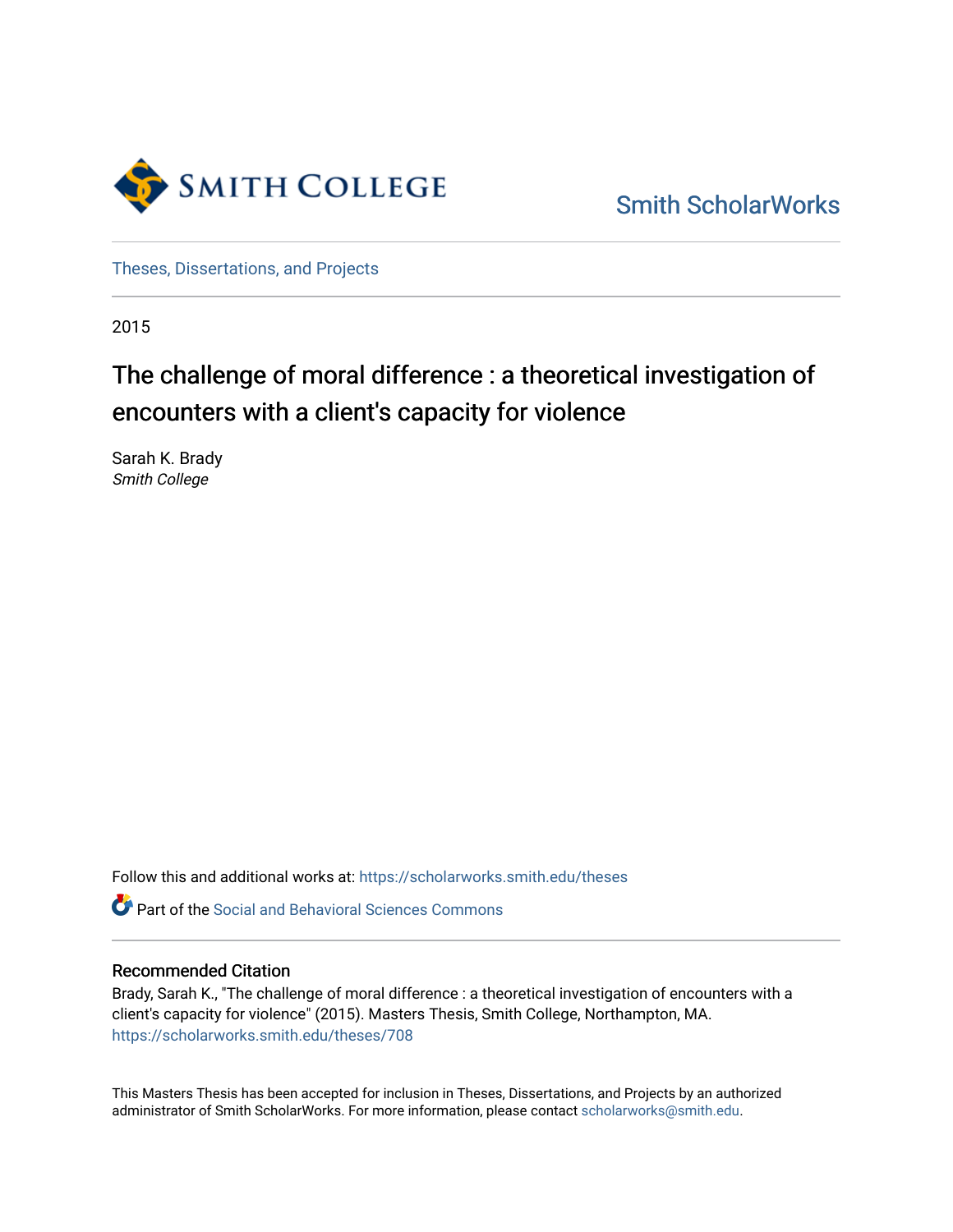Sarah Kathleen Brady The Challenge of Moral Difference: A Theoretical Investigation of Encounters with a Client's Capacity for Violence

# **ABSTRACT**

Clinical social workers face an ethical imperative to work with a range of clients, some of whom will undoubtedly espouse views and confess to violent behavior that will differ, sometimes profoundly, with the worker's own personal moral compass and the values of the social work profession. How are clinical social workers to navigate the potential impasses that arise from such encounters? This theoretical thesis explores the dilemma of engaging with a client whose morality is experienced by the worker as untenable. It draws on two bodies of theory, moral anthropology and relational psychoanalysis—both of which emphasize contingency, circumstance, and the role of social phenomena in shaping an individual's subjectivity and identities. These bodies of theory are applied to two cases set in apartheid and post-apartheid South Africa (Gobodo-Madikizela, 2003; Straker, 2007a). While these cases focus on the extremes of human behavior in a particular historical and cultural locale, they also offer a paradigm of what it means to face a client whose morality profoundly differs from one's own and how one might overcome the impasse precluding empathy for the client's subjectivity and recognition of his or her human dignity.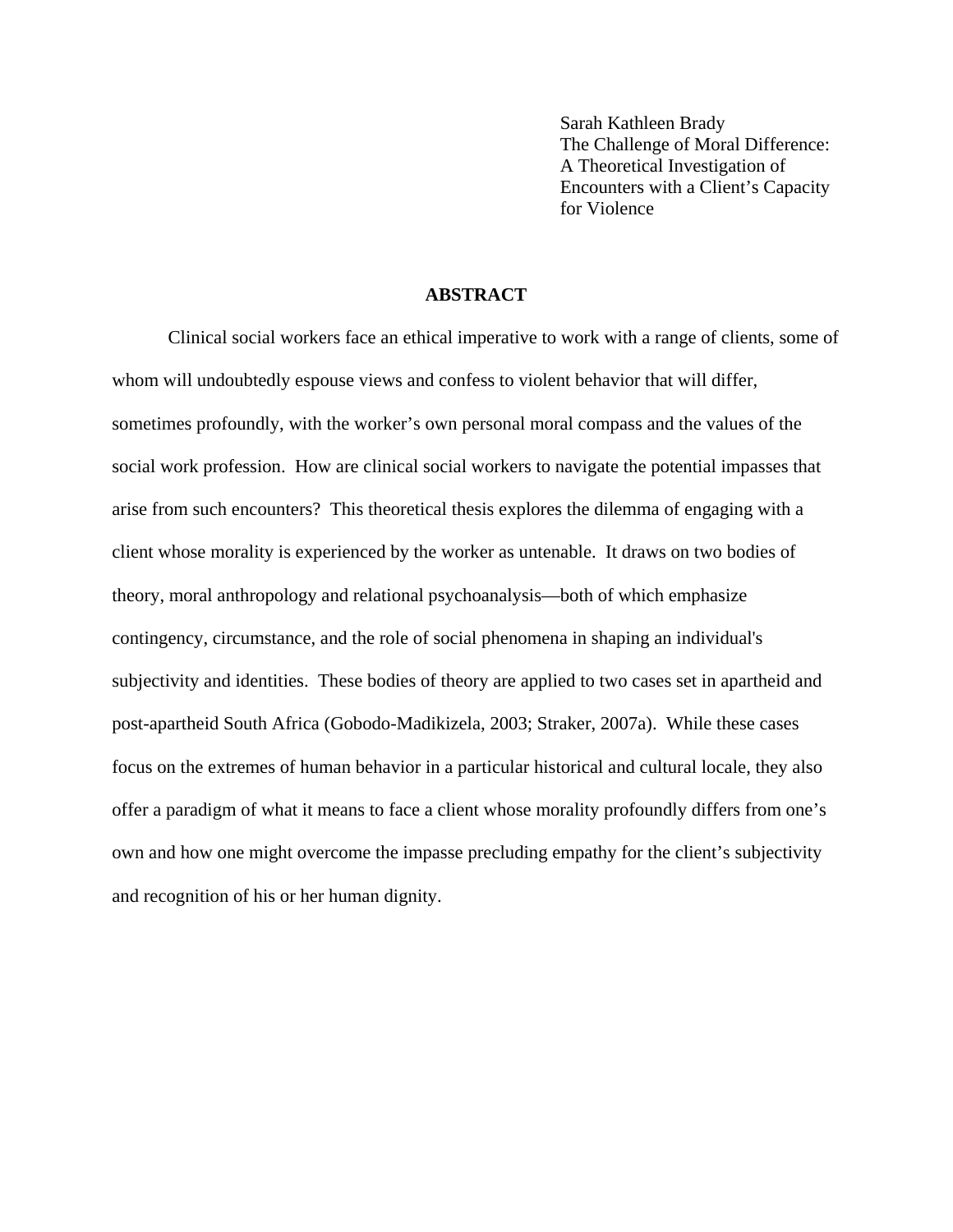# **THE CHALLENGE OF MORAL DIFFERENCE: A THEORETICAL INVESTIGATION OF ENCOUNTERS WITH A CLIENT'S CAPACITY FOR VIOLENCE**

A project based on an investigation, submitted in partial fulfillment of the requirements for the degree of Master of Social Work

Sarah Kathleen Brady

Smith College School for Social Work Northampton, Massachusetts 01063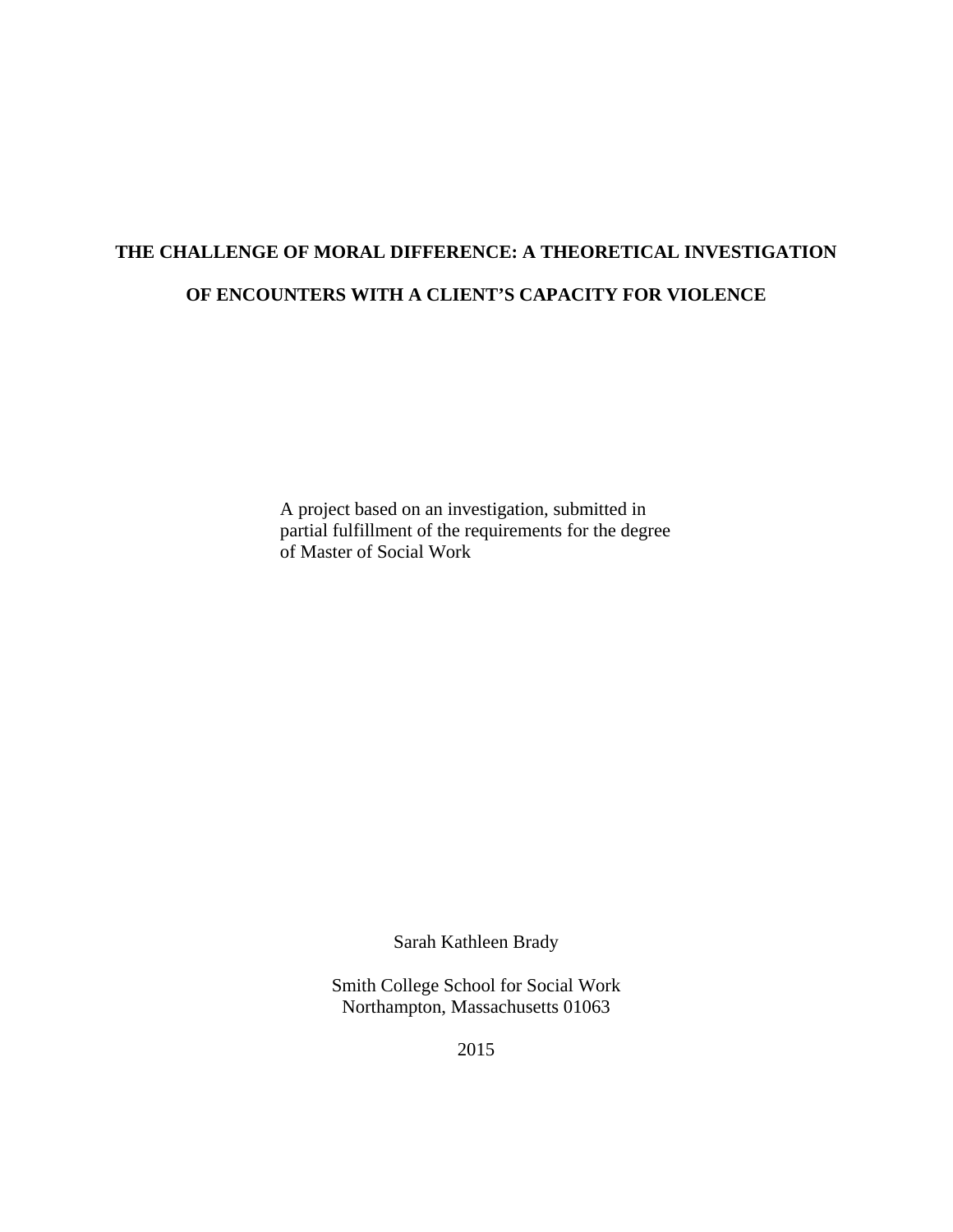# **ACKNOWLEDGEMENTS**

Many, many thanks…

…to my thesis advisor, Josh Miller, Ph.D., for his steady encouragement, patience, and interest in the spirit of this project.

...to Jennelle, Chrissy, Mara, Helen, Suzi, and my mom for their various efforts calming, inspiring, coaching, and proof-reading.

…and to Will for his endless support, companionship, and humor.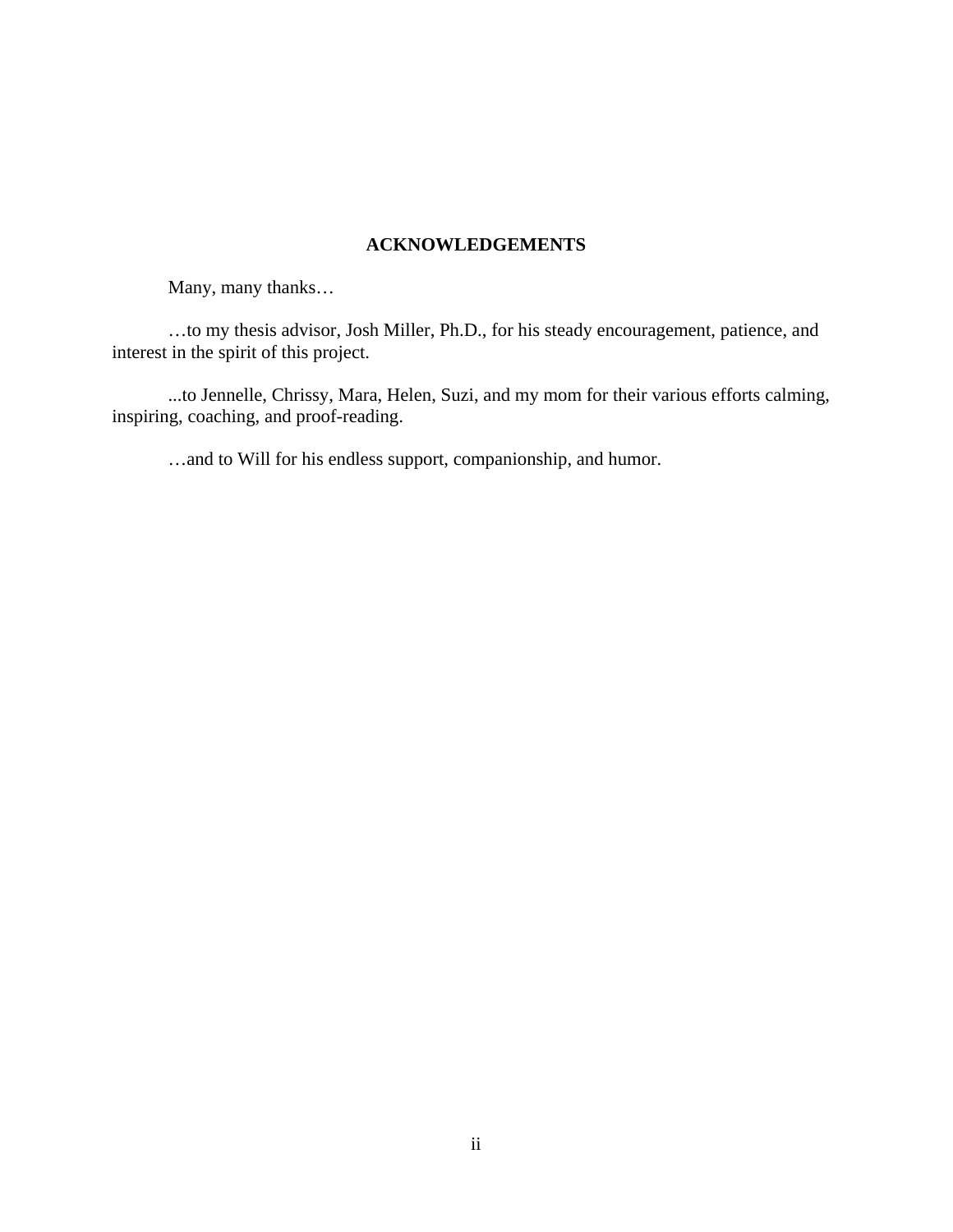# **TABLE OF CONTENTS**

# **CHAPTER**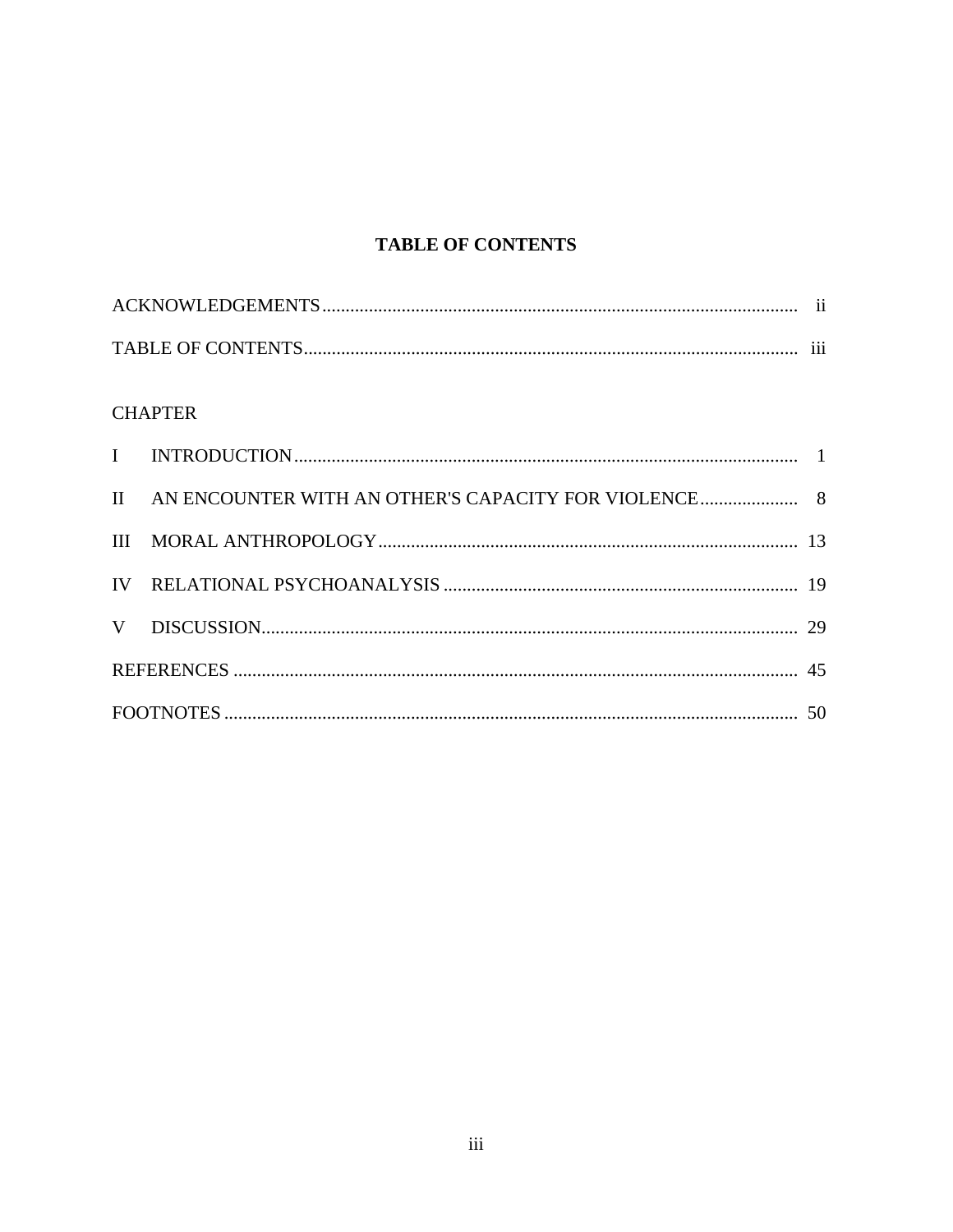# **CHAPTER I**

# **Introduction**

*I am human, I consider nothing human alien to me.*

*— Terence* 

*Whatever cultural conditioning we may do, we must remain cognizant of the fact that human beings who have been trained and conditioned to be nonviolent retain the capacity for violence; as constrained as that capacity may be in certain contexts, it can come out in others. It is subdued, reduced, dormant yes. But it is never abolished. It is never nonexistent. It is always there.* 

*— The Tangled Wing: Biological Constraints on the Human Spirit (Konnor, 2002).*

Clinical social workers through the course of their careers will likely encounter individuals whose views and actions conflict, sometimes profoundly, with their own personal moral compass and the values of the social work profession. For example, social workers may work with clients who hold racist, sexist, or homophobic opinions; these clients may act on behalf of these views thus contributing to the violation and harm of oppressed populations. Social workers in prison and rehabilitation settings may work with persons convicted of such crimes as murder, rape, torture, child abuse, and hate crimes, among others. The perpetrators of such acts may have been guided by particular beliefs and values. In global contexts, social workers in refugee camps may be asked to assist individuals who have committed heinous offenses in the name of civil war and related political conflicts. How are social workers to uphold the National Association of Social Workers (NASW) Code of Ethics that forbids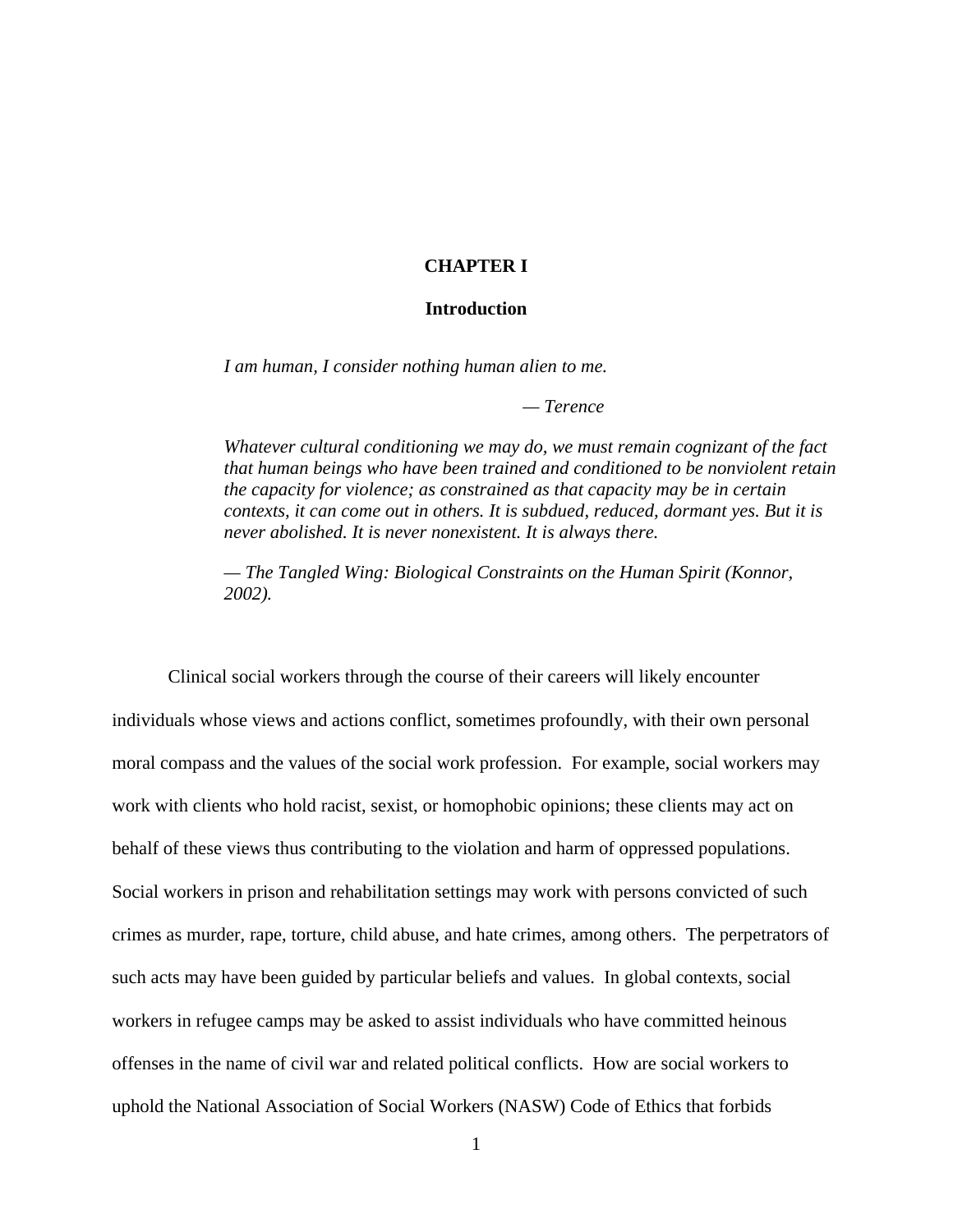discrimination based on a client's beliefs when those beliefs contradict one's own moral compass and the mission of the profession? A non-discriminatory stance, respecting the inherent dignity and worth of all clients may seem possible in hypothetical terms; it might be a much more difficult feat in practice particularly when one comes face-to-face with a perpetrator who believes his actions were justified.

The following questions guide this project and represent dilemmas with which I grapple in my development as a clinical social worker: What transpires when a clinician encounters an individual who has perpetrated a morally atrocious act—an act that the clinician personally and professionally might consider to be evil? How do we, as social workers, hold in mind the latent humanity of such a person? How do we struggle to empathize with the thoughts and feelings motivating his or her actions? How do we conceptualize the role of the social environment in shaping one's actions? How do we conceive of separating the person from the act? How do we uphold the ethics of the profession when we experience moral revulsion?

In addition to the requirement to respect the inherent dignity of the person, the NASW Code of Ethics (2008) specifies the need to honor diversity across groups and individuals. The Code states:

Social workers should obtain education about and seek to understand the nature of social diversity and oppression with respect to race, ethnicity, national origin, color, sex, sexual orientation, gender identity or expression, age, marital status, political belief, religion, immigration status, and mental or physical disability.

Differences in morality are likely connected to an individual's multiple identities, and are perhaps "as fundamental as those more common categories of difference" (Suchet, 2007, p. 167). It is essential to explore the relationship of moralities and identities—not as theoretical and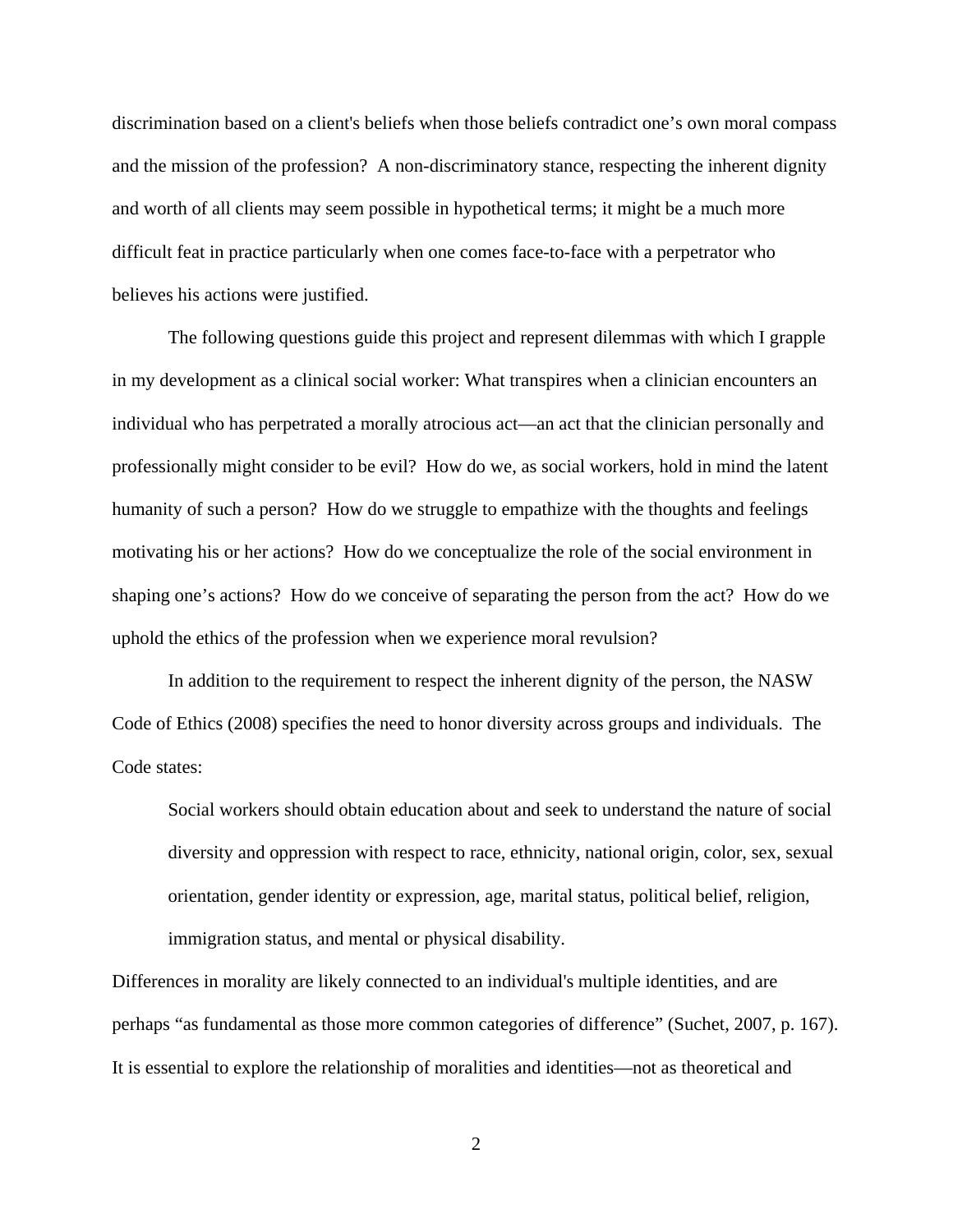hypothetical constructs, but as lived realities. A person's morals and values, when considered at all, are typically seen as the choice of the individual. How might they be understood as the sequelae of multiple phenomena embedded in a particular sociocultural environment?

Lastly, understanding the moral motivations behind violence as it is perpetrated at the hands of individuals is important for meeting the social work profession's obligation to the broader society. The Code states, "Social workers should act to prevent and eliminate domination of, exploitation of, and discrimination against any person, group, or class." This task requires delving into and facing the psychological underpinnings whereby some individuals and groups dominate, exploit, and discriminate other individuals and groups. As social workers we cannot dismiss or shy away from both sides of the oppressor/oppressed dynamic. If we are to effectively help those who have been caught in this relational dynamic with the hope of preventing future repetitions, then we need to be able to work with victims and perpetrators alike. In addition, clinical social workers have a public obligation to "challenge denigrating myths and stereotypes by presenting narratives that both affirm the universality of the human condition and describe clients in all their complexity" (Miller & Schamess, 2000, p. 56).

Apart from the NASW ethical commitments, there is also a therapeutic ethical imperative for clinicians to find it within themselves to honor the subjective experiences of their clients in service of offering effective clinical care. This entails struggling "to gain access to that which is culturally dissociated, to that which feels unbearable, unsymbolizable, and beyond reach, in both patient and ourselves (Suchet, 2010, p. 167). This process of understanding and recognition of an *Other* may destabilize the clinician as it often involves "psychological turmoil, and moral confusion" (Jackson, 2002, p. 257). Jessica Stern's (2003) on-the-ground research to understand religious terrorists offers a glimpse at the seemingly impossible task of seeing the world through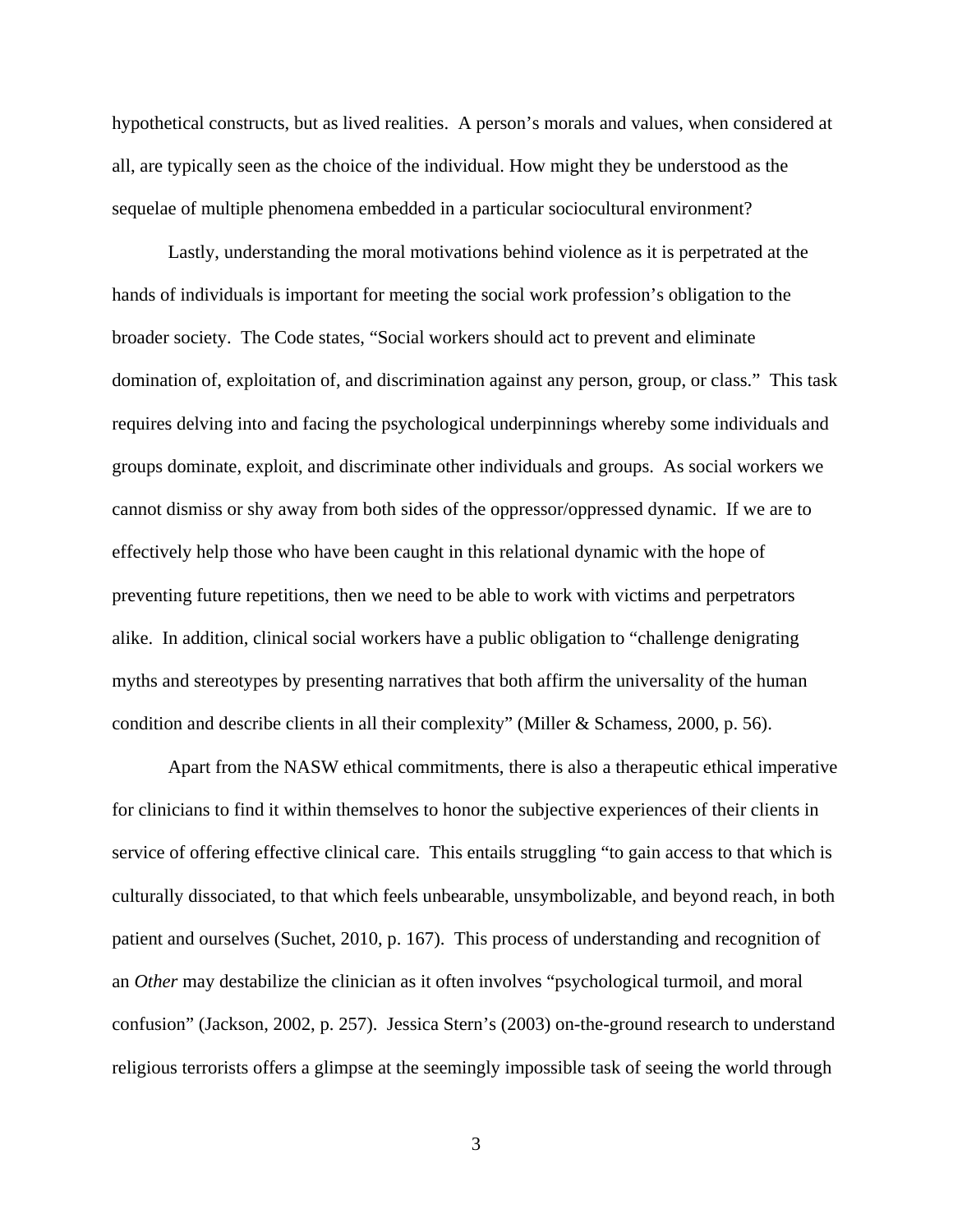the Other's eyes, those times when we must suspend judgment. Prior to her first interviews with terrorists, Stern was advised to immerse herself in their world:

You won't be able to explain terrorism to others until you can completely empathize with the pain and frustration that cause it. You need to picture yourself joining the groups you study. This can't be a superficial feeling...At least during the period you are speaking to them, you need to feel yourself ready to join their cause. You need to sustain that feeling—go into it completely—but at the same time trust that you will recover yourself at the end of the conversation. (p. xvi)

Stern adopted the stance that "no matter how abhorrent the view of the other, it represents a logical possibility for oneself" in other circumstances (Jackson, 2009, p. 244). What allowed her to conduct meaningful research was a nuanced understanding of the daily issues and decisions affecting her subjects—their *local moral worlds* (Kleinman, 2006)—and her use of self to shift her own internal perspectives. Stern was able to accept that she, as do all humans, holds the capacity for violence. Psychoanalyst Martha Bragin (2007) writes: "Exposure to extreme violence is so terrible that we want to shield ourselves from it, to emphasize the 'not-me' " (p. 235). It is understandably unsettling, even terrifying, when we see the dark sides of ourselves in others. Socially and psychically avowing the parts of ourselves from which we would rather create distance helps prevent those parts from being acted upon.

In this thesis, I will apply concepts from the theoretical traditions of moral anthropology to understand the local moral worlds of perpetrators and clinicians and relational psychoanalysis to understand the internal unconscious processes involved in the intersubjective encounters between clinicians and clients who hold conflicting moralities. I stumbled upon moral anthropology through the work of psychiatrist anthropologist Arthur Kleinman who has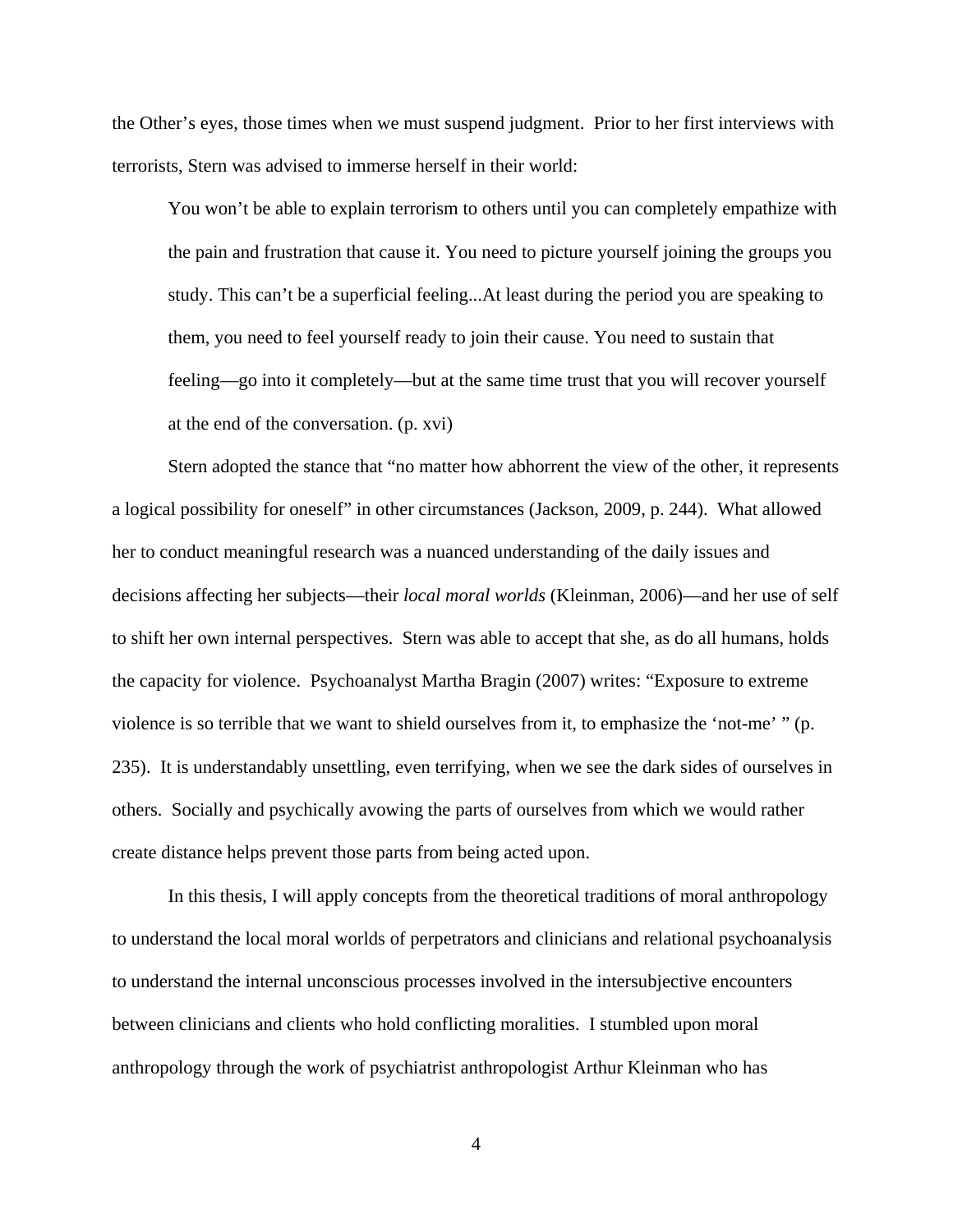specialized in issues of global mental health among other topics. His scholarly writings speak to me because of his non-pathologizing stance that emphasizes the everyday ordinary experience of individuals in context. Relational psychoanalysis, like anthropology, posits that context is always relevant. I have been long been drawn to its integration of social forces with unconscious processes in contrast to earlier trends in psychoanalytic theory. Moral anthropology and relational psychoanalysis considered in conjunction offer an enhanced perspective of the relationship between the many facets of the social environment and the singularity of an individual's life and internal world.

#### **Moral Anthropology**

Moral anthropology is a burgeoning sub-field of sociocultural anthropology that "deals with how moral questions are posed and addressed or, symmetrically how nonmoral questions are rephrased as moral" (Fassin, 2012, p. 4). It explores the moral categories via which we apprehend the world and analyzes moral issues and moral debates at an individual and collective level. It is predicated upon the notion that any idea of morality and ethics is culturally and historically inscribed. The leading anthropologist in this area, Didier Fassin (2014), writes: "All human activities are grounded on moral assumptions—often so much taken for granted that they are not perceived as moral any more" (p. 5). Moral anthropology strives to bring attention to the moral aspect of human experience, which is always positioned historically, culturally, and socially.

Anthropology, broadly speaking, is well suited for contributing to social work with its ethnographic practices embedded in the phenomenology of lived experience. Kleinman's (2006) concept of *local moral world* is useful for understanding how individual actors grapple with the ethics of their actions and how some individuals come to commit atrocities. Kleinman defines an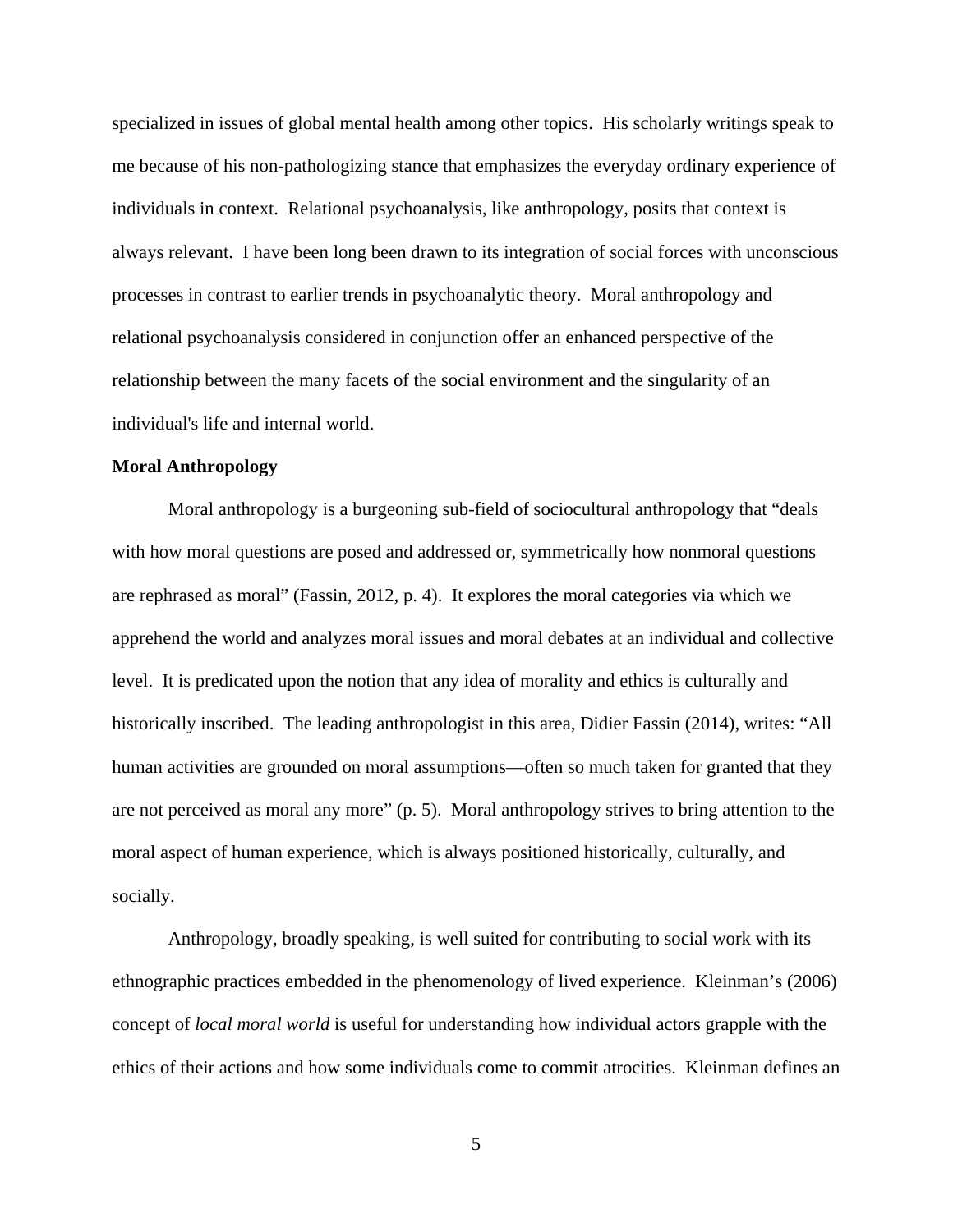individual's local moral world as the ordinary, everyday space of lived moral experience, often influenced by fear and power. This concept gives weight to contingency and circumstance, which I believe are essential in resolving the dilemma of engaging with an Other whose morality feels untenable.

#### **Relational Psychoanalysis**

The unconscious processes that arise in the challenging encounters with such an Other are best approached through the lens of relational psychoanalysis, which posits that relations between people with their many contours and contradictions are the fundamental element of psychological development and being-in-the-world. Relational psychoanalysis is also interested in the relationships individuals have with their thoughts and fantasies, their culture, and their identities. This body of theory, like moral anthropology, acknowledges that "persons cannot be seen in isolation from the society and culture that have played a part in forming them" (Samuels, 2006, p. 20.). In addition, relational theorists critique the norm of unlinking the individual from his or her social context (Layton, 2006; Walls, 2006). Such unlinking "may operate as mechanisms of a culture's dominant ideology to produce and maintain political, social and economic inequalities" (Walls, 2006, p. 119).

Relational psychoanalytic theory also adopts a perspective of the normal *multiplicity of selves* (Bromberg, 1996). We all have many different self-states that are elicited in various emotional contexts. This notion of multiplicity makes space for the many identities and local moral worlds we embody: "Individuals hold multiple, complex and cross-cutting social group identifications...[that] are also fluid and shifting" (Suchet, 2004, p. 431). We disavow and dissociate from some self-states when they threaten deeply held identities and ways of being in the world. Identifications with privilege and oppression emerge and converge intersubjectively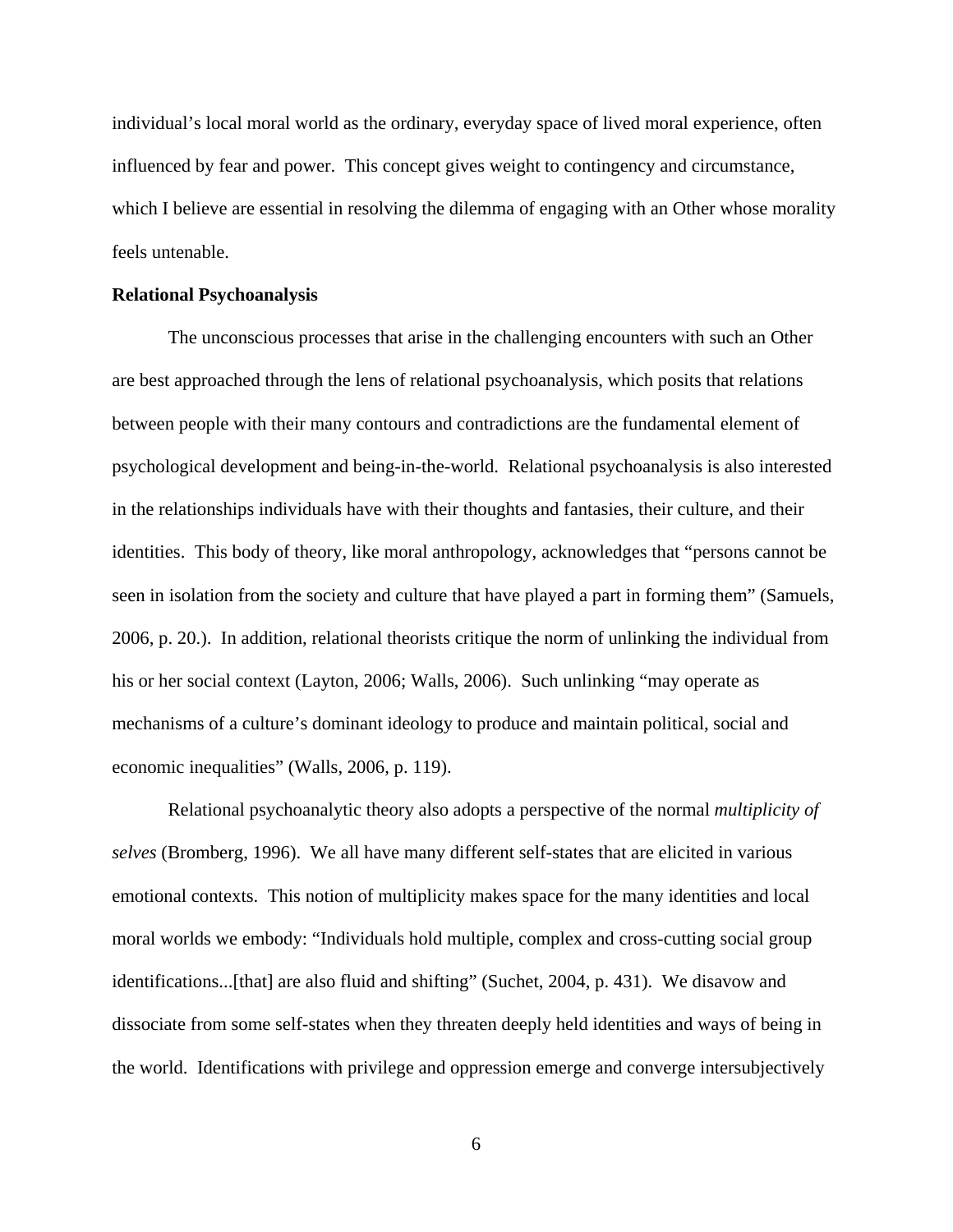in unconscious processes of projection and introjection as various self-states are avowed or disavowed (Altman, 2010).

Relational views on aggression suggest that it is a natural predisposition influenced by social circumstances, such as the threat of humiliation. As a psychotherapy technique, relational psychoanalysis offers possibilities of how to clinically use unconscious process as it comes into focus. The field considers clinical questions such as, "How do we find a way to an ethical stance in what feels like a quagmire of complex competing loyalties, competing identities and political and personal conflicts?" (Suchet, 2007, p. 169). Lastly, relational psychoanalysis has brought to the forefront the clinical importance of the clinician's subjectivity and her history of identities (Suchet, 2004).

#### **Conclusion**

While the relational turn in psychoanalysis has embraced a perspective that considers the role of social and cultural forces, there has been a noticeable absence of recent dialogue between relational psychoanalysis and anthropology. My thesis aims to create a dialogue between these two discourses. In the following chapters, I will offer an overview of salient concepts from moral anthropology and relational psychoanalysis and then explore in detail, through two cases set in South Africa, what it means to encounter a person whose actions suggest a perverse sense of morality and a capacity to inflict violence. While these cases focus on the extremes of human behavior in a particular historical and cultural locale, they also offer a paradigm of what it means to face an Other whose morality—his or her sense of what is justified—profoundly differs from one's own and how one might overcome the impasse precluding empathy for the Other's subjectivity and recognition of his or her human dignity.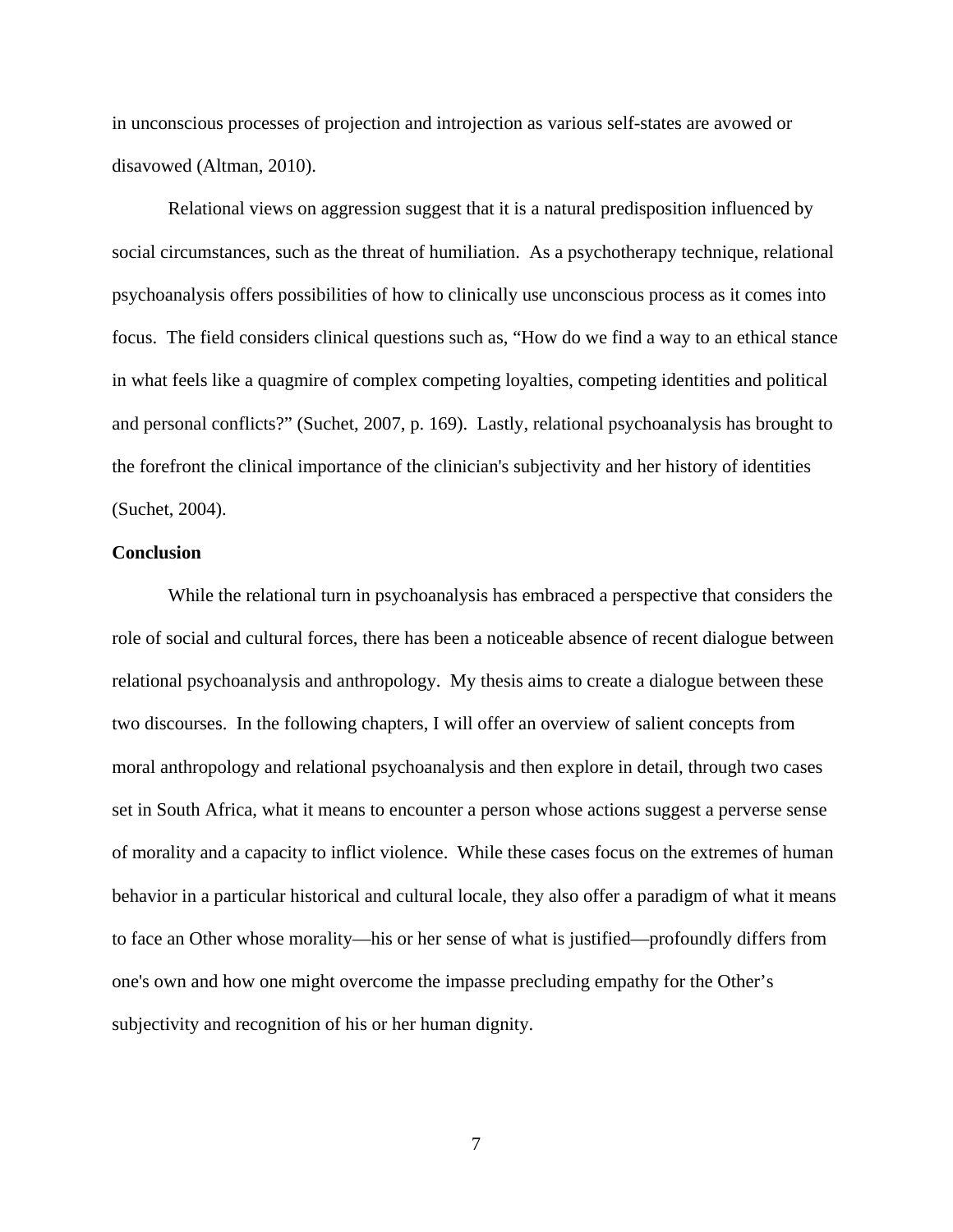#### **CHAPTER II**

## **An Encounter with an Other's Capacity for Violence**

Through two cases set in South Africa, I will explore what it means to encounter another person whose actions and beliefs are experienced as morally repugnant. In this chapter, I will describe the phenomenon as it is illustrated in Pumla Gobodo-Madikizela (2003) and Gillian Straker's (2007a, 2007b) writings. In the final chapter, I will revisit these cases, consider them through the lenses of moral anthropology and relational psychoanalysis, and link the phenomenon to clinical social work.

In *A Human Being Died that Night*, Pumla Gobodo-Madikizela (2003), a South African psychologist who grew up in a black township, recounts her experience interviewing Eugene de Kock, otherwise known as "Prime Evil," the commanding officer of state-sanctioned apartheid death squads serving a 212-year sentence in prison for crimes against humanity. She was inspired by two widows who forgave de Kock for killing their husbands: "The image of the widow reaching out to her husband's murderer struck me as an extraordinary expression—and act—of empathy, to shed tears for not only her loss, but also, it seemed, for the loss of de Kock's moral humanity" (p. 15). Over time the profound divide in their respective subjectivities and moralities comes into view: "He had belonged to a world that created violence, I to a world that was the object of his violence; he belonged to a world where morality meant the same thing as hate, and I to a world that knew the difference" (pp. 19-20). Gobodo-Madikizela, in moments that shock, discovers herself recognizing de Kock as a human being and not only as the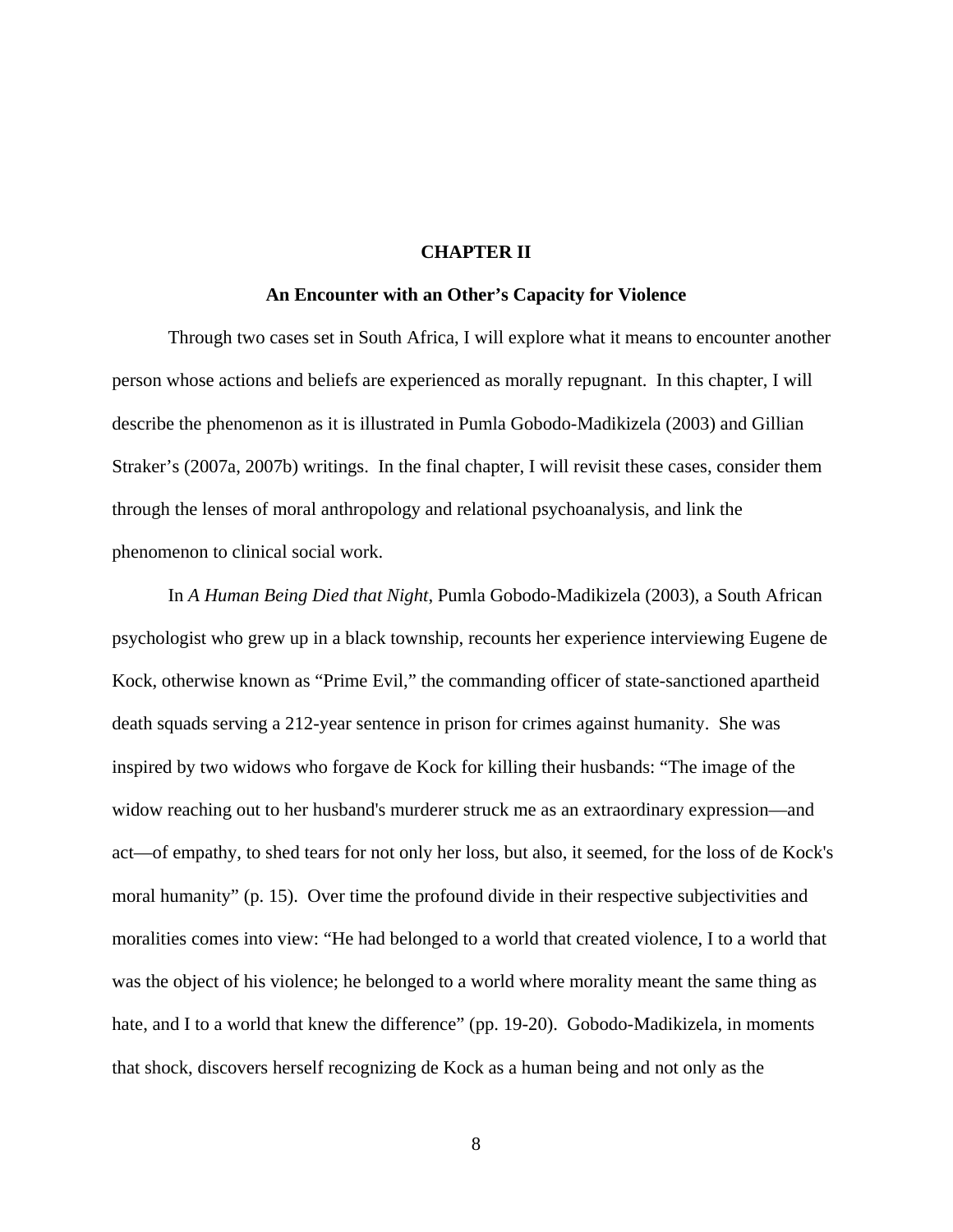perpetrator of extraordinary atrocities. Gillian Straker (2007) coined the term a *trauma of morality* to describe the internal sense of disorientation that results from experiencing tension and conflict in one's sense of what is right and wrong. The trauma of morality that occurs for Gobodo-Madikizela entails her fear of "intimate complicity" in feeling empathy for de Kock – the same man referred to as "Prime Evil" (p. 46). She realizes that in order to see him as human she must face her own demons with their potential for hatred and aggression and also hold in mind the psychological, cultural, social, and political forces that molded de Kock's identity and capacity for violence.

Gillian Straker (2007a), also a South African psychologist, in her article, "A crisis in the subjectivity of the analyst: The trauma of morality," describes her work with Stanley, a black freedom fighter in the liberation struggle against apartheid. He saw value in telling his story and found enough credibility in Straker to meet with her for over 10 years. One particular session haunts Straker two decades later: Stanley recounts to her in riveting detail the killing of a woman, Maki Skosana, accused of spying for the apartheid government. This woman was the first to be killed by necklacing, a horrific torture method used to terrify those who might be tempted to become informants. Stanley confesses to Straker, not that he participated, which he did, but that he felt fearful as he engaged in his first murder. He expects Straker to condemn him for his cowardice. Straker feels paralyzed as she listens to him. She wonders how she could "come to terms with the atrocity he described as well as his reaction to it, a reaction that embraced excitement without remorse," especially in light of the context, a liberation struggle she supports (p. 159).

In a similar process of reaching a space for understanding as did Gobodo-Madikizela, Straker comes to understand Stanley's social and political positioning relative to her privileged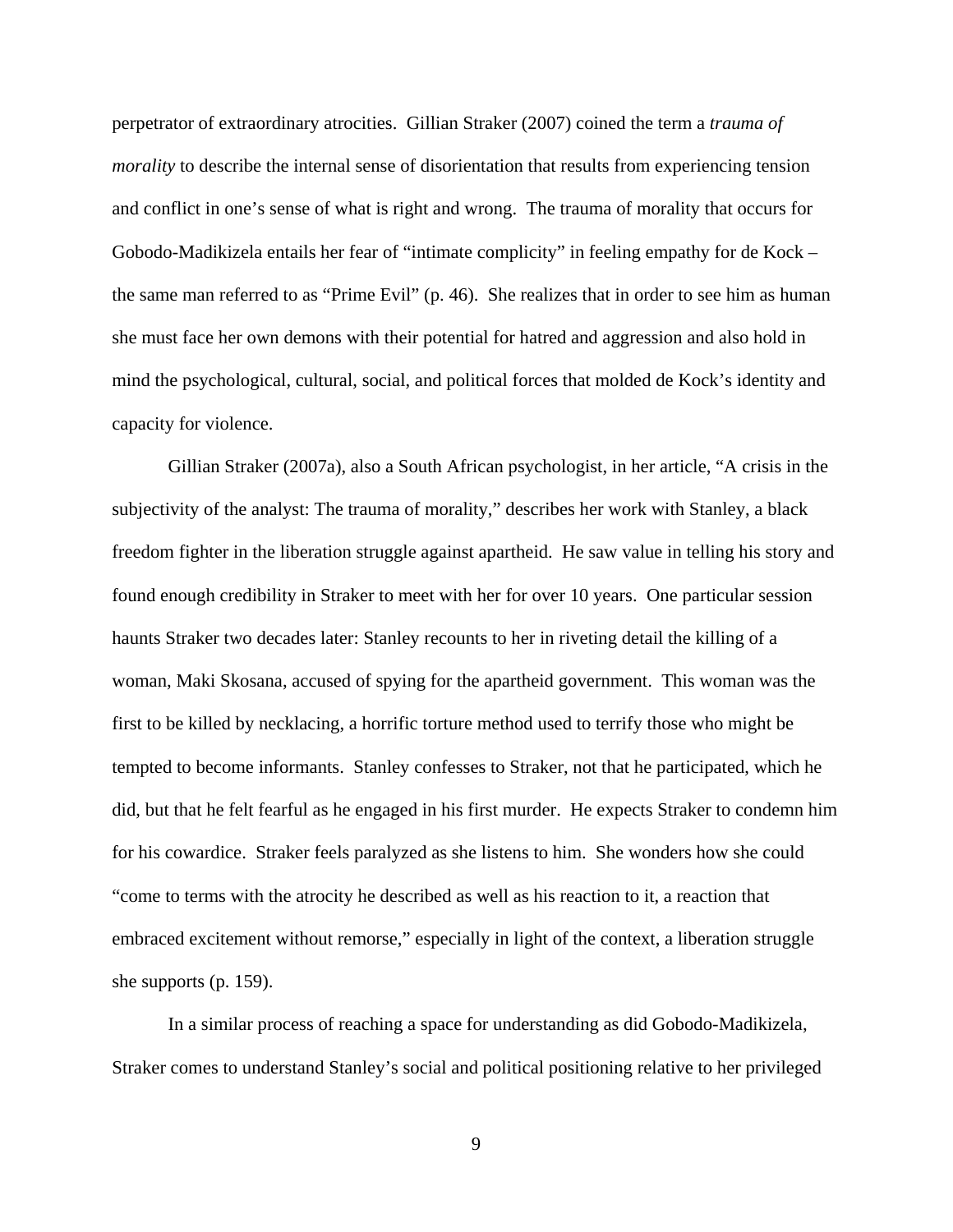and protected position as a white South African. They both consider the question of "What kind of social conditions must avail and what kind of history must a people have internalized to make them lose capacity of seeing the other in his or her humaneness?" (Hage, 2003, p. 85). In both encounters, all participants, Gobodo-Madikizela, de Kock, Straker, and Stanley, were "challenged to look at how much [they] could really tolerate the otherness and subject status of the other" (Straker, 2007a, p. 162). In this challenge, each engaged with the Other in such a way as to see themselves in each others' eyes. Morality was not an abstract concept, but a lived reality. Straker and Gobodo-Madikizela acknowledge the powerful pull to dissociate, split, and project badness onto the Other. In their face-to-face encounter with evil, they strove to overcome these forces in order to preserve their humanity and restore humanity to the Other.

According to the moral anthropologist Didier Fassin (2007), "It is never superfluous to demonstrate interest in the Other" (p. xii). He describes how political anesthesia denies the relevance of the Other; in the case of acts of violence, such anesthesia manifests as the essentialist view of a bad person doing bad things. Members of a society fail to own their complicity in the construction of violent individuals when attempts are not made to understand the complex psychological and social phenomena that create circumstances for individuals and groups to perpetrate violence. As Straker (2007a) argues, there is no such thing as existential innocence: "Individuals are always enfolded in discourses that precede and shape our drives, desires, and decisions" (p. 163). She affirms that while there are indeed innocent victims, violence always has a historical context. Intellectual, emotional, and moral retreat from otherness is an option, yet one not without significant consequences.

While the examples described above are set within the context of apartheid/postapartheid South Africa, I believe, as do Fassin, Straker, and Gobodo-Madikizela, that "the South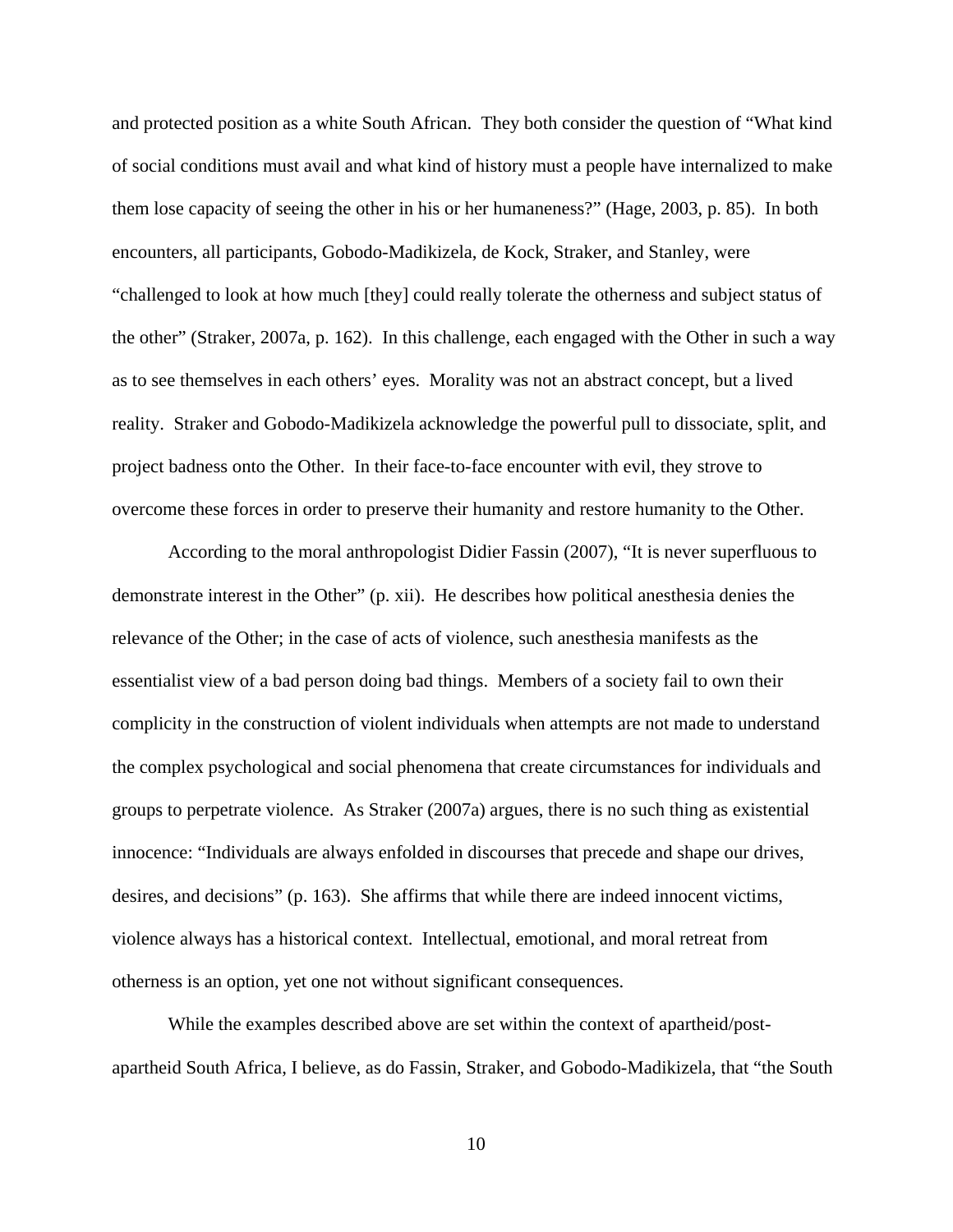African history sheds light on many realities beyond South Africa" (Fassin, 2007; p. xx). The two cases probe the extraordinary situations of murder and torture; however, there are many encounters in clinical work where recognition for the Other's subjectivity is similarly threatened by the challenge of moral difference.

I came upon these two cases a few years ago and have kept them in mind throughout my training to become a clinical social worker. The challenge of helping a client for whom on some level we resist feelings of empathy fascinates me on many levels—intellectual, pragmatic, and ethical. What draws many to the field, I believe, are a natural curiosity about peoples' lives, an innate ability for empathic connection, and, perhaps above all, a desire to help. These three qualities often align when working with clients. However, we cannot always choose with whom we work and even if we could, I believe something would be lost from not examining why there are certain individuals with whom we would prefer not to engage, understand, and potentially help. There is also the possibility of discovering a client's moral transgressions after a treatment is already underway and in which an attachment has been established, similar to the situation in which Straker found herself. I have wondered who those individuals are for me: Rapists? Murderers? Child abusers? I certainly believe I would be challenged to work with clients who professed to acts that fragrantly violated the normative standards of ethical human conduct, but I cannot say that the reasons for the challenge are necessarily obvious. Would I not believe they are deserving of clinical help? Would I find it vicariously traumatizing to listen to their stories of perpetration? Would their behaviors morally repulse me to the point I could not be an effective clinician? Or would I not want to face the reality of their lives that led them to commit such behavior? For if I did face how their lives were shaped by a multitude of social and psychological forces, I might have to examine the alarming perspective that "given a similar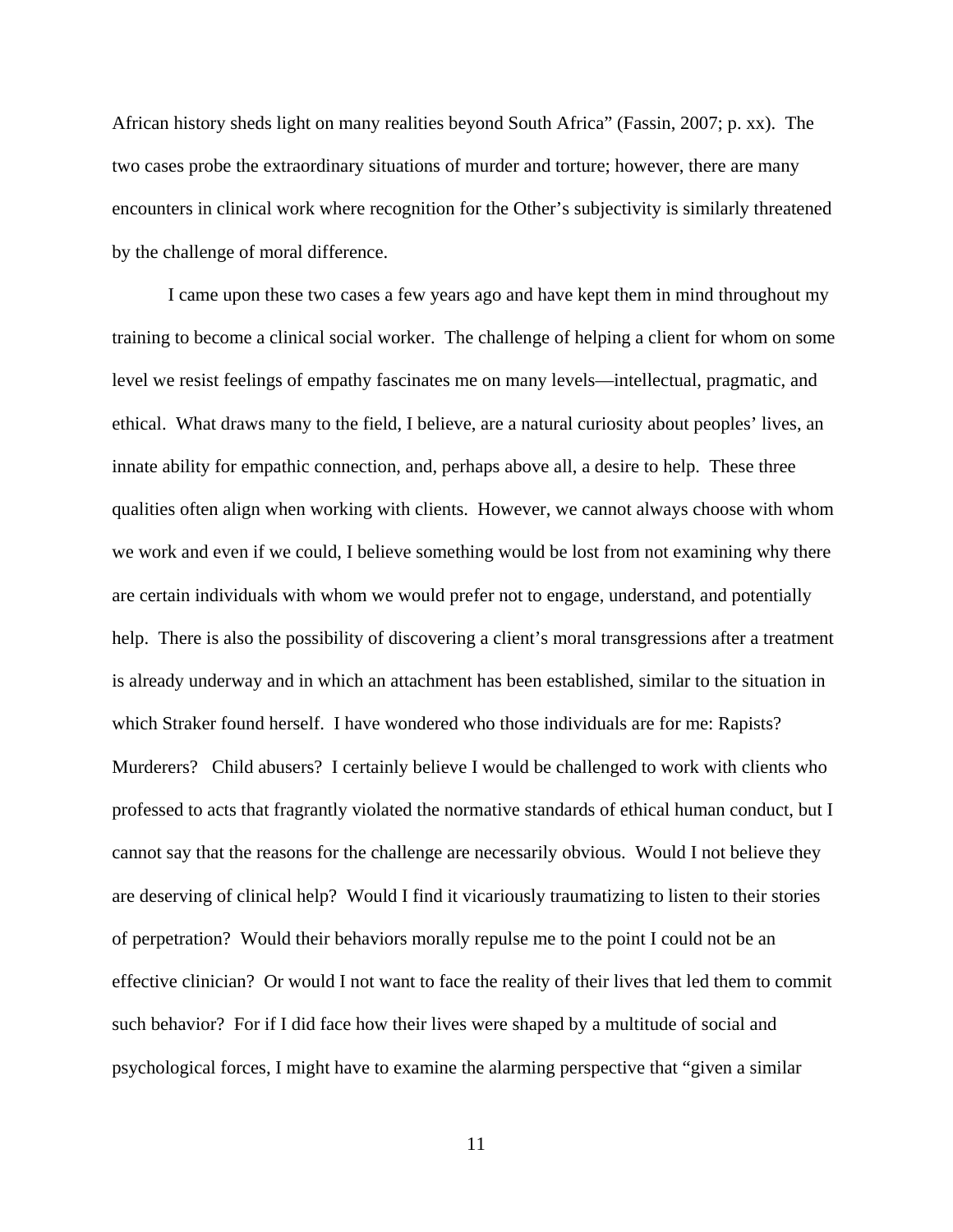history and background [I] might find [myself] in the other's place" (Hage, 2003, p. 87). <sup>2</sup> How might I move past such distressing reactions? I have not yet had sufficient clinical opportunities to answer these questions in vivo; however, I am inspired by the efforts of Gillian Straker and Pumla Gobodo-Madikizela in their respective cases because they pushed themselves to examine what it truly means to listen to and attempt to understand a person each experienced as morally compromised. Gobodo-Madikizela poses and considers the unsettling question of, "What does it mean when we discover that the incarnation of evil is as frighteningly human as we are?"

I believe that we, as clinical social workers, owe it to our future clients regardless of who they may be to probe what it means to train "one's imagination to go visiting" (Arendt, 1982, as cited in Jackson, 2009, p. 241). Facing the dark places inside ourselves may be just what is needed to connect to those we would rather avoid.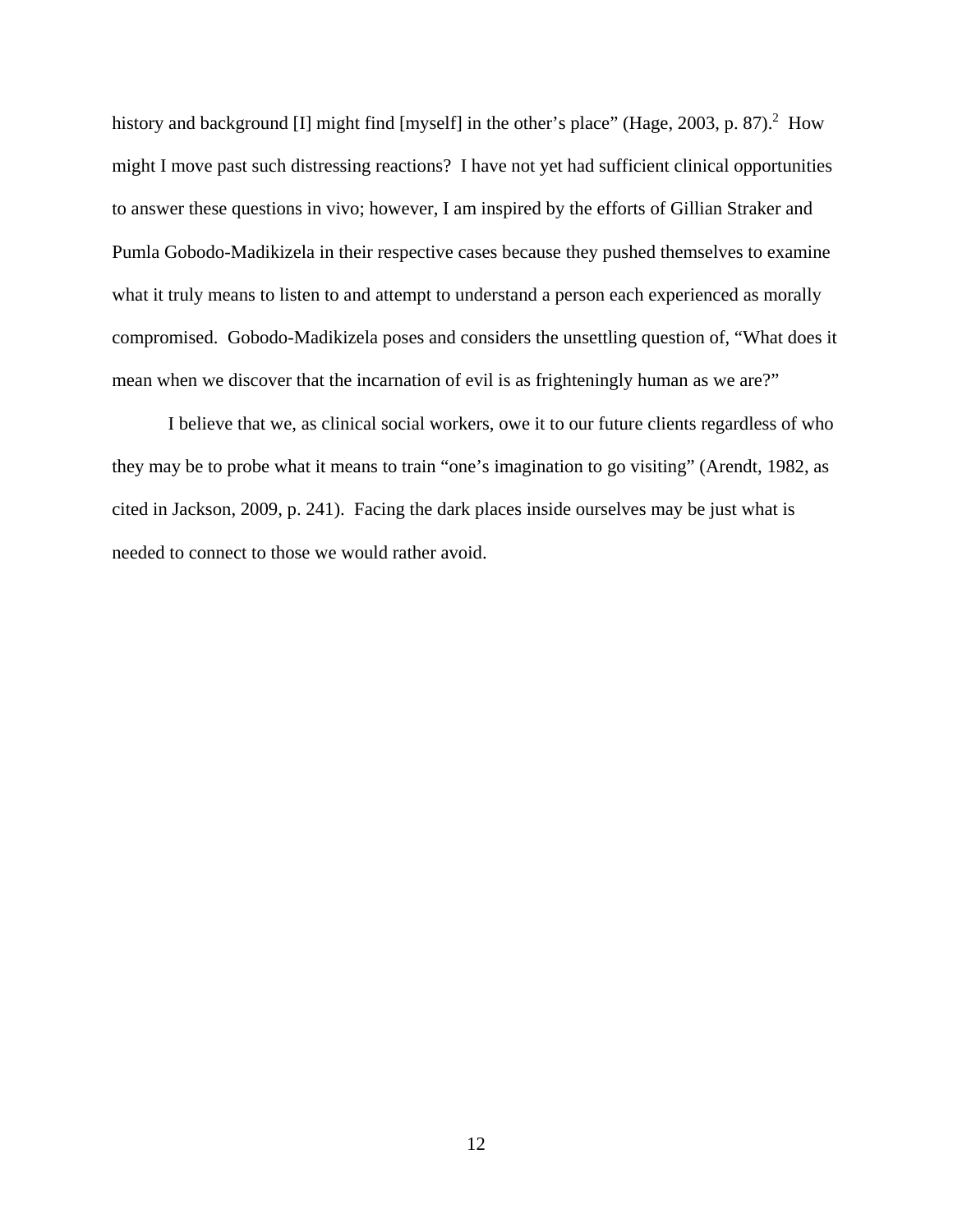#### **CHAPTER III**

#### **Moral Anthropology**

# **Introduction**

*Moral anthropology*, a specific yet broadly encompassing sub-field of cultural anthropology, is well suited to address social work's curiosity about the role of the social environment in shaping an individual's morality and actions. The recent "ethical" or "moral turn" within the field attends not to debates of universalism versus relativism but to "the everydayness of the moral experience" (Zigon & Throop, 2014, p. 3). This approach focuses on the micro contexts of an individual's daily experience while fully acknowledging the role of macro phenomena including the historic, economic, and political conditions. According to Kleinman (1999), "Experience is moral because it is the medium of engagement in everyday life in which things are at stake and in which ordinary people are deeply engaged stake-holders who have important things to lose, to gain, and to preserve" (p. 362). Clinical social workers routinely listen to and seek to understand what is at stake in their clients' lives. A theoretical framework of moral experience thus has clinical relevance.

Zigon and Throop (2014) in their introduction to a special issue of *Ethos* on "Moral Experience" lament that much social science theorizing about morality and ethics has occurred at an abstract level while neglecting "the nitty-gritty complexity of actual persons interacting with one another, as well as other objects and beings, in relations of intersubjectivity" (p. 1). It is here that moral anthropology establishes its niche. Concepts and methods germane to moral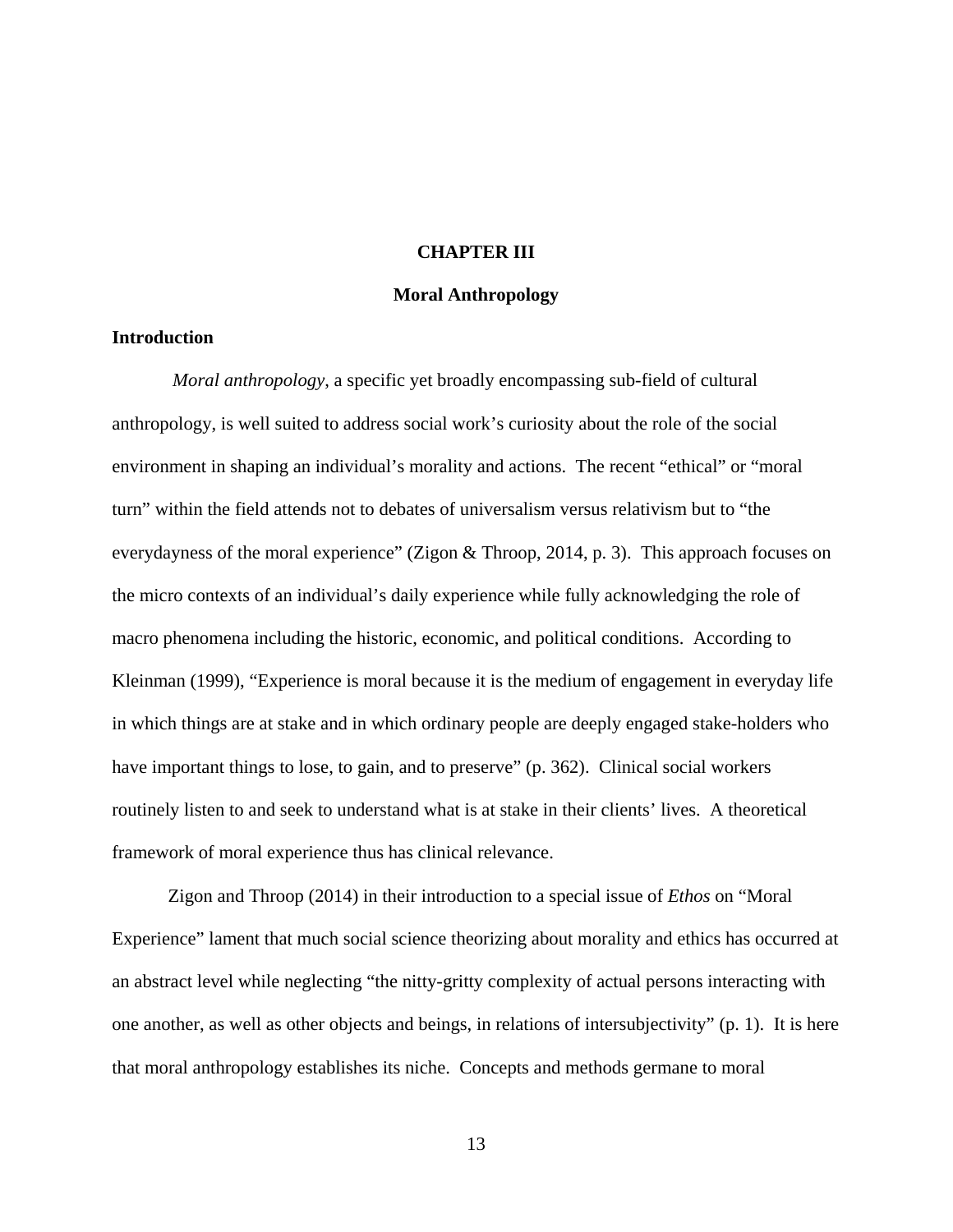anthropology can help clinical social workers conceptualize the role of social forces in shaping an individual's actions.

#### **Ethnography: Moral Anthropology's Method of Inquiry**

Similarities between the methods of ethnography and clinical social work demonstrate why anthropology as a discipline offers a relevant perspective on concerns within social work. Biehl (2005) sees anthropology's value in "its openness to theories, its relentless empiricism and its existentialism as it faces events and the dynamism of lived experience and tries to give them a form" (p. 15). Such relentless empiricism is brought to life by the long-term grounded immersion in others' lives—in their *local worlds* (Kleinman's (1999) concept for the microcontext where everyday life occurs). Ethnography, when conducted thoughtfully, does not reduce the complexity of human lives to mere abstractions. Instead it attends to the detailed "empirical evidence that emerges when people express their most pressing and ordinary concerns, which then open up to complex human stories in time and space" (Biehl & Petryna, 2013, p. 19). It requires knowledge of other forms of communications and openness to unfamiliar symbols of meaning and interpretations of experience. Clinical social work and ethnography draw on similar sensibilities of curiosity and inquiry. To understand another person's experiences to the best of our ability, clinical social workers should be open to shifting their internalized framework of understanding to embrace emergent and perhaps unfamiliar ways of being-in-the-world.

Kleinman brings the similarities between the two fields closer to the surface when he highlights "the ethnographer's self-reflective criticism of her own positioning and its limitations; her hesitancy to prescribe interventions, at least until their human consequences can be better understood; her newly emergent readiness to make a commitment not just to study others, but to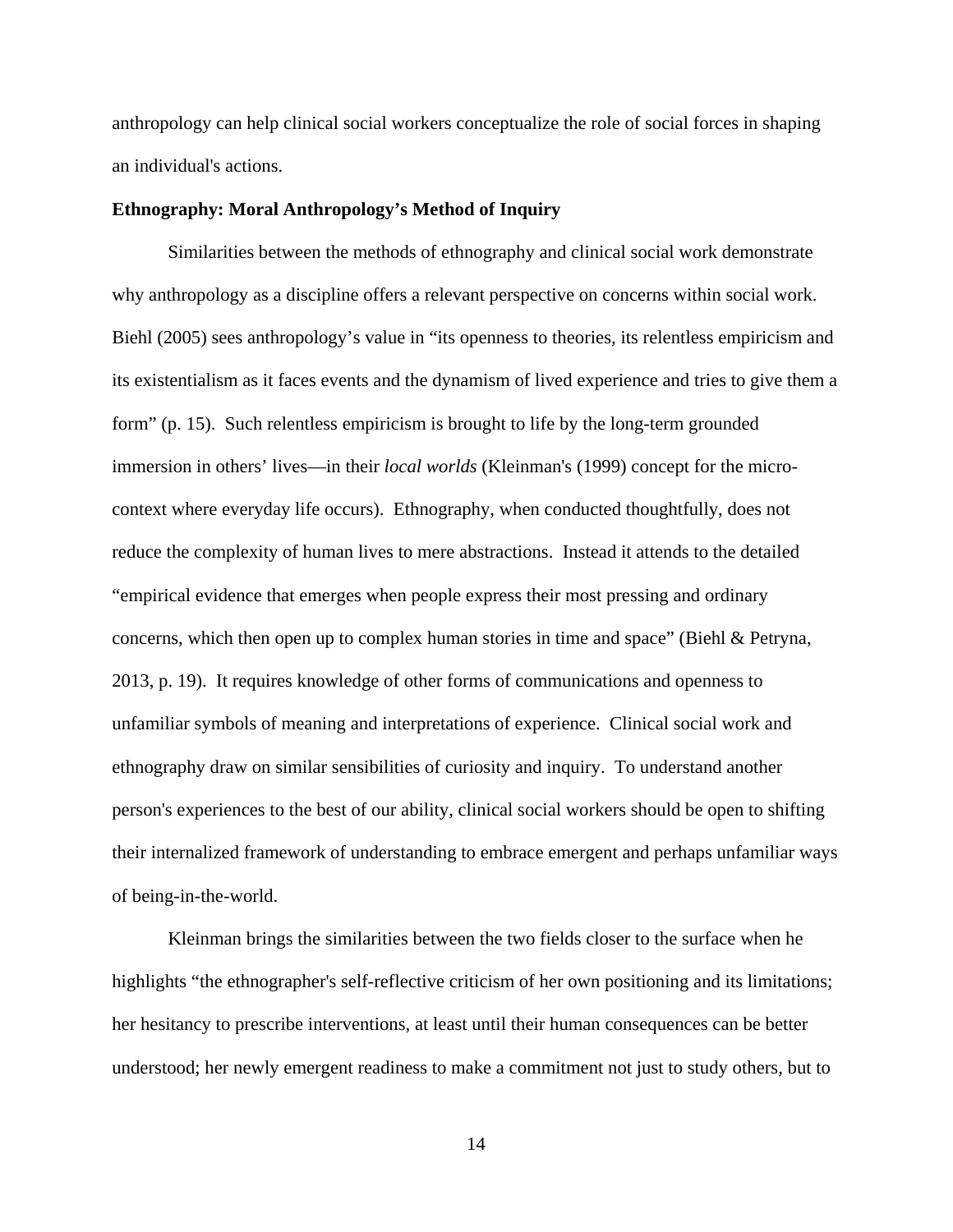engage them and to witness their problems" (Kleinman, 2014, p. 259). He goes as far as to suggest that ethnography may help with "sustaining empathy and engagement" (p. 259-260). While acknowledging the impracticality of clinicians actually conducting ethnography in order to better serve their patients, he does advocate developing an *ethnographic sensibility*. An ethnographer, like a clinical social worker, is " 'called' into the stories and lives of others by the moral process of engaged listening and by the commitment to witnessing" (Kleinman, 2014, p. 260).

#### **Moral Anthropology**

Within moral anthropology, there is limited consensus on definitions of terms, notably around the very term *moral*, and yet there are clear themes that cut across the theorizing and fieldwork of this group of scholars: A dissatisfaction with traditional conceptions of ethics/morality based in philosophy, a distinction between morality and ethics; the everyday ordinariness of moral life; a self-reflexive perspective acknowledging one's own situatedness; and a phenomenological emphasis characterized by detailed accounts of individuals' experiences and their meaning in relation to each other, their community, and their larger social positioning (Fassin, 2007; Kleinman, 2014; Lambek, 2010).

Kleinman's (1999) intuitive distinction between *ethical* and *moral* can be usefully applied to clinical social work. He describes ethical discourse as the production of codified values carried out by an elite professional class. He argues that:

Modeling ethics as a person's individual choices, which in turn are supposed to be based in deep philosophically and psychologically informed reflection shaped by religious and secular standards that seek universal application, simply does not account for the social processes of moral life. (Kleinman, 2014, p. 258)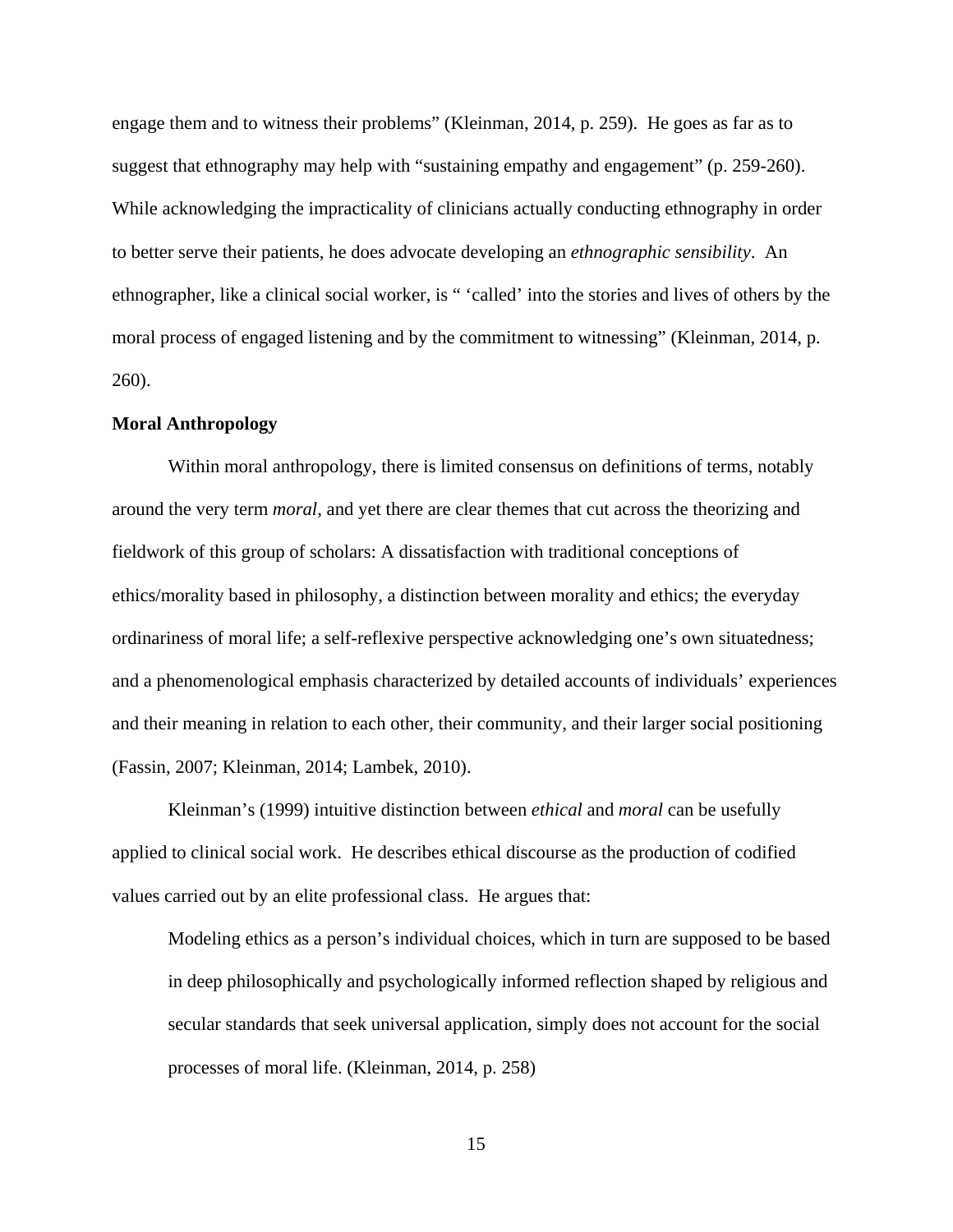The processes that shape one's moral horizon include the forces exerted by economics, culture, relationships, politics, and work activities. Kleinman captures the always-unsettled complex social qualities of ordinary life through his use of the word moral to signify *what matters* or *what's at stake* in one's local world. What matters may include "relationships, resources, ultimate meanings, one's being in the world, one's being unto death, and transcendence among many other things" (Kleinman 1999, p. 362). What matters is always rooted in social conditions.

Ethical discourse in this sense would apply to the NASW Code of Ethics. It is a compilation of codified values determined by elites in the field of social work. A focus on ethics within social work that is limited to a reading of the Code of Ethics or to conventional ethical dilemmas overlooks the moment-by-moment moral experience that is embodied, enacted, and spoken reflecting what is at stake for the client and the clinician.

**The local moral worlds of perpetrators.** Much of moral anthropology is concerned with acknowledging individuals' struggles to live a good life, but the field would be remiss not to consider the unethical and immoral as just as crucial for capturing the panoply of human experience. I agree with Kleinman (1999), who argues that "from an ethnographic perspective what is at stake, what morally defines a local world, may be, when viewed in comparative perspective, grotesque, even downright inhuman...moral experience may be unethical, just as the ethical may be irrelevant to moral experience" (p. 365-366). Moral experience (with its speech, affects, actions, and belief systems) may reflect a striving to do good, but may also reflect efforts that harm. Dangerous conditions may result when our identities and the values we associate with them are threatened as humans will defend and protect what really matters at almost any cost. The range of choice may be constrained in such moral circumstances.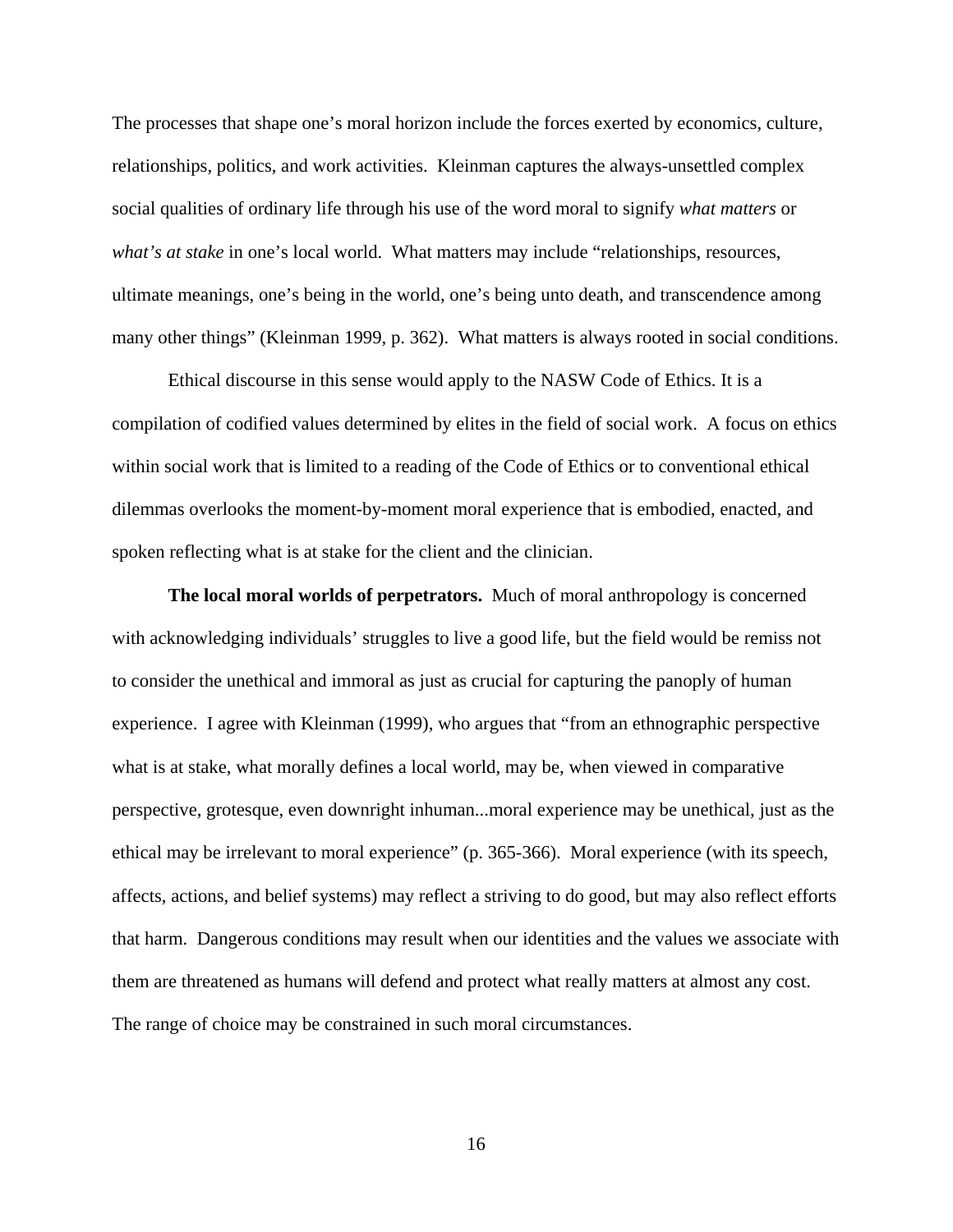In his book *What Really Matters: Living a Moral Life Amidst Uncertainty and Danger*, Kleinman (2006) recounts the story of a World War II veteran, Winthrop Cohen, who struggles with guilt and remorse for atrocities in which he was complicit during the war. For Kleinman, Winthrop Cohen represents "the despairing idea that society can impose on us a way of living that unleashes our anger and aggression in a thoroughly inhuman way" (p. 27). He tells Kleinman:

I lost my humanity as those around me did the same. You don't have any answers. Nor do I. Save to live with it. To realize I did the worst is to understand how ordinary men do bad things. How ordinary Americans were so anti-Semitic at that time. How ordinary Germans did what they did during the Holocaust. How all of us are capable of murder. In the midst of war when all hell breaks loose and you are empowered to act with impunity, you can do horrors and be decorated for it. (p. 35)

What is at stake for Cohen is the existential reality of his moral imagination—he had done what he could never accept and becomes preoccupied with his own moral responsibility. His story leads Kleinman to ponder where such responsibility lies. An ethnographic sensibility toward Winthrop Cohen's story considers what matters and what has mattered to him in different contexts—his lifetime spent inhabiting a range of local moral worlds. Such a perspective considers the historical circumstances of the war, the implications of decisions made under fire, the presence of a culture that glorifies military prowess, but belittles mental suffering in its wake, the realities of survival that only those in the theater of battle have to face, and to the particularities of Winthrop Cohen's own life before, during, and after the war that gave shape to his moral strivings, failures, and never-ending struggles.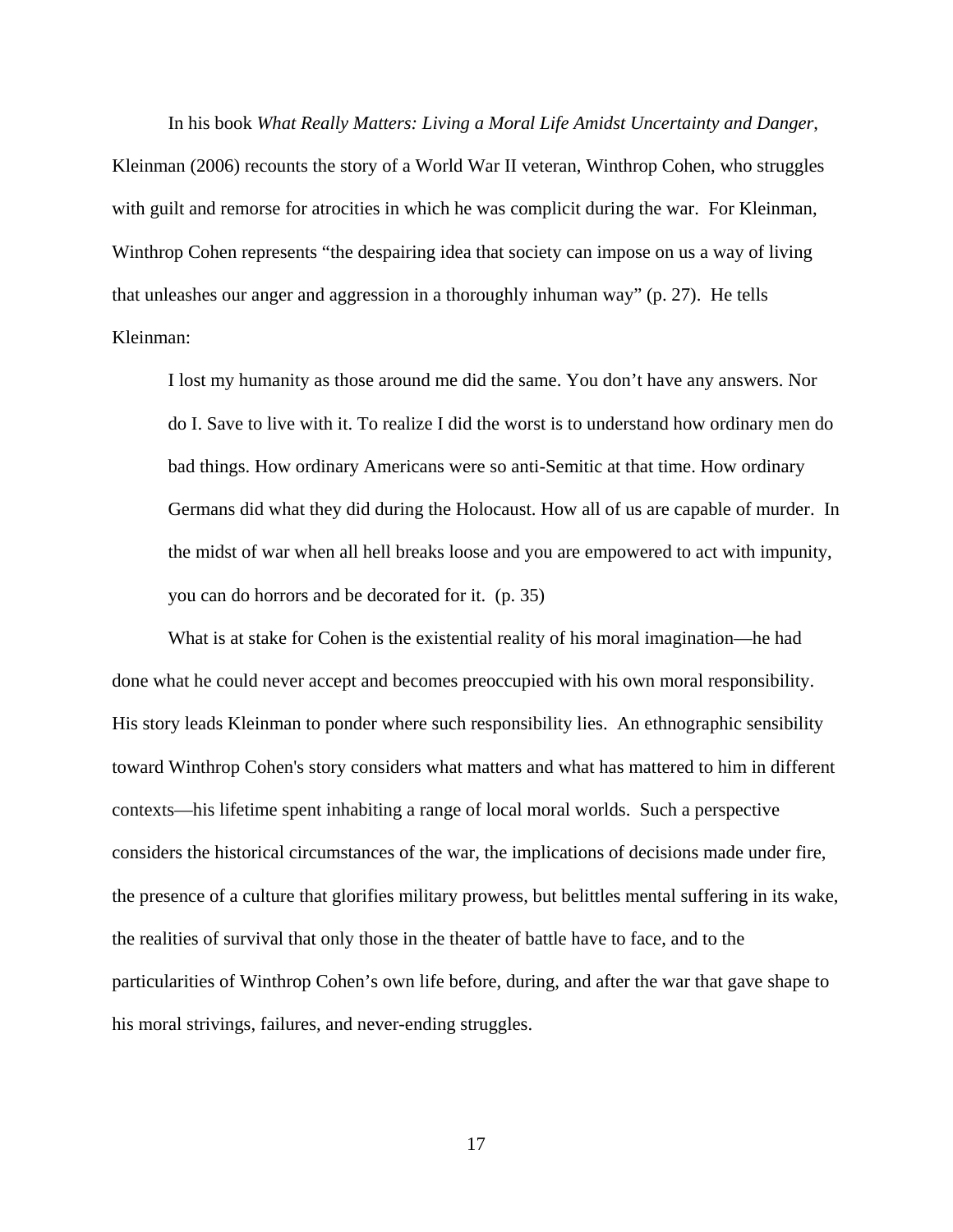#### **Conclusion**

What can Kleinman's narrative of Winthrop Cohen's local moral world offer to clinical social workers working with perpetrators? It highlights the particularities of the lived experiences of individuals who have committed unethical actions. Winthrop Cohen grapples with his own positioning within a socio-cultural-historical context. The unforeseen, unimagined, and unpredictable aspects of his experience at times called for spontaneous action that incurred serious moral implications. A moral anthropological approach to understanding the perpetrators of violence thoroughly investigates an individual's location with respect to social structures and creatively imagines the moment-by-moment experience in which the range of moral choice became narrowed allowing transgressions to take place. This is precisely the task of clinical social workers.

If moral anthropology with its ethnographic methods prioritizes and privileges the singular and particulars of lived experience, then such an approach must also consider the unique psychology of the individual and the unique intersubjective psychological processes between persons as they are inescapably entangled with the realm of social experience. Relational psychoanalytic theories offer a bridge between the seemingly isolated terrain of one's mind and the tangled web of social complexity, anthropology's area of expertise.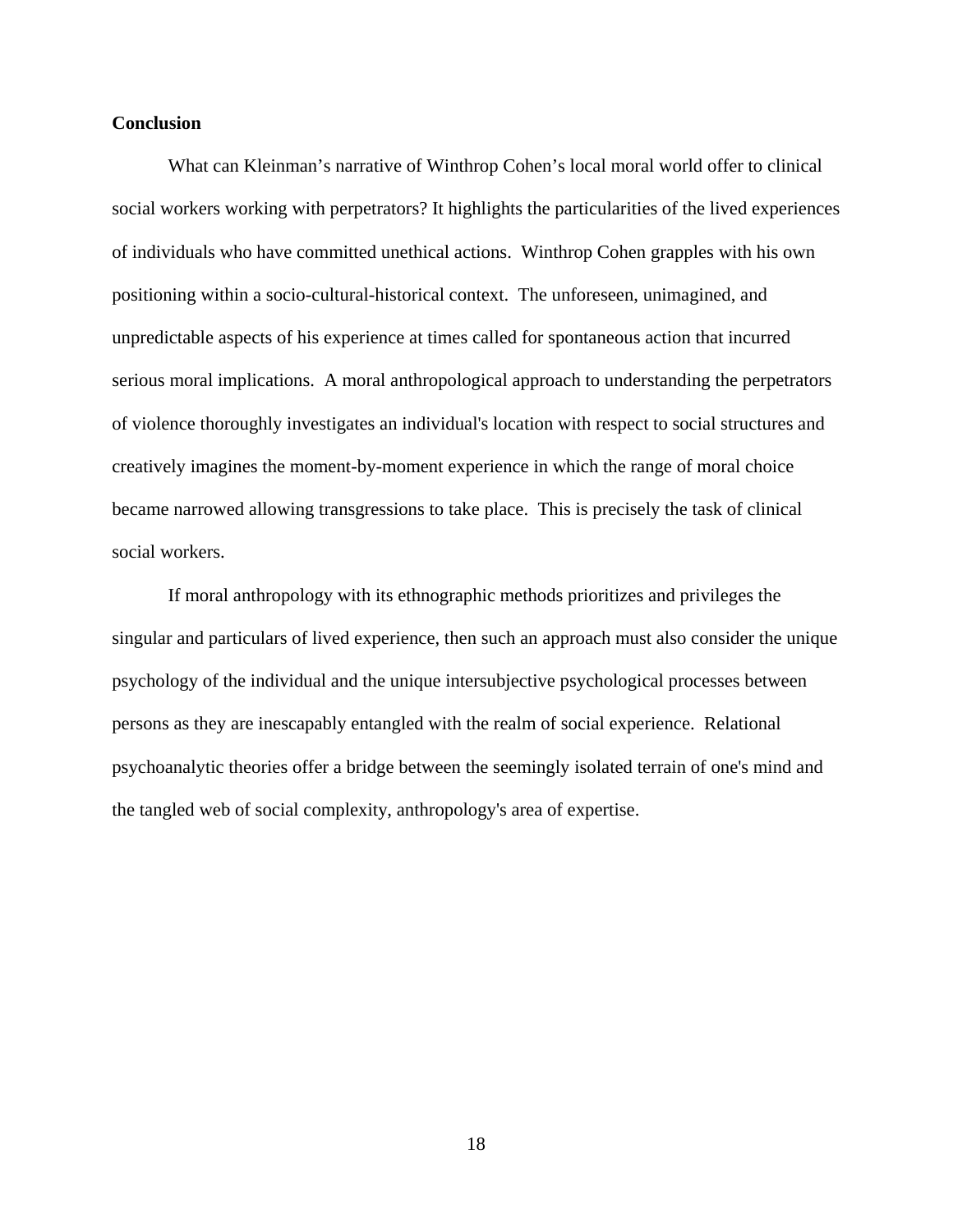#### **CHAPTER IV**

#### **Relational Psychoanalysis**

# **Introduction**

In the previous chapter, I presented Kleinman's idea of *local moral worlds* as a useful concept representing what might be at stake for an individual within the "highly contextualized conditions of human experience" (Kleinman, 2013, p. 258). Kleinman argues that moral experience is always shaped by social processes of which one may be only partially aware. I believe that such social processes interact and overlap with psychological forces, which must be considered to more fully appreciate one's lived moral world. The psychoanalytic notion of the unconscious is helpful for probing what may lie within partial awareness or even outside of awareness. The "relational turn" within psychoanalysis, in contrast to the field's Freudian antecedents, recognizes the importance of social processes and has the tools to understand unconscious processes. Theorists within the relational tradition offer constructs that "neither reduce the psychic to the social nor reduce the social to the psychic" (Layton, 2007, p. 146).

#### **Relational Psychoanalysis**

Relational psychoanalysis grew out of the object relations tradition, self psychology and interpersonal psychoanalysis, and draws on developments from infant attachment research, feminist theory, social constructivism, and post-modernism. While those who identify as relational psychoanalysts represent a heterogeneous group who borrow from other psychoanalytic traditions to varying degrees, common themes across clinicians and theorists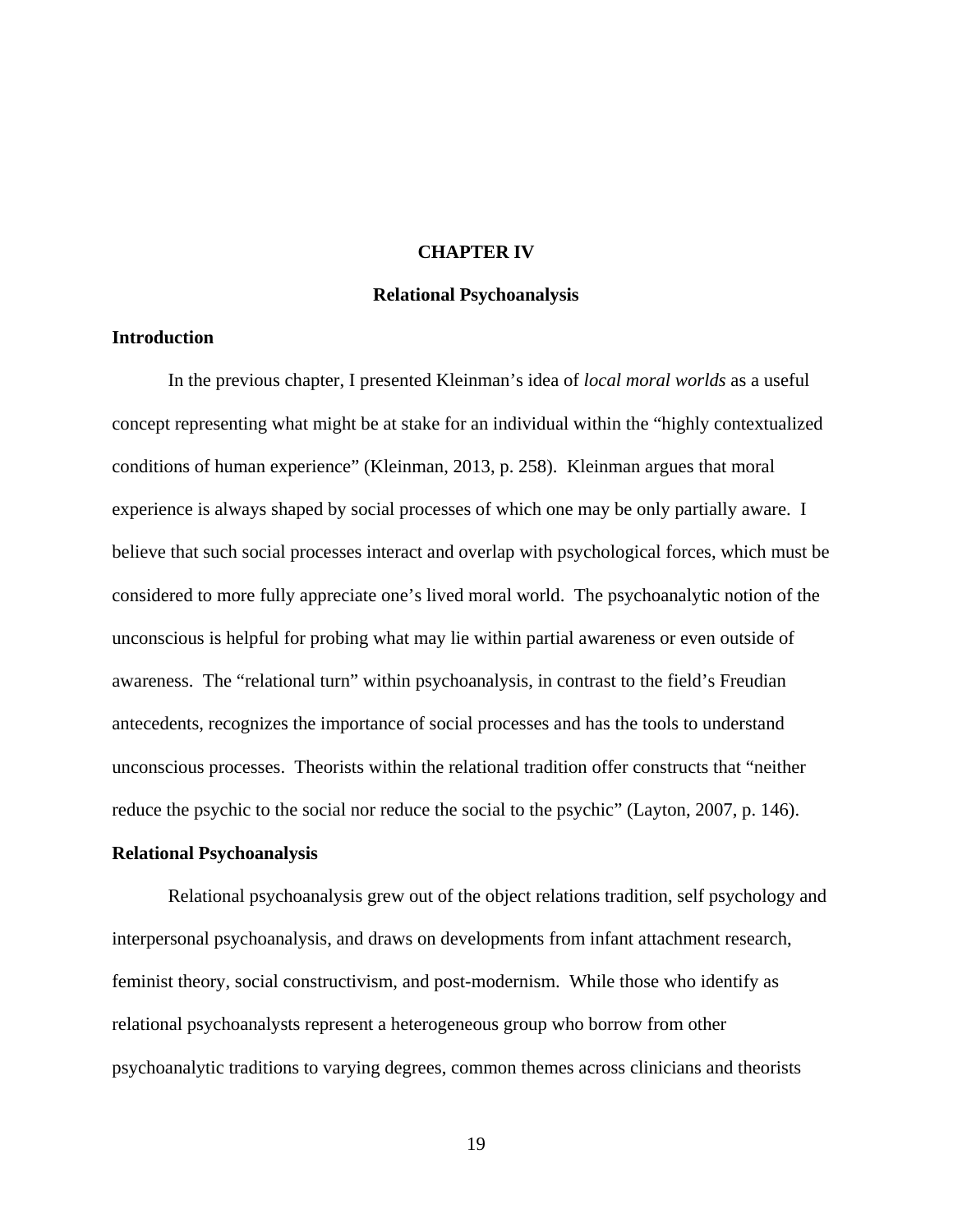include an integration of intrapsychic and interpersonal dimensions of experience, the cocreation of meaning, the centrality of social relationships and intersubjectivity in development and in the clinical dyad, and recognition of the importance of culture and the broader social environment in shaping both conscious and unconscious processes. Many foundational concepts in psychoanalysis, such as transference and countertransference, the repetition compulsion and aggression, remain relevant but are reinterpreted from a relational perspective.

Broadly speaking, contemporary psychoanalytic thought has shifted on a clinical level from a focus on infantile fantasies to an elaboration of the patient's sense of personal meaning, and, on a metatheoretical level, "from a representation and reflection of the underlying structure of the patient's mind to a construction, an interpretation of the patient's experience" (Mitchell, 1993, p. 67). The shift in metatheory was motivated by the rise of a hermeneutic/constructivist perspective that posits that we only come to know reality through our experience of it, which is "inevitably organized in terms of our ideas, our assumptions, our wishes" (Mitchell, p. 57). From this angle, human experience is fundamentally ambiguous; "its meaning is not inherent or apparent," but rather "lends itself to multiple understandings, multiple interpretations" (Mitchell, p. 58).

Theoretical developments from relational psychoanalysis offer a frame to understand the psychological motivations underlying aggression and violence to assist clinical social workers who are faced with an Other's moral transgressions. They also offer valuable insights into how clinicians might make use of unconscious process in clinical encounters—the client's, their own, and what arises intersubjectively. The view within this tradition is that "psychotherapy is not a procedure performed upon one person by another; it is a dialogue between personal universes, and it transforms both" (Atwood, 2015, p. 152).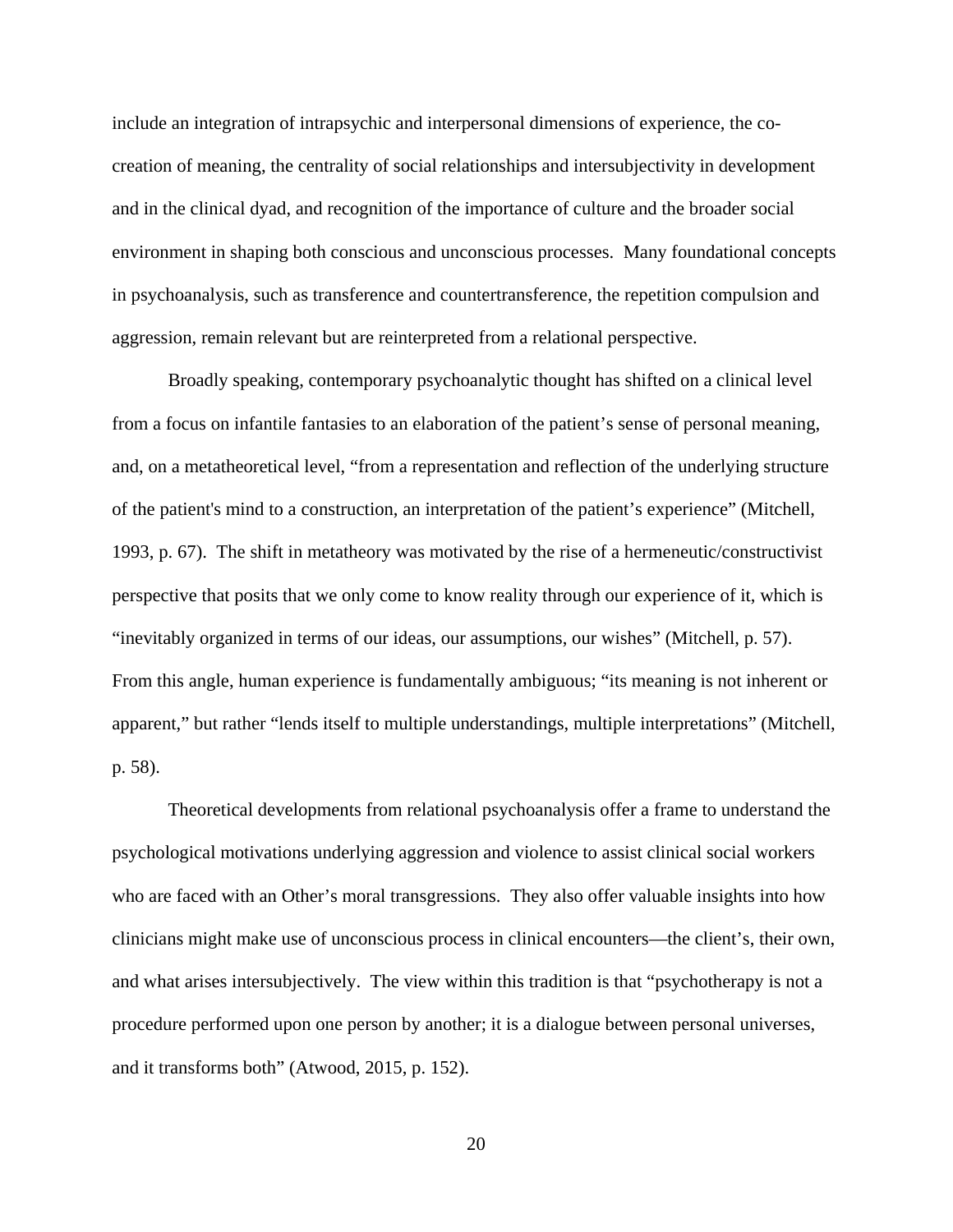## **Relational Psychoanalytic Views on Aggression and Violence**

Stephen Mitchell, a founder of the relational tradition, offers an integrative perspective on aggression that is emblematic of the field. Aggression is one of the most controversial topics within psychoanalytic history and not without reason. According to Mitchell (1993), "How one understands the origins of aggression determines one's positions on many of the most problematic features of life: historical, philosophical, political, and theological" (p. 152). He argues that the issue of aggression's nature and origins is not simply an intellectual exercise, but also a framing of our individual experience:

How one thinks and experiences the roots of evil and cruelty, the darker passions, is an important part of the shaping of the personal self...Where does one place oneself within one's own life historical events? How does one understand one's own motives? Explain one's own cruelties and betrayals? (p. 152)

Mitchell traces two lines of psychoanalytic contributions—aggression as a drive and aggression as a secondary reaction—before reaching his relational perspective that makes space for both views.

Aggression is characterized as a biological "individually constituted, pre-wired potential" that is "evoked by circumstances perceived subjectively as threatening or endangering" (p.161). In Mitchell's view, feelings of endangerment are universal to the human condition and are always a subjective experience regardless of the validity of the threat. Any assessment and reaction to threatening stimuli is unavoidably subjective because it is rooted in an individual's biological predisposition and object relations (the psychological landscape shaped by the internalization of early relationships). This subjective component does not negate or diminish the reality of the external conditions that may be more or less likely to elicit aggression and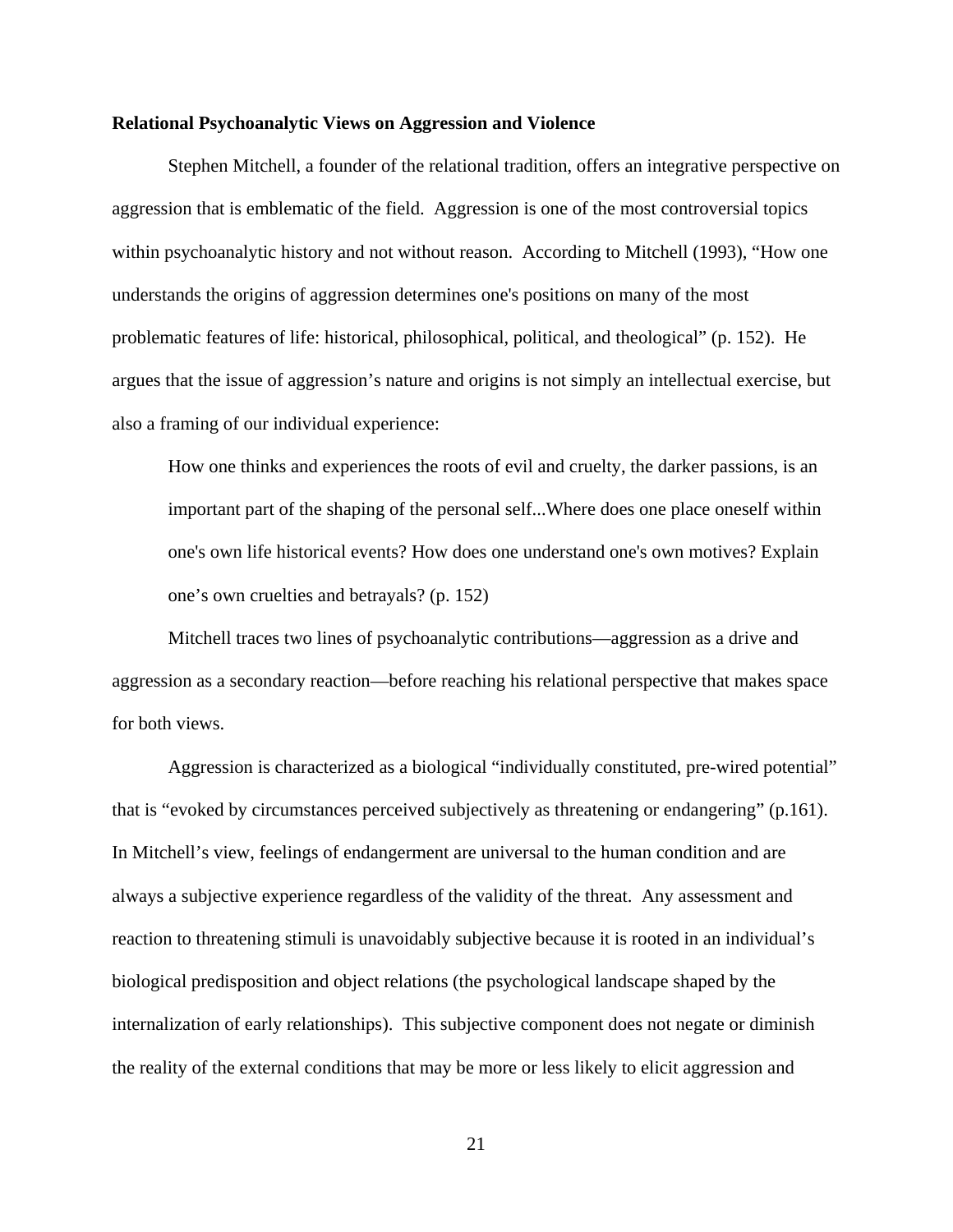violence. Instead this perspective implies that "aggression is never simply reducible to external causes" (p. 167). The external conditions do however impact how rational and appropriate an aggressive reaction appears to an outside observer.

A feature of aggression and its enactments is that they can always be justified because the person or group who feels rage, anger, or destructiveness can identify reasons for their reaction. To understand those who appear to be chronically aggressive, it is helpful to consider the social factors that shaped their early internal object world and how they might manifest in a repetition compulsion. This phenomenon explains how "we all selectively find and sometimes induce the patterns we anticipate, and although they may be highly selective, our interpretations of these situations are always compelling and plausible, at least to us" (Gill, 1982, in Mitchell, 1993, p. 167).

If, as Mitchell argues, aggression implies the presence of threat (real and/or imagined), this threat may be to one's physical integrity or to one's sense of self, identity, and dignity—in other words, to threats of humiliation and annihilation. Violent revenge on a personal and collective level is often carried out in the name of redressing past insults and to an on-going experience of endangerment.

Neil Altman (2010), a relational analyst who emphasizes the racial, cultural, and class identities of client and therapist, as well as the institutional context of their work, has applied psychoanalytic theory to understand the dynamics of terrorism including suicide bombing and the United States government's "enhanced interrogation techniques" carried out in the wake of 9/11. He writes, "Violence is the effort of last resort to restore an unlimited sense of control, to dispel humiliation...Recourse to violence ultimately reflects human unwillingness to accept powerlessness and vulnerability, a large portion of which is inherent in the human condition" (p.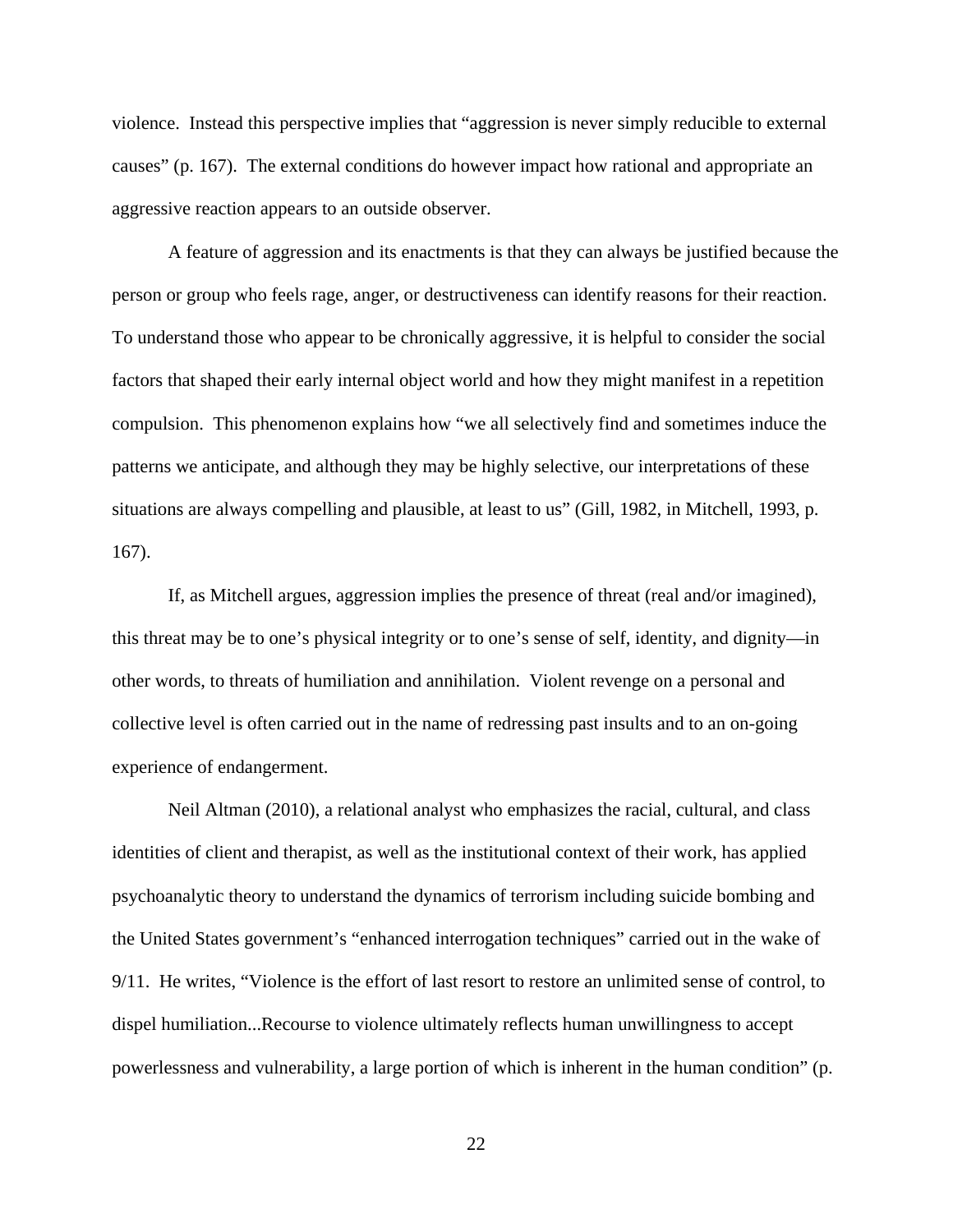295-296). As an example he describes how child abuse often occurs "when an adult who needs to feel in control, but is rendered helpless by a tiny little child, resorts to the one sure-fire element of superiority that he has, physical force" (p. 299). While not every victim "turns the tables" and becomes a perpetrator, it is not uncommon for a perpetrator to have been a victim at some point in time. In a qualitative study of 43 death row inmates, Lisak and Beszterczey (2007) found that a history of multigenerational childhood abuse was endemic. Trauma research has revealed if child abuse survivors can talk and think about ("mentalize") their traumatic experiences, they are less likely to abuse their own children.<sup>3</sup>

Altman writes, "One of the central insights from psychoanalysis has been that emotions are most likely to be acted out when they are not formulated, verbalized, thought about, integrated with the rest of our psychic capacities" (p. 300). When cognition is split off from emotion, dissociation is present. Insufficient tamping down of emotional dysregulation by the pre-frontal cortex leads to our irrational emotions overpowering the capacity for more rational mental functioning. He argues that when there is a conflict between fear and helplessness on one hand and moral ideals on the other, it is imperative to hold in mind the emotional dynamics of the situation so that feelings of aggression to ward off the fear do not override the capacity to make a choice regarding how one acts. This is just as true for the clinician as for the client in clinical encounters: "As long as forces of which we are pointedly not aware determine our behavior, our ability to choose our course of action is pre-empted" (Walls, 2006, p. 120).

#### **Psychoanalytic Considerations of the Socio-Cultural Context**

Just as the personal meaning of experience is mediated by an era's "broad historico/cultural trends" (Stern, 2012), expressions of aggression and violence are also mediated by the context. Altman (2010) acknowledges the difficultly in keeping in mind the mutual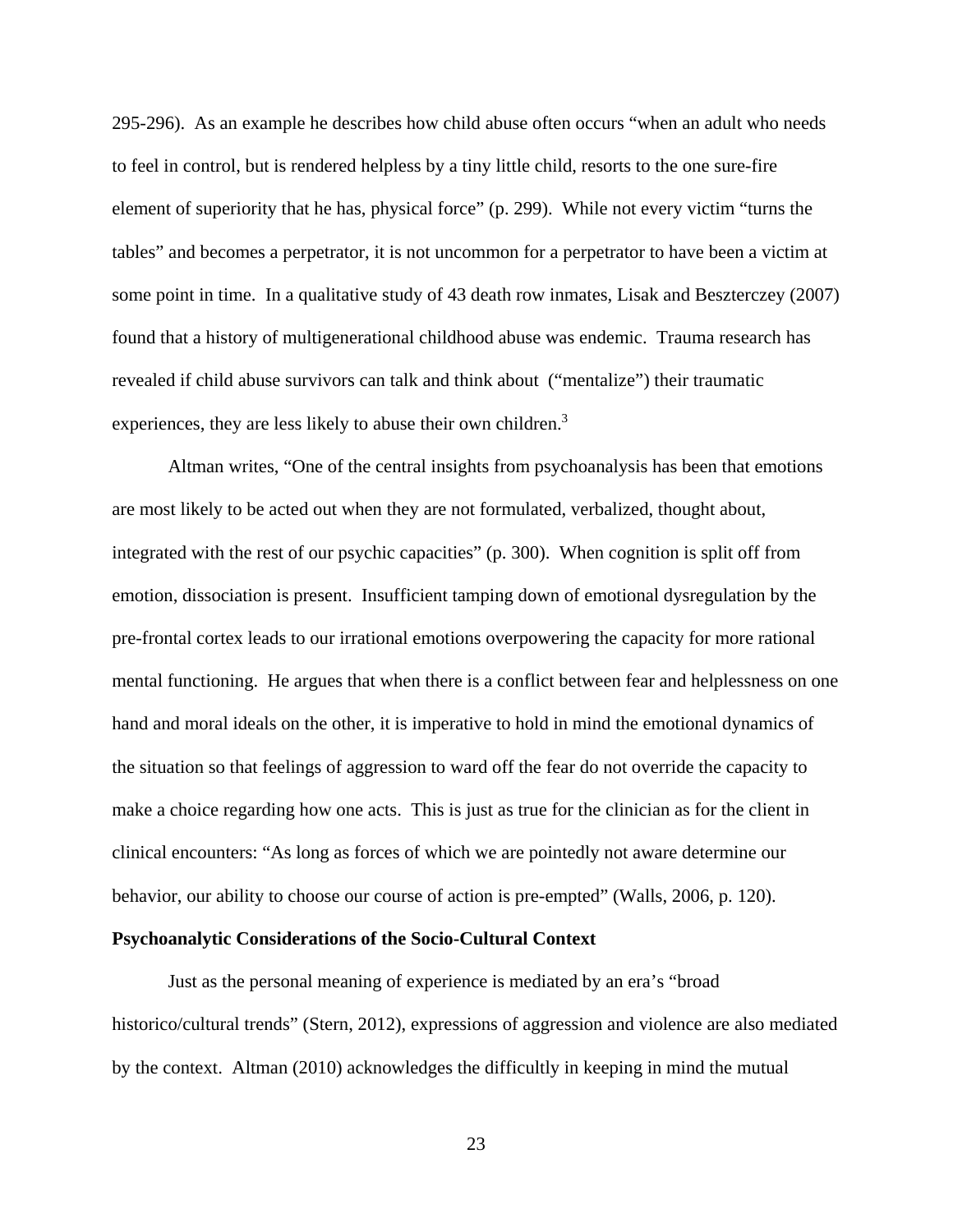interactive matrix of the personal and the social, but emphasizes its importance: "The impact of one's social position is always experienced through the prism of one's personal meaning-making system, and...one's personal meaning-making system is saturated with social influence" (p. 290). Endemic to any environment are social hierarchies, the nature of which will depend on the local and historical specificity. Psychoanalyst Lynne Layton (2006), borrowing concepts from poststructuralism, has described how hierarchies exert coercive damaging effects on an individual's subjectivity by requiring "a splitting of human capacities and attributes and giving them class or race or gender assignations" (p. 240). Such capacities include dependency, agency, vulnerability, and reason. The effects of such splitting can be the source of feelings of humiliation as well as those of superiority. She coined the concept of *normative unconscious processes* to describe the dissociative processes that maintain the splitting determined by social hierarchies and "pull us to repeat affect/behavior/cognition patterns that uphold the very social norms that cause distress in the first place" (p. 242). The assignment of human capacities to certain social groups and not to others "can cause narcissistic wounds that organize the desire to belong to one group rather than another" (p. 242). In clinical encounters, the presence of social hierarchies can become the site of unconscious enactments.

Altman (2010) suggests that the defensive processes of projection and projective identification operating on a collective level are in part what creates and maintains "an impoverished, left-behind group of people in our society" that is "experienced as other, whether by virtue of race, social class, or culture" (p. 281). Like Layton, he argues that "the acts that create and maintain this group of people in their status as underprivileged and other operate unconsciously, for the most part seemingly without anyone's intention" (p. 281). Individuals and groups are who "othered" by those in the mainstream may see themselves "in the public eye, in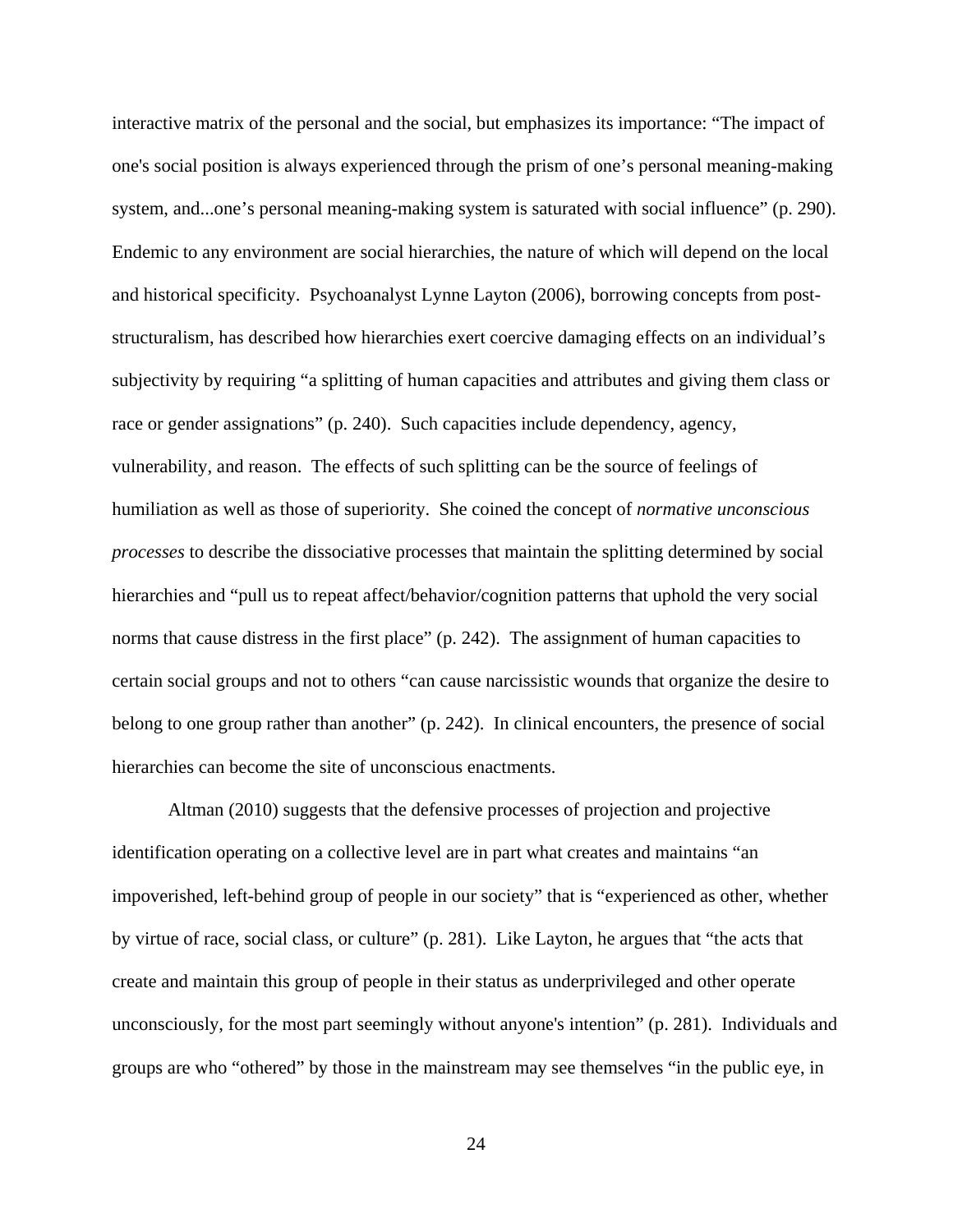the media, and in personal contacts" and develop "an internalized poor self-image" (p. 281-282). In contrast, those who can "identify with the image of the mainstream...disavow a variety of psychic qualities and locate them in images...of the 'not me' group of people" (p. 282). He writes, "These processes serve defensive functions for the mainstream psyche in terms of enabling a disavowal of the pervasive exploitation and violence throughout our society" (p.  $282$ ).<sup>4</sup>

Returning to the issue of aggression and violence, a consideration of the influence of the social environment can be applied to Altman's (2010) emphasis on the role of early family history in the shaping of one's internal world:

The sense of personal destructiveness in relation to internal objects, for example, can evolve under the influence of a competitive and exploitative socioeconomic matrix as well as under the influence of a particular sort of early family environment (which itself, of course, is influenced by the cultural matrix.) (p. 286)

In political contexts of occupation, the psychological circumstances are often those of extreme humiliation. The occupier-occupied relationship is one of complete dominance and complete submission (Benjamin, 1988). Those who suffer the "pernicious effect of repeated small humiliations" within a context of occupation may feel a "nearly unbearable despair and frustration, and a willingness on the part of some to do anything, even commit atrocities, in the belief that attacking the oppressor will restore their sense of dignity" (Stern, 2003, p. 62). It may be that those who seek revenge by committing atrocities, such as terrorists, have a particular structure of destructive internal object relations that when coupled with humiliating circumstances result in a morality that endorses the extreme acting out of aggression. To consider the converse, why is it that some do not resort to violence under the same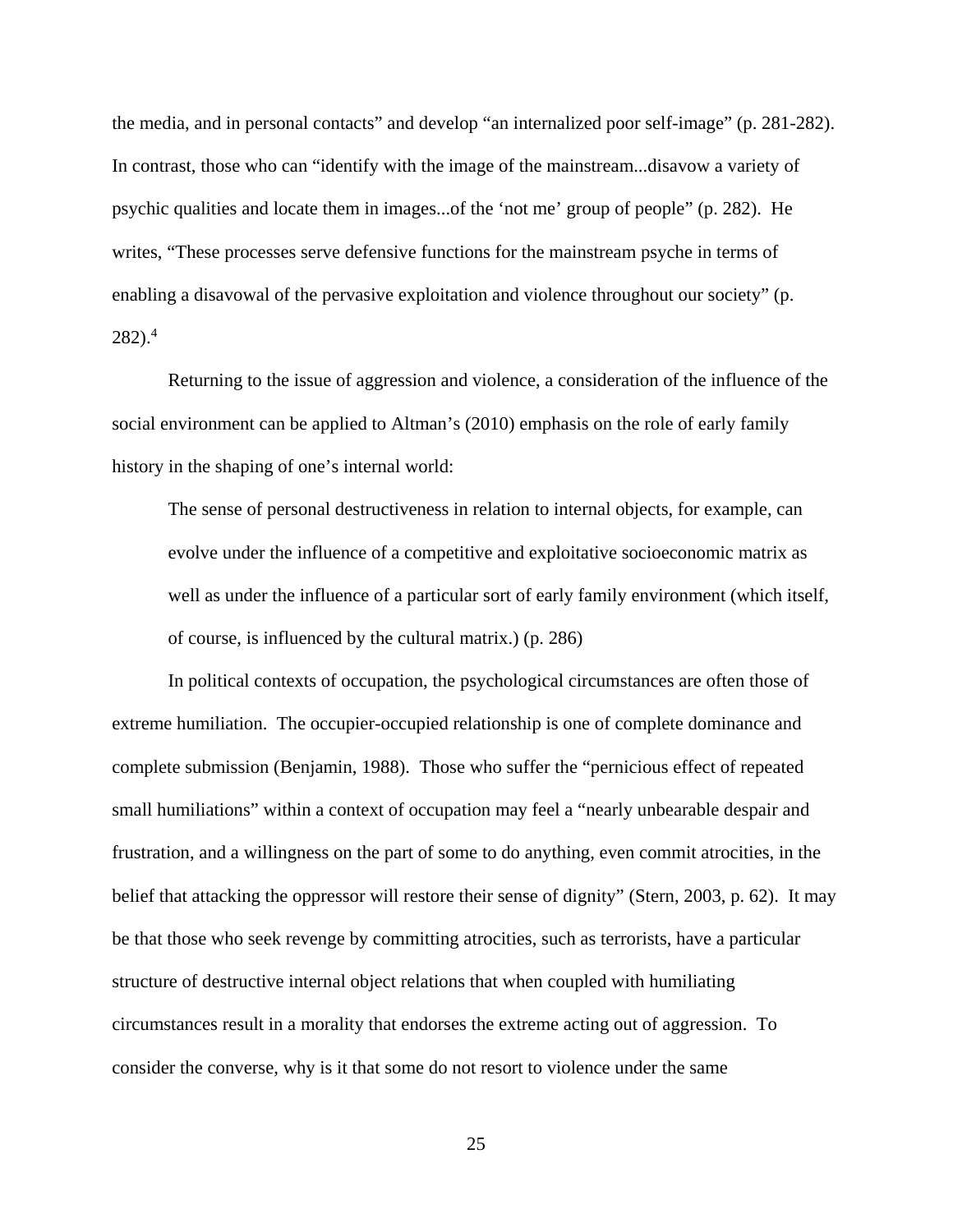circumstances? What internal and external circumstances might manifest in protective psychological structures that shape a sense of morality that inhibits the impulse for violence?

#### **Clinical Applications: Multiple Selves and Recognition of the Other**

Relational psychoanalysis, as a two-person psychology, emphasizes the clinical situation "as a shifting context of reality constructed by the input of two people" (Bromberg, 1996, p. 516). It has also brought to the foreground the clinical significance of who the therapist is with her history of identities, experiences, and traumas (Suchet, 2004). Client and clinician alike are always immersed in social discourses that can lead to socially stereotyping one another. Such immersion in varied and shifting socio-cultural contexts combined with our own unique intrapsychic worlds results in the paradox of multiple realities—the multiplicity of selves each with its own interpersonal implications. As Mitchell (1993) writes, "all of us have multiple, conflictual perspectives, many of which are unconscious" (p. 53). Relational psychoanalysis has shifted understanding of the human mind away from the notion of a solitary self toward a "view of the self as decentered, and the mind as a configuration of shifting, nonlinear discontinuous states of consciousness in an ongoing dialectic with the healthy illusion of unitary selfhood (Bromberg, 1996, p. 511).

Healthy psychological functioning entails communication and negotiation between selfstates. In Bromberg's (1993) words: "Health is the ability to stand in the spaces between realities without losing any of them—the capacity to feel like one self while being many" (p. 166). When certain not-me self-states become too threatening to hold in mind, disavowal takes place hiding the dissociated parts of ourselves. Shame and guilt are often embedded in these parts. An essential element of effective clinical work is the clinician's personal journey to better understand herself with her many identities and self-states, especially those which have been disavowed. If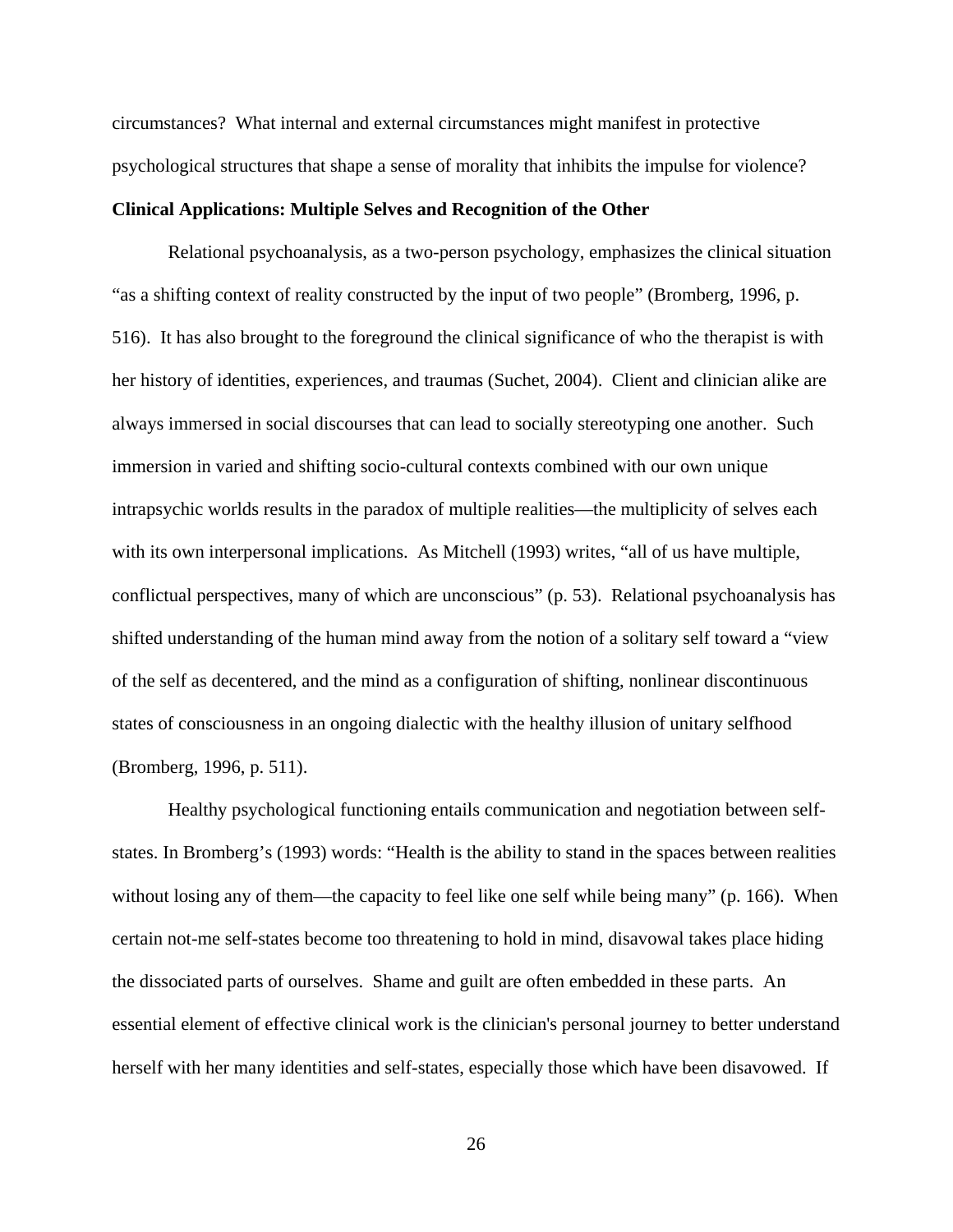the clinician fails at this task, the client, through projection and projective identification, "comes to carry all that is unconsciously disowned in the self" (Suchet, 2004, p. 432). To create space to honor the client's "otherness" requires a "similar receptivity towards our own internal otherness or our 'other' selves" (Suchet, 2010, p. 170).

Suchet (2010), a Jewish analyst, grappled with this very dilemma in her work with a Lebanese woman who strongly identified with the Palestinian cause. The question that loomed over the treatment was, "How does recognition take place when the other is perceived as a threat?" (p. 163). Fundamentally, recognition occurs at the moments when "the therapist is making an internal adjustment to the patient; the therapist is registering the imprint of that patient's state even while striving to preserve personal integrity and equilibrium" (Pizer, 2008, p. 289). Preserving integrity and equilibrium can be exceedingly challenging when faced with a client whose identities and self-states are experienced as threatening and elicit parts of ourselves we would rather not face.

#### **Conclusion**

When there is space for recognition, two people come to see each other as subjects and not objects. Challenging encounters can involve a collapse of space in which it is impossible to acknowledge and work with the difference between points of view. In such a moment only one viewpoint or feeling can prevail. Suchet, by noticing the subtle shifts in her self-states, gradually developed an awareness of the parts of herself that she had dissociated, including identification with the aggressor. By acknowledging the existence of these parts and how rooted they were in her intergenerational history, she was able to create a space for deeper understanding of her client, allow for the client's dissociated parts to emerge in the treatment, and for her client and herself to view one another as subjects. Suchet (2007), in summarizing what she learned from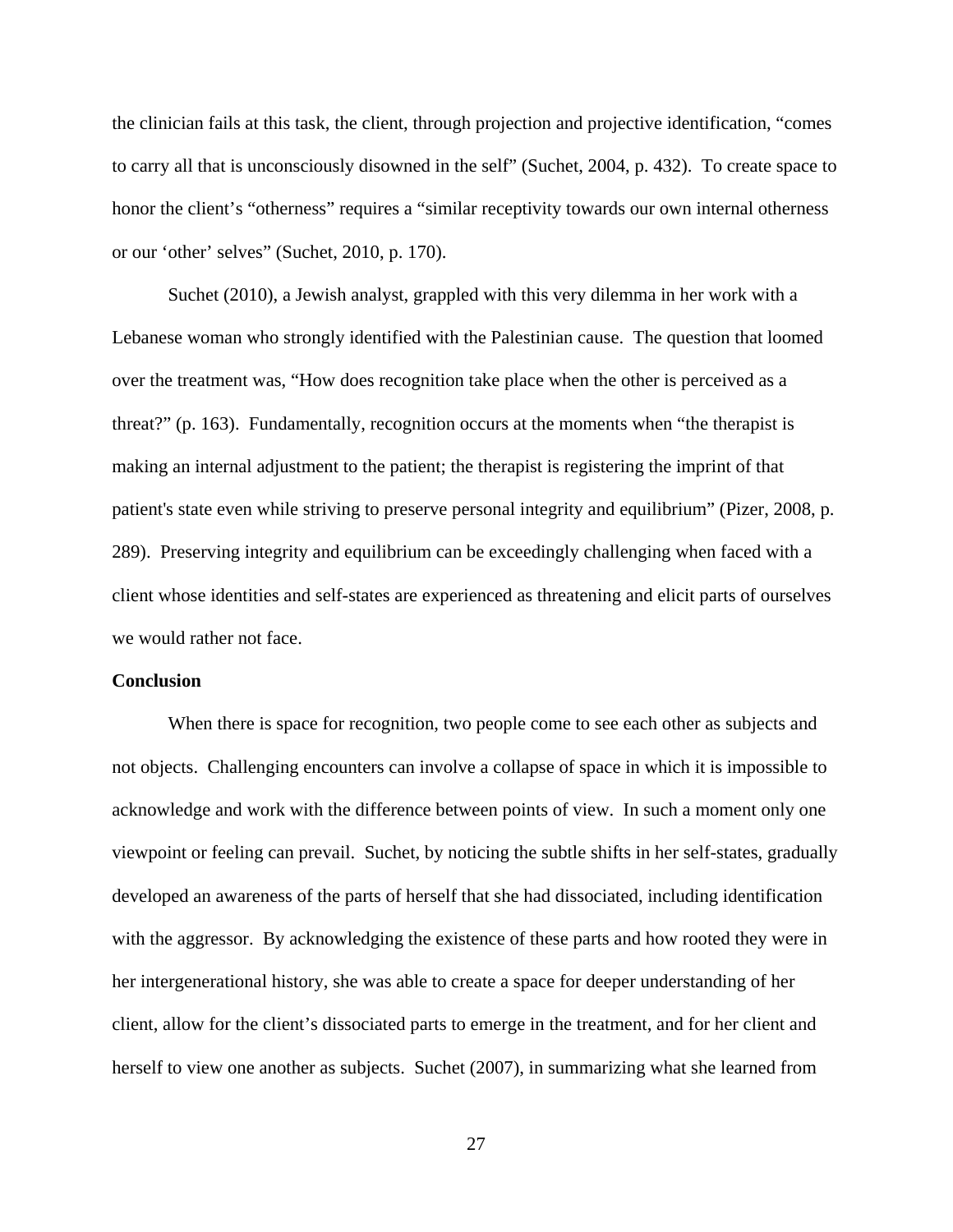this treatment writes, "We must struggle to gain access to that which is culturally dissociated, to that which feels unbearable, unsymbolizable and beyond reach, in both patient and ourselves" (p. 168).

In clinical work with perpetrators, treating the client as simply evil denies him recognition, treats him as an object instead of a subject, and likely is a result of our own inability to identify a psychic link with the client's aggression. However, as Altman (2010) makes very clear, "a psychic link with people who do horrible things is in no way inconsistent with absolute condemnation of the deed and a determination never to engage in such an action oneself" (p. 309). Holding in mind the tension and perhaps paradox between thought and action, similarity and difference, is essential for preserving one's own selfhood and personal integrity while empathically connecting with a challenging client.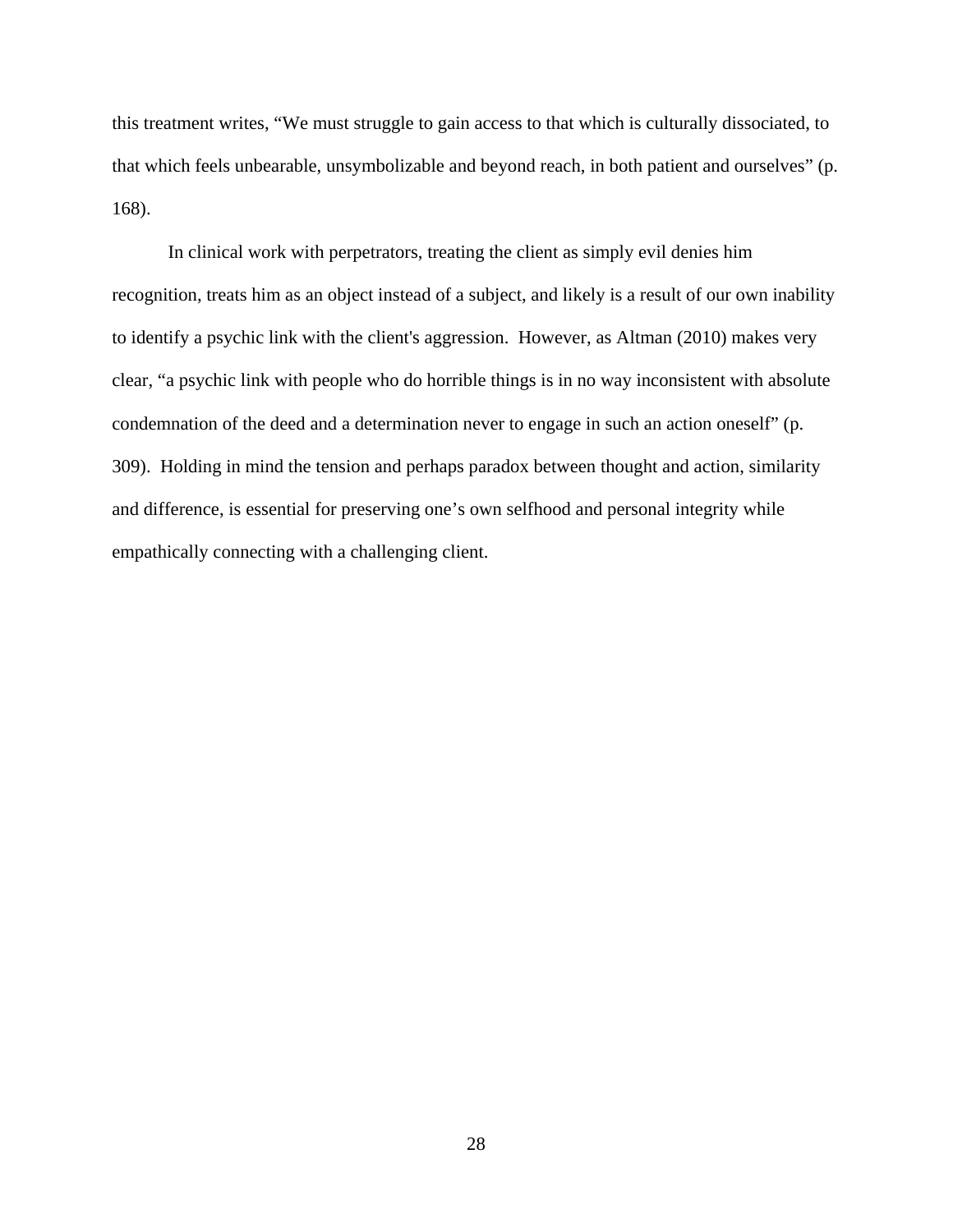#### **CHAPTER V**

#### **Discussion**

This chapter combines the theories presented in earlier chapters with the purpose of painting a more complex picture of how clinical social workers navigate the impasses that arise in working with perpetrators of violence who believe their actions are morally justified. Clinical social workers will at some point encounter individuals whose views and actions conflict with their moral views and the values of the social work profession. Reaching a place of empathy and understanding, while simultaneously condemning the behavior and demanding accountability, is immensely challenging in such cases.

Clinical social work and other mental health professions have theorized about how we contend with differences with regard to gender, sexuality, race, age, and class, but I would argue that those of morality and values are often overlooked. Our various intersecting social identities inform our moral perspective and may even lead to multiple moralities depending on which aspects of our identities are salient given the intersubjective context. For example, psychoanalyst Melanie Suchet (2010) describes how her Jewishness, with its political and moral history, came to the forefront when she worked with a young Lebanese woman. In a treatment with a client identifying as black, Suchet (2004) finds her white South African identity most clinically salient. Morally infused emotions such as guilt, shame, and innocence emerged as the various identities of client and therapist came into focus in the intersubjective matrix. In these two cases, the clinician and the client experienced alternating oppressor/oppressed,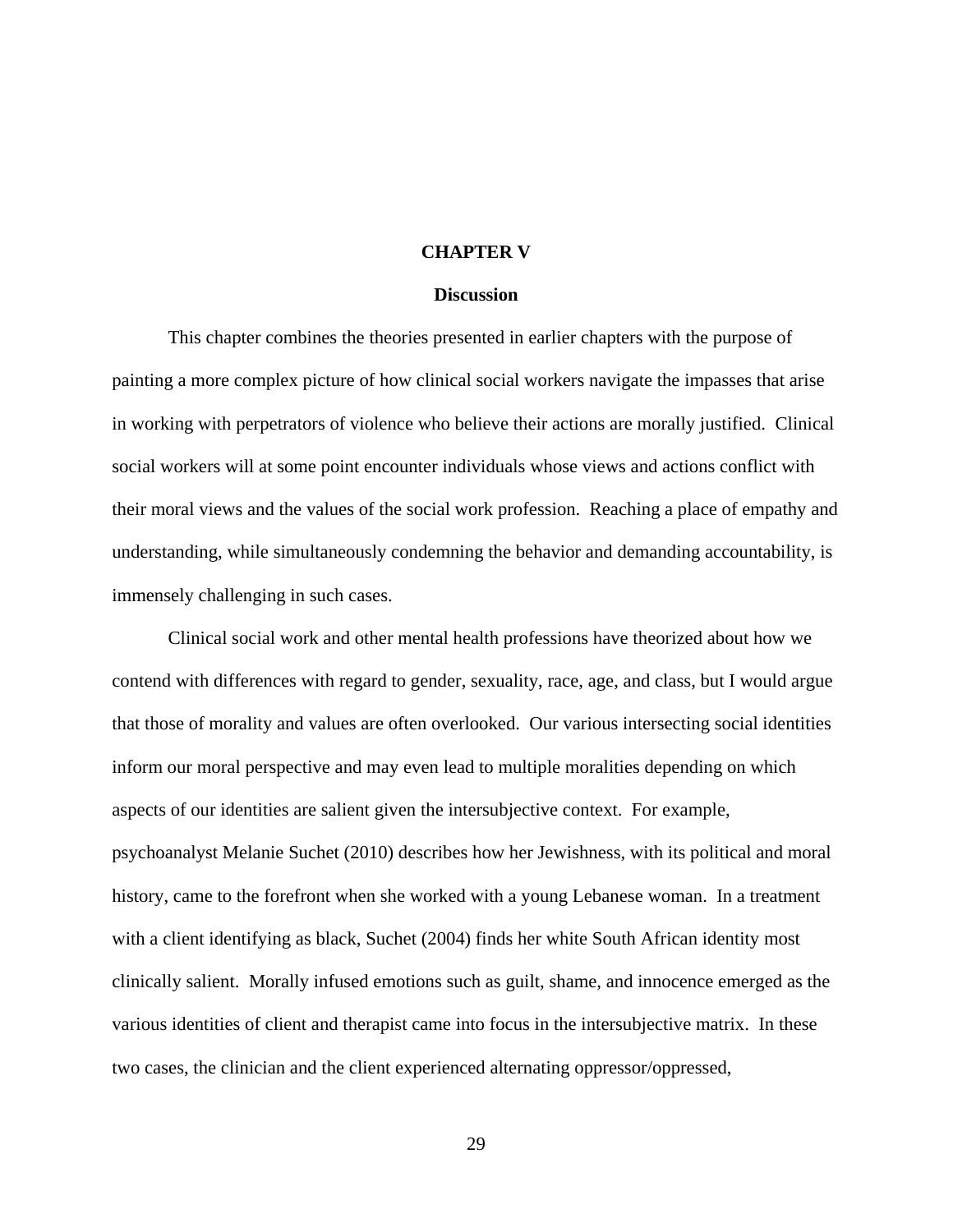victimizer/victim dynamics as their social identities embedded with unconscious historical and political material interacted. Identities are always related to values—some of our own choosing and others that have been projected on to us by dominant groups.

Moral anthropology focuses attention on the values assigned to the sociocultural contours of an individual's identities situated as they are locally, globally, and historically. It eschews the grand theories of moral philosophy in favor of the phenomenology of everyday moral life. The concept of local moral world is particularly useful as it hones in on—not what is right or wrong in the traditional sense of the word moral, which can be remarkably hard to pin down—but rather what is at stake or what matters. Beliefs and behaviors defined by one's local moral world are emergent and not simply predetermined by one's ethical codes.In fact, they may be at odds with one's ethics. Take for example a soldier's experience of war-time morality. In his local moral world survival at all odds is what matters, even if that entails violating his ethical code of not taking a human life. When the contradiction between moralities (using the term to encompasses both concepts: local moral world and ethics) becomes unsustainable, the result is a trauma of morality. A related concept has been described as a *moral injury* in the psychological literature on trauma reactions in veterans (Boudreau, 2012; Litz et al, 2009).<sup>5</sup>

Relational psychoanalysis highlights the ever-present role of the unconscious without neglecting the context of lived experience. A consideration of the unconscious offers a glimpse of the meanings of experience often hidden beneath awareness and thus helps with understanding the roots of behaviors, thoughts, and fantasies. In contrast to earlier trends in psychoanalysis, it also turns its gaze toward what arises intersubjectively in the clinical dyad by acknowledging the mutual influence of two individuals with their respective personhoods, histories, and unconscious process. The concept of normative unconscious processes helps explain how social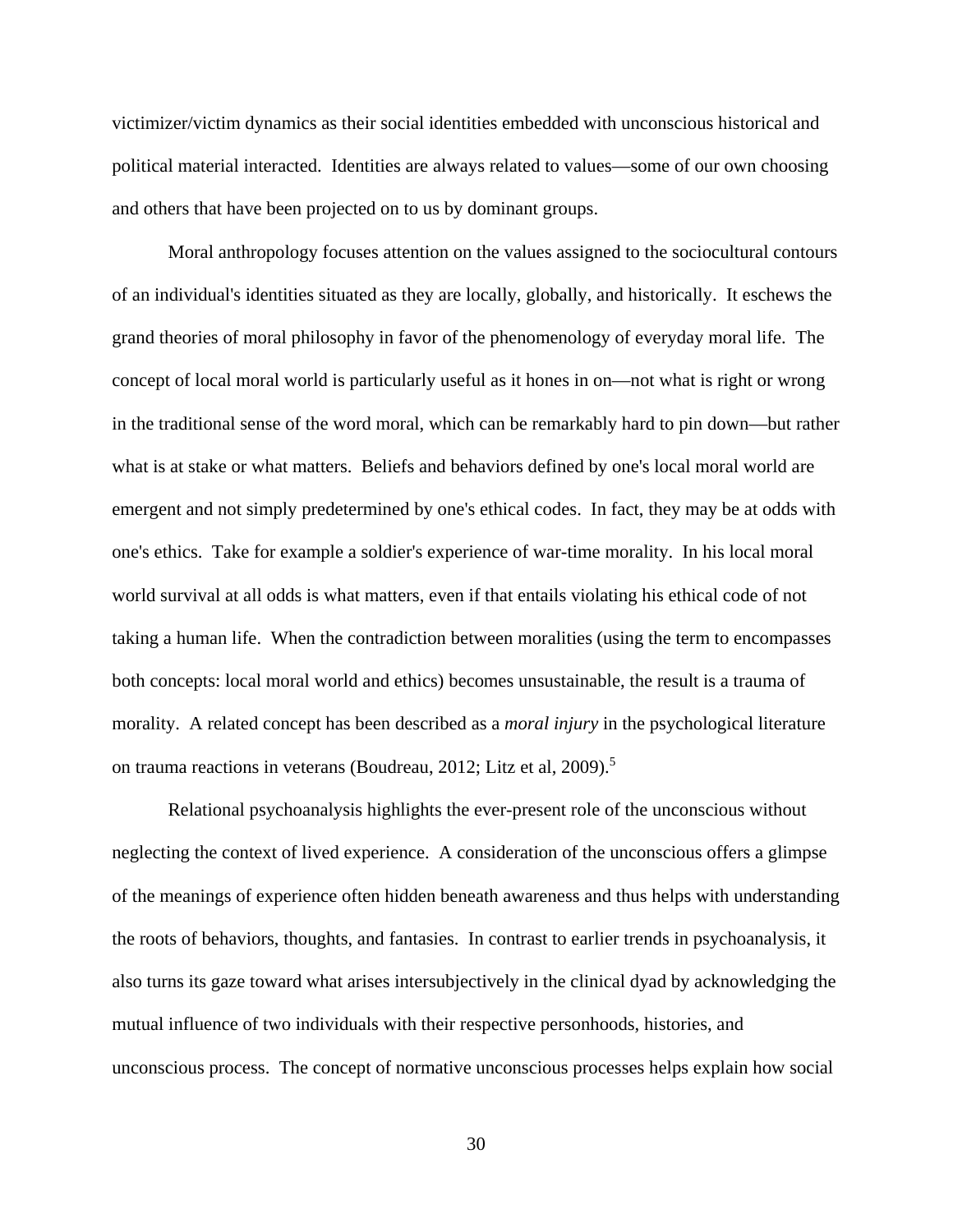positions, identities, and the values assigned to them are internalized; how we unwittingly maintain social hierarchies.

There are identities that we seek to embody and others from which we recoil often unconsciously. The latter are often associated with emotions that may feel unbearable such as guilt and shame. Relational psychoanalysis believes in the multiplicity of selves—not in the sense of multiple personalities—but rather that we have many different self-states, some we disavow and dissociate when they threaten deeply held identities and ways of being in the world. Relational views on aggression suggest that it is influenced by internal factors (predisposition, object relations, self-states) and external conditions (political climate, threats, etc.). Aggression can be an "effort of last resort to restore an unlimited sense of control [or] to dispel humiliation" (Altman, 2010, p. 295). The lengths we will go to maintain a sense of ourselves, some coherence of identity in the face of real and projected threats is a moral issue. Relational psychoanalysis, as a psychotherapy technique, offers possibilities of how to clinically use unconscious process as it comes into focus.

Moral anthropology zooms in from macro to micro and puts what matters to individuals and their communities into perspective. Relational psychoanalysis emphasizes the multidirectional influences of the unconscious with our past and present social environments and formative experiences. Both theories are inherently contextual. In the next section, I will apply concepts from these two theoretical traditions to Gobodo-Madikizela's and Straker's cases with the goal of better understanding how one might navigate the moral upheaval of clinical work with perpetrators.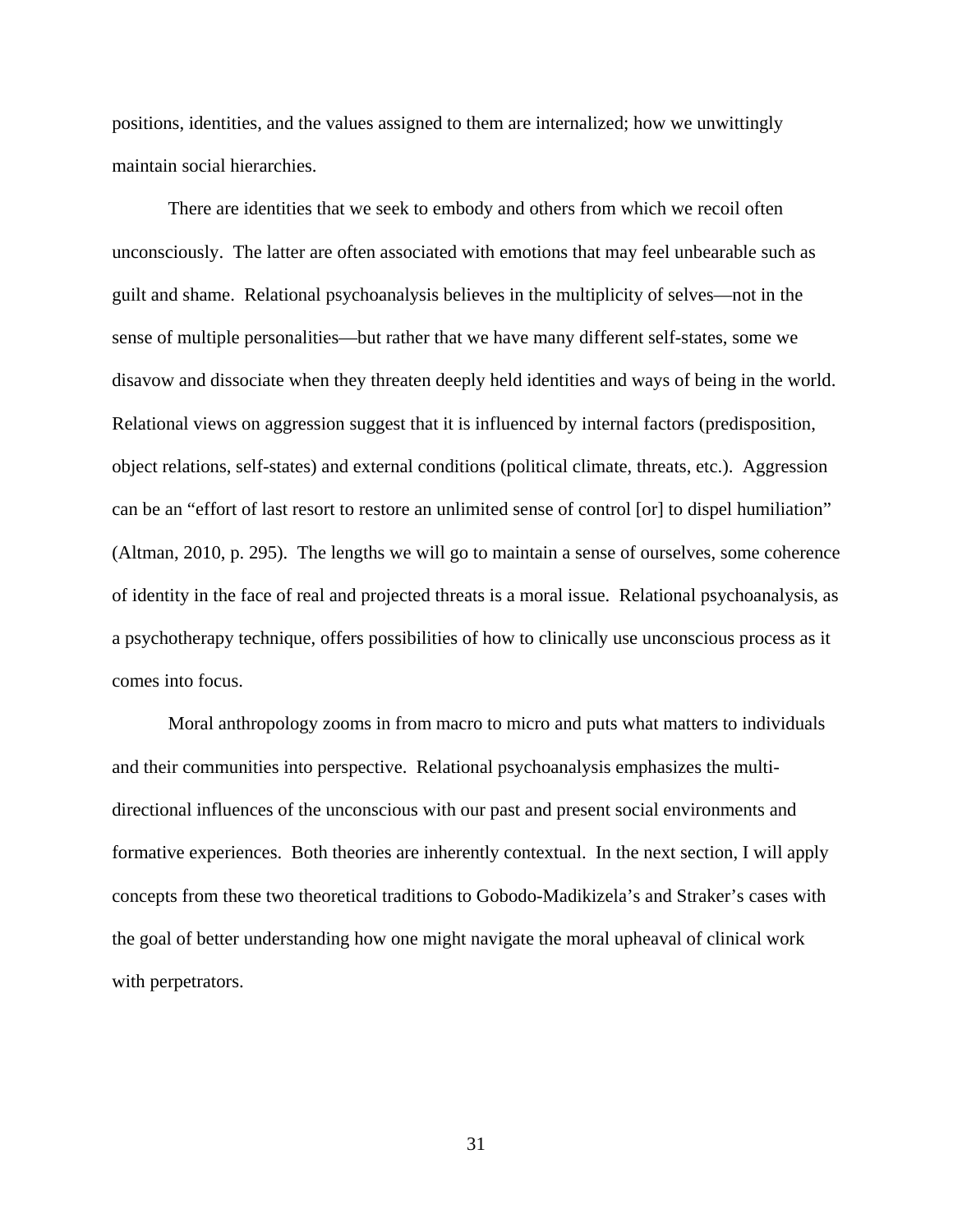#### **Revisiting the Cases**

Gillian Straker and Pumla Gobodo-Madikizela, both South African psychologists, share much in common in their scholarship, advocacy, and clinical work. In the spring of 2013, they conducted a workshop together on reconciliation and forgiveness in New York City. However, their written work, to my knowledge, has not been considered side by side. Gobodo-Madikizela's book and Straker's article provide a counterpoint to one another elucidating different aspects of a related phenomenon.

Of the many parallels between the texts, one of note is the writers' early disclosure of witnessing psychologically transformative events in the fight against apartheid. These events critically shaped their future encounters with de Kock and Stanley. For Pumla Gobodo-Madikizela, the event was the capture of an apartheid government agent**<sup>6</sup>** who was suspected of attempting to overthrow the leader of a black political organization. She was in the crowds and cheered as it was announced that the agent had been "captured." Only later did she learn that the agent had been mutilated and killed. She realized that she "had been party to the killing of another human being" (p. 11). To her, what was relevant was not whether or not she could have intervened to stop what occurred, but simply that she was present, "celebrating" (p. 11). Gillian Straker witnessed the burning of a woman on live television. Maki Skosana, was set on fire as a crowd of black youth attacked her. She later learned that this woman was accused of being a spy for the apartheid government. Straker (2007a) describes feeling horrified and haunted as she watched the killing transpire on the screen (p. 155).

Gobodo-Madikizela in her role in the Truth and Reconciliation Commission (TRC) later came face-to-face with the widow of Captain Duli, whose husband's murder she had celebrated a few years earlier. Mrs. Duli testified before the TRC to share her personal history of trauma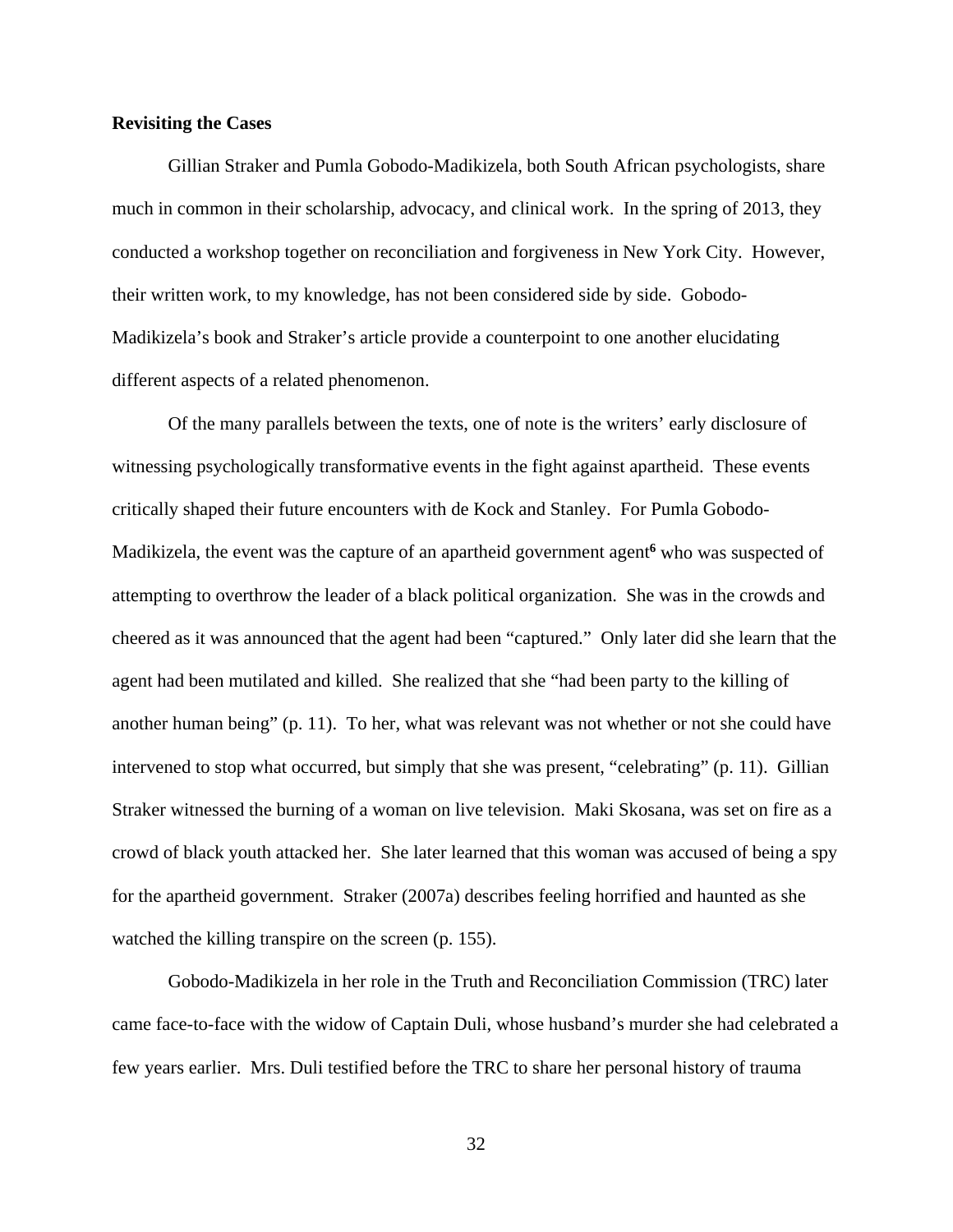during apartheid. In that encounter, Gobodo-Madikizela felt the conflicted internal pull of identifying with the aggressor and the victim. Her interaction with Mrs. Duli haunted her as she struggled with her emotional reactions following interactions with de Kock.

After the killing of Maki Skosana, Straker, in her role as an activist, began working clinically with traumatized youth who had been arrested and mistreated by the police amidst an uprising that followed her death. It was in this context that she met Stanley and later learned that he was implicated in the very event that had horrified her so.

Both Gobodo-Madikizela and Straker face an Other with whom they experience emotionally-complex and morally-imbued reactions. Gobodo-Madikizela in her meetings with de Kock struggles to reconcile her own implication in a murder. Straker in her meetings with Stanley struggles to reconcile her belief in his goodness with her abhorrence of his participation in a heinous crime. She admired Stanley for his bravery as a resistance fighter and wonders how she could "come to terms with the atrocity he described as well as his reaction to it, a reaction that embraced excitement without remorse?" (p. 159). Gobodo-Madikizela struggles with the converse. How could she come to terms with the empathy she felt for de Kock witnessing his feelings of deep remorse, convicted as he was for crimes against humanity? She writes, "Part of my own struggle in my visits with de Koch stemmed from my fear of stepping into the shoes of a murderer through empathy" (p. 120).

Straker and Gobodo-Madikizela experience a crisis in their sense of themselves as they encounter aspects Stanley and de Kock that shock and disrupt them. Straker becomes "a witness to gross inhumanity in way she had not intended" (p. 160). Gobodo-Madikizela becomes a witness to humanity in a way she had not foreseen. They both become moral witnesses to the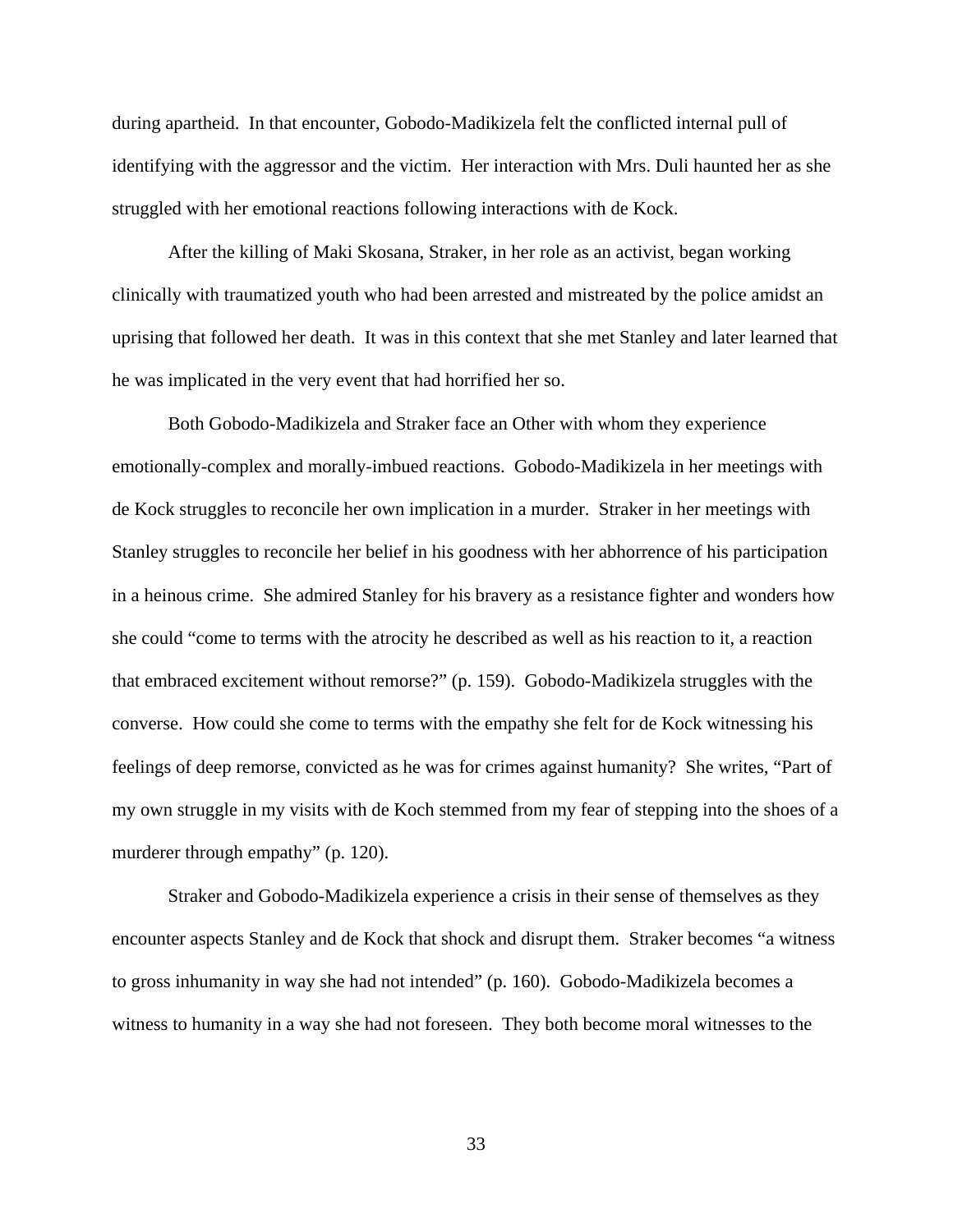far-reaching and unexpected impact of apartheid and the fight for its demise. For this, they experience a trauma of morality.

#### **Applied Moral Anthropology**

**The local moral worlds of clinicians and perpetrators.** What was at stake for the individuals in these two cases? What did their local moral worlds entail? I believe that for Gobodo-Madikizela, hers was organized around a deep belief in the power of forgiveness and healing potential of processing trauma—for herself and her community. Part of her mission included a desire for intellectual understanding of how evil came to be perpetrated by fellow humans, not unlike Hannah Arendt's (2006) work on the Eichmann trial. The real subject of her visits with de Kock was "to understand the inner mind of evil, to follow its thought processes and to expose myself to its human face striped of media stereotypes and the easy distance of hatred" (Gobodo-Madkizela, 2003, p.123). However, she was also moved by witnessing victims forgive perpetrators, even when they seemed morally undeserving. Her openness to exploring these phenomena, while exposing her at times to moral and emotional confusion, ultimately transforms her.

Straker's identity as a socially conscious white South African was at stake within her local moral world. She gripped tightly to what was good in her and Stanley and in their shared mission for social justice. As her moral world fractured, she found that a clear sense of right and wrong, good and bad was no longer accessible. She came to learn that her "white guilt" had curtailed her capacity to face the full ramifications of apartheid. Her acknowledgment of this "entailed the necessity to relinquish [her] unconscious wish to believe that all was good and right was invested in those in the struggle and all that was bad was located outside ourselves in the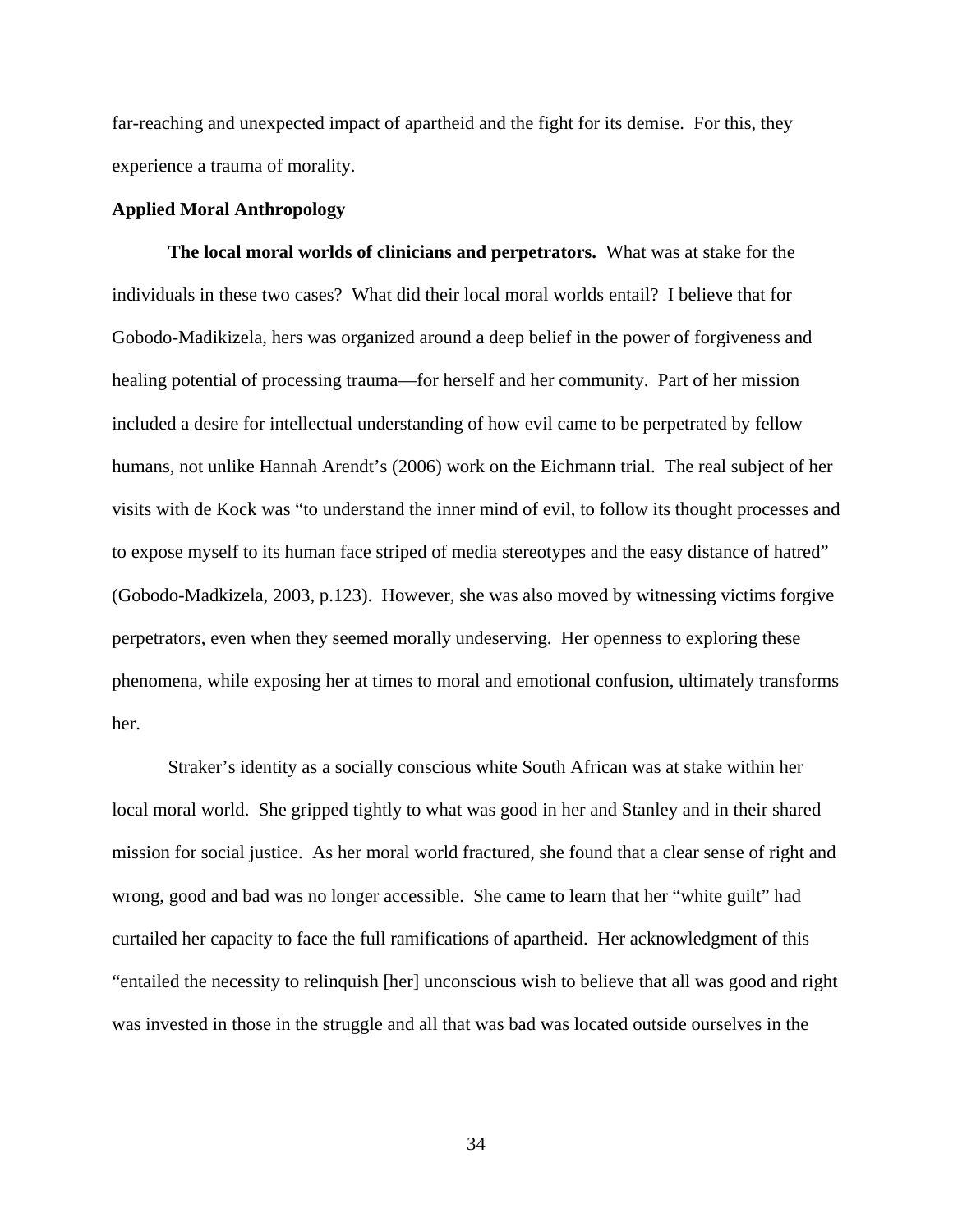state" (p. 161). She learned "at a very intimate level that there are very few clean hands in a war, although both sides will claim that some hands are cleaner than others" (p. 162).

As Gobodo-Madikizela comes to understand de Kock's life and local moral world, she contemplates how his career as a leader of death squads required he unequivocally believe and act in accordance with the destructive, violent, and oppressive racist ideology under which he had been raised. By not questioning it, he had maintained a coherent identity at the expense of his ethical and spiritual survival. She wonders how his history of childhood abuse may have left him vulnerable to a climate of indoctrination with a reoriented sense of morality. She also examines the insidious and sophisticated theological vocabulary used by religious organizations to "disguise the naked evil" of the apartheid system (p. 59). In the following passage, she considers the moral and psychological implications of living under an oppressive political regime:

...in a totalitarian society where power structures exert a tremendous influence on how and what one thinks, the relationship between personal choice and societal pressure is not straightforward. Add to this a deeply stratified society, such as radically divided South Africa, where starting well before one's capacity even to make moral choices has been tested, one's sense of moral obligation toward others is rigidly channeled along lines of 'us' versus 'them,' and the images of the 'them' depict a group that exists only as objectified others. Then choosing to value or not to value another takes on an even layered meaning. (p. 130)

Under such conditions, it may be impossible to shield oneself from the violence of statesponsored oppression even as a member of the privileged group. Gobodo-Madikizela bravely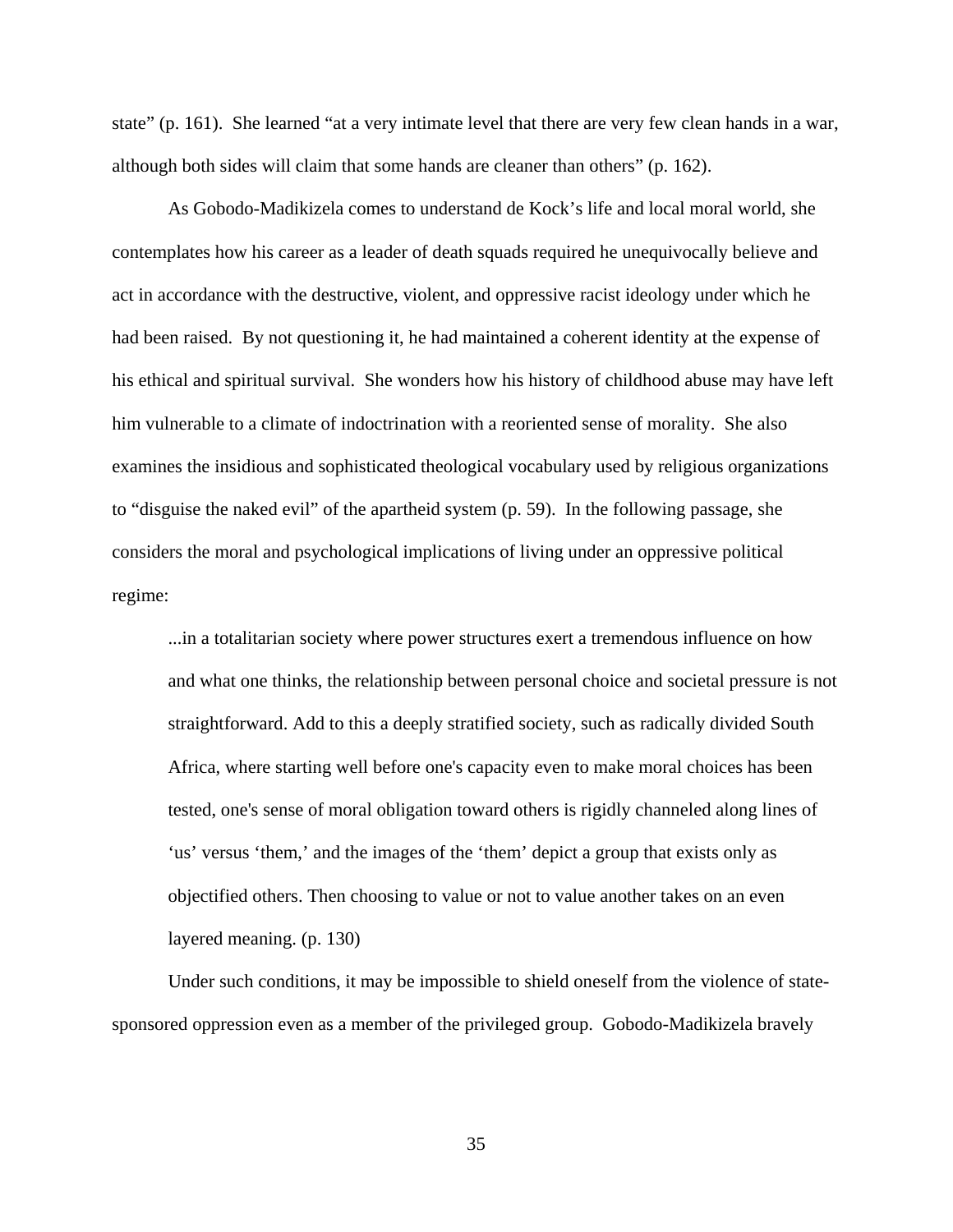examines what choices may or may not have been available to de Kock and implicitly puts herself in his shoes:

Should he have resisted such forces as apartheid's legalization of violence and the silent support by a society that benefited from the violence? Of course he should have. But could he have? Did he have the conviction to oppose the system he served? Did he have any of the unique resources that only the morally courageous—the few who have the courage to follow their conscience—possess in totalitarian societies? That one is not confronted with the choices de Kock could have or could not have made, that one was not a member of the privileged class in apartheid South Africa are matters of sheer grace. (p. 57)

However, the possibility of understanding de Kock does not eliminate the need for his moral accountability according to Gobodo-Madikizela. During his prison sentence when he meets with Gobodo-Madikizela, his local moral world has shifted to suffering the burden of his deep and paralyzing moral injuries. In the wake of his participation in the TRC, his remorse is unearthed realigning his previously evil local moral world to one owning up to his moral failings.

Stanley, a politically active young black man, held multiple identities: A "brave, true, and in control" soldier in the liberation struggle and as a brother and son who endangered his family with his activism (Straker, 2007a, p. 156). To those in power in the apartheid state, he embodied "Black Africa...a region that is inert, brutal, uncivilized, in a word, savage (Fanon, 1963, as cited in White, 2007, p. 175). His identities conflict in ways that narrow his local moral world. Maintaining his sense of bravery as a soldier in a male-dominated and group-oriented environment while facing real dangers to his physical safety, left no room for emotional or spiritual vulnerability. His desire to resist the racist identity imposed on him by whites and to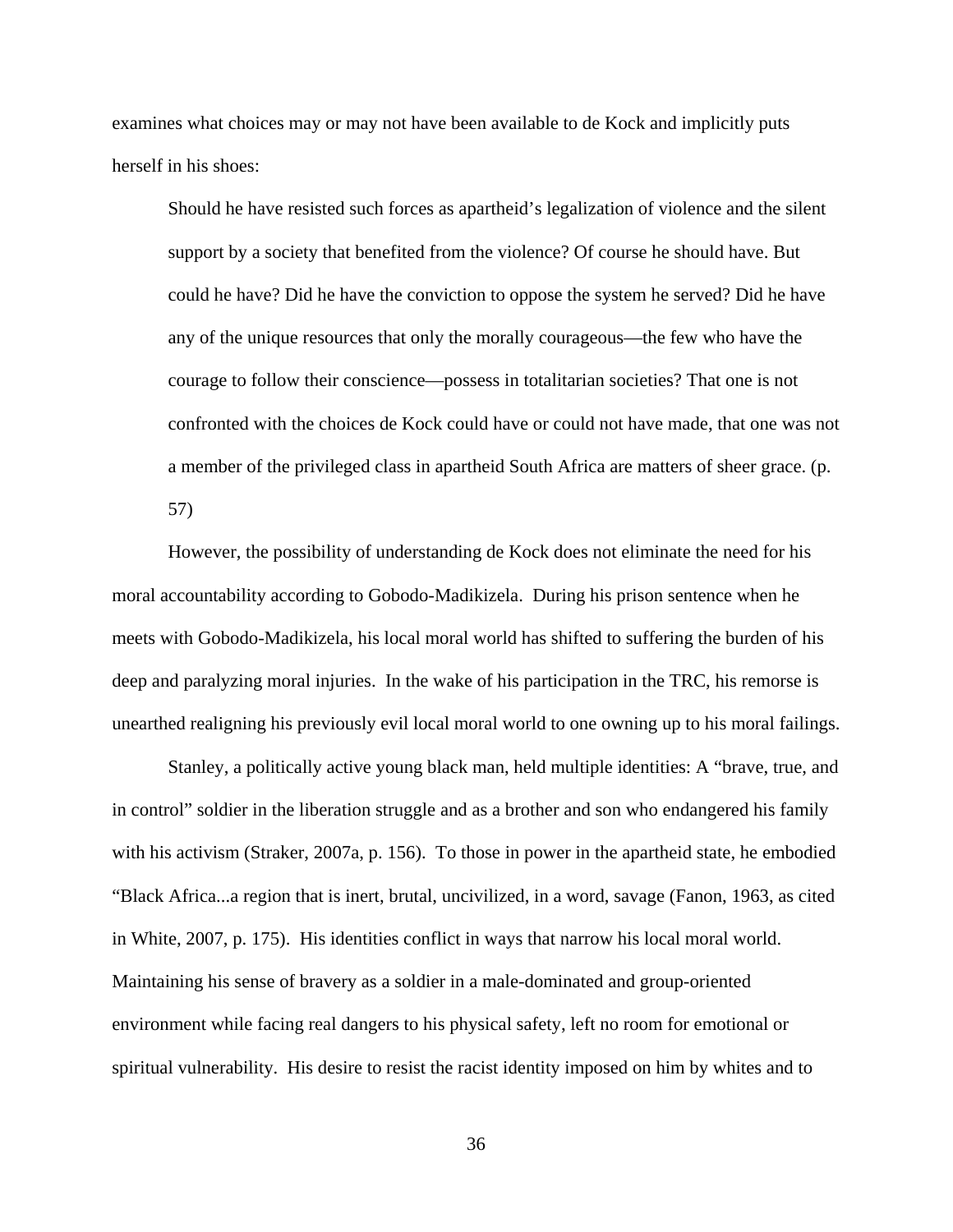defend his comrades who had been killed and humiliated overrode other aspects of his identities that perhaps could not justify killing.

Just as de Kock's actions must be condemned as morally reprehensible, so too should Stanley's participation in a necklacing.<sup>1</sup> However, their guilt and agency cannot be understood without acknowledging the social and political context that created conditions for compliance and loss of individual conscience. Moral anthropology with its ethnographic methods helps create an emergent picture of what really matters to a person even when what matters seems to demand unethical actions.

#### **Applied Relational Psychoanalysis**

A thorough analysis of these two cases would be incomplete without consideration of unconscious processes. Relational psychoanalytic theory is well suited for this task because of its belief that context – intersubjective and social-cultural-historical – is always relevant. While the apartheid system impacted all under its rule, an individual's subjective experience of it developed to fit the contours of his or her unique internal world. Local moral worlds are shaped by the realities of survival under an oppressive regime, but also by the unconscious forces underlying psychic survival.

 **Motivations for violence.** In a context of extreme social hierarchy such as apartheid South Africa, normative unconscious processes become a potent reinforcement of an "us" versus "them" ideology promoted by those in power. The defensive and unconscious processes of projection and projective identification operating on a collective level are in part what creates and maintains a stratified society with marginalized groups along racial, cultural, gendered, ethnic, and class lines among others (Altman, 2010). Psychological states that are disavowed by the dominant group are projected onto marginalized groups. In turn, such states are internalized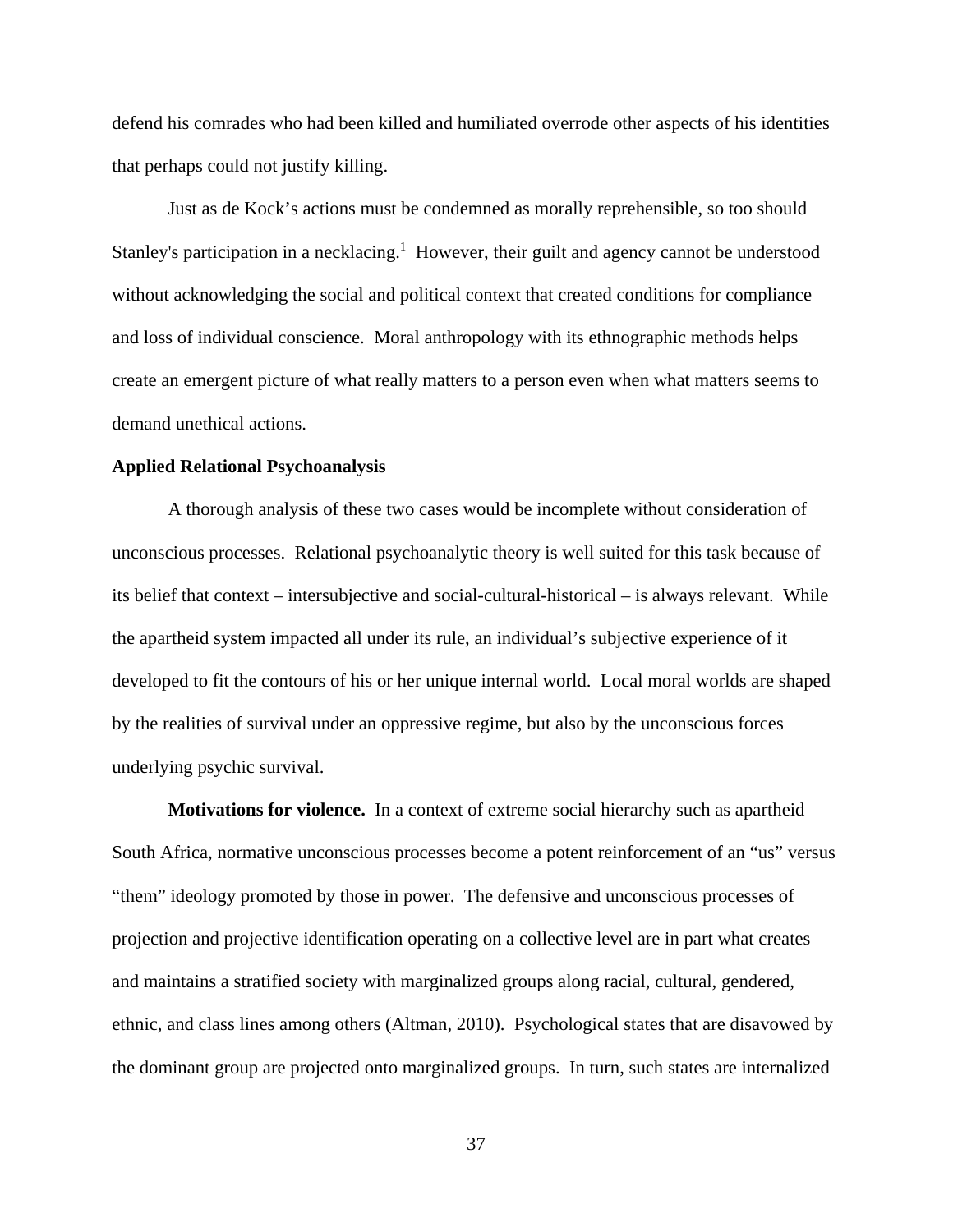and embodied through projective identification by those in the oppressed position. One's sense of personal moral obligations develops within the constraints imposed by these collective defensive processes.

Given the psychological conditions at work, it becomes clearer how violence against "not-me" groups occurs. According to Mitchell (1993), aggression implies the presence of a threat and thus is justifiable in the mind of the offender. The threat may be to one's physical integrity or to one's identity. Violence may be perpetrated to defend or retaliate against humiliation and loss of power. De Kock and Stanley represent the possible extremes of violent behavior in circumstances that allowed each to morally justify their actions. Moral justification of violence necessarily demands dissociation from one's inherent sense of universal humanity.

For de Kock, violence was a justified means to defend and protect his group's political standing. As Gobodo-Madikizela learns the details of how de Kock killed repeatedly, she writes: "There was an absence of awareness, not only of one's surroundings but also of oneself. To make it work over and over again, this psychological cutting off of one's sense of reality needed constant justification" (p. 77). He represents how "perpetrators of human rights violations redefine morality and start believing that they can commit systemic murder and other atrocities 'for the greater good' " (p. 58). Stanley, in contrast, participated in violence to redress the humiliation and destruction wrecked upon his community. Interestingly, the killing in which he participated was not against a white enemy, but rather against a woman of his own community who was believed to have been turned against her people by the state. In this way, the government manipulated black South Africans to destroy their own.

The idea that aggression is elicited by external causes does not account for the majority of white South Africans who did not commit the crimes of which de Kock was guilty nor can it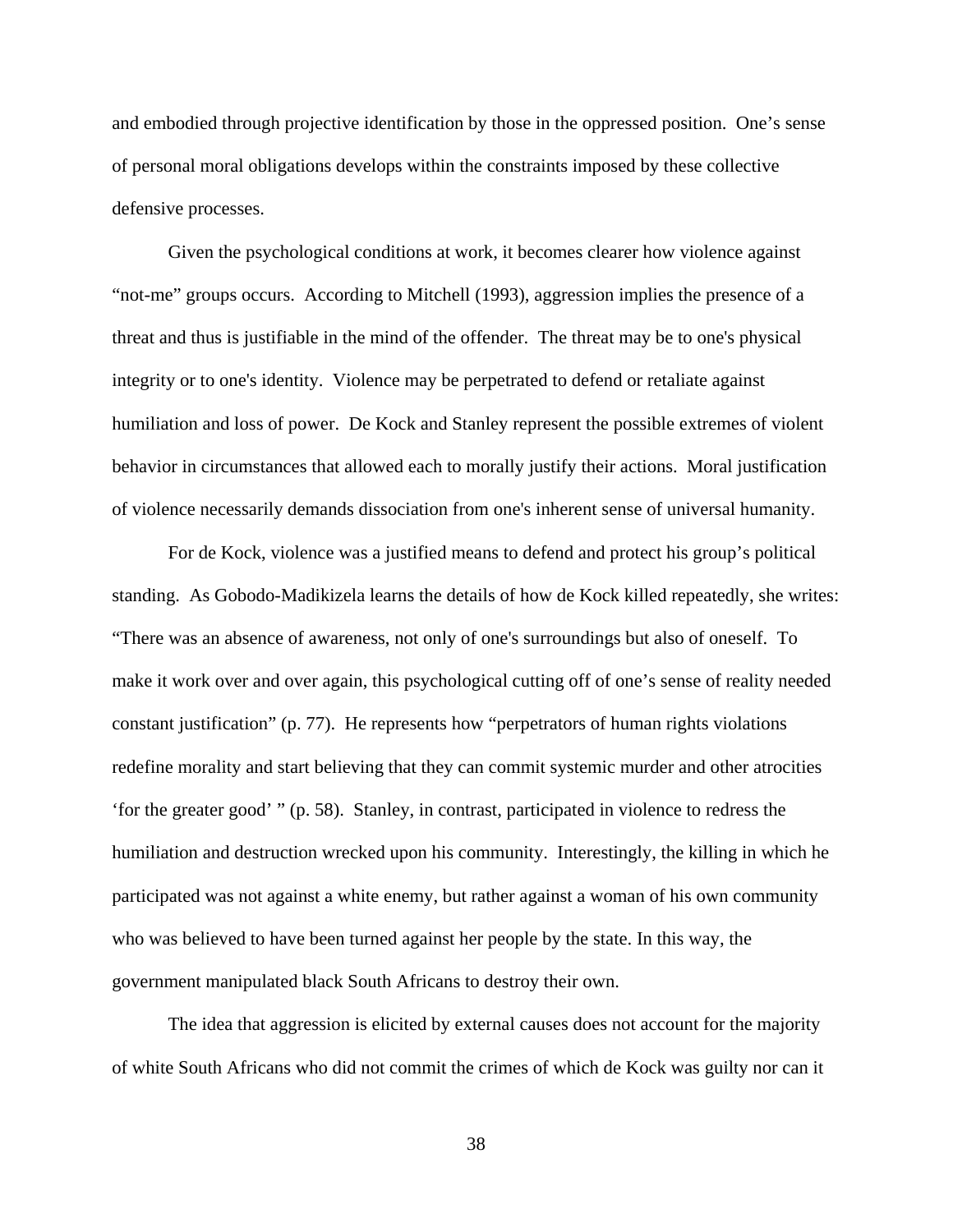account for the majority of black South Africans who did not participate in violent resistance like Stanley did. Were de Kock and Stanley both deeply influenced by their respective social and political environments? Yes. However, something unique to their personhoods was also at work creating conditions for their respective dark moral worlds where dehumanizing others became possible. For those vulnerable, personal conscience can be drowned out by a group's ideology. Questions of accountability and responsibility become more complex when the social forces influencing someone's psyche come into question.

**Recognition of the Other.** The moments that shock Straker and Gobodo-Madikizela's local moral worlds are illustrative of important unconscious processes that can arise in clinical work with perpetrators. They provide answers to Suchet's question, "How does recognition take place when the other is perceived as a threat?" (2004, p. 163).

After de Kock informs Gobodo-Madikizela that she had touched his "trigger hand," she wrestles with the implications of her spontaneous act of empathy:

In touching [his] hand I had touched his leprosy...I was from now on infected with the memory of having embraced into my heart the hand that had killed, maimed, blown up

lives...He wanted his evil to be real to me because it was still real to him. (p. 40) The morning after the interview, she awoke not able to feel her own hand that had touched him. Her mind had "split off" that part of her body; she felt "disabled, grounded as if placed on probation for engaging in a prohibited act" (p. 41). She realizes that de Kock had also "split off" his hand from the rest of him by labeling it his "trigger hand" to distance himself from his role in "evil deeds" (p. 41).

In traumatic situations, it is difficult if not impossible to hold onto an integrated sense of ourselves; instead, dissociation occurs as we split off parts of ourselves to protect them from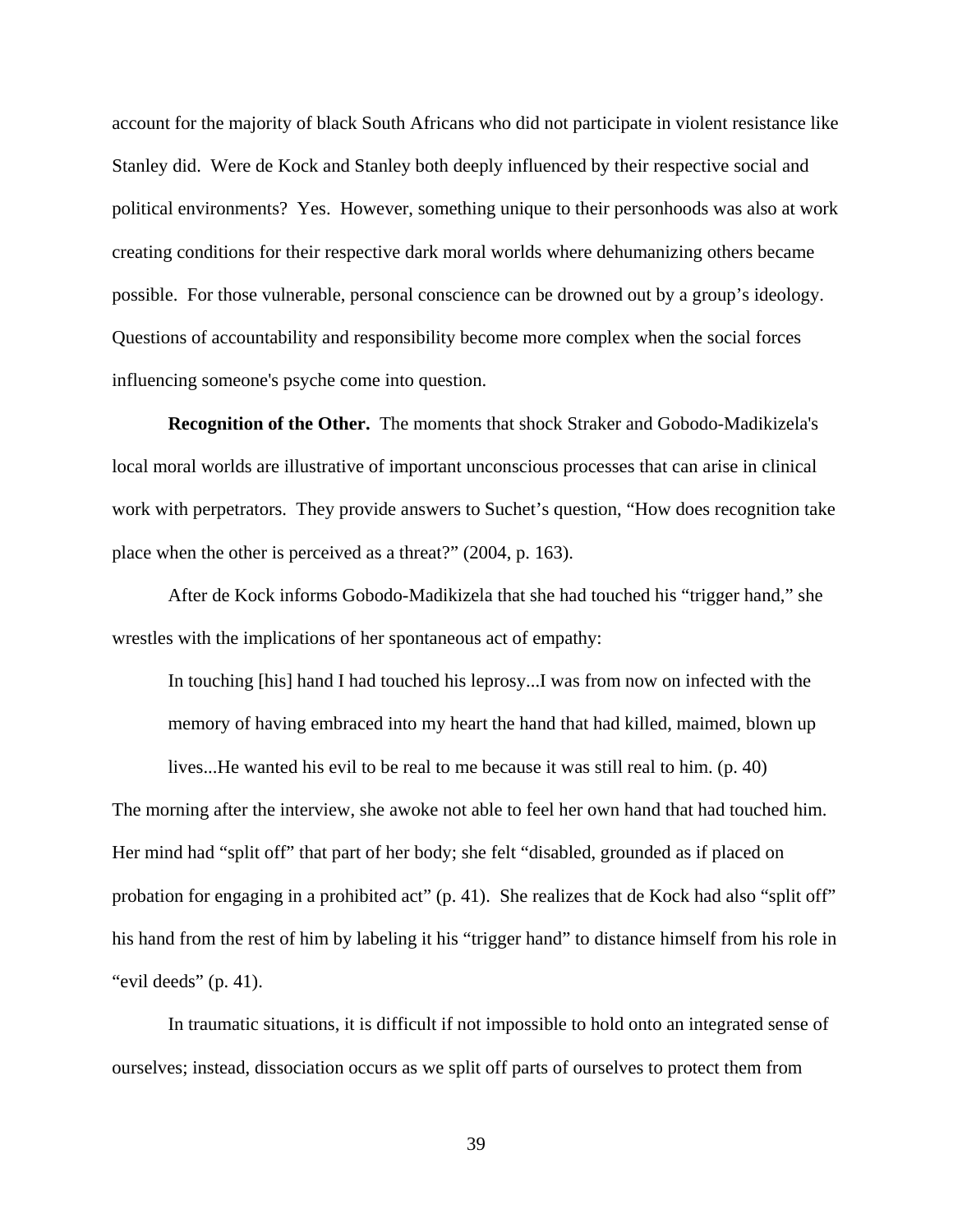contamination with the traumatized parts. Gobodo-Madikiezela grapples with what it means to feel empathy for a murderer and de Kock wrestles with the meaning of being seen as more than his identity as "Prime Evil." Her relationships in her role in the TRC were with victims with whom she felt immense empathy; therefore "to experience empathy for someone who has committed terrible acts against other human beings...puts one in a strangely compelling and confusing relationship with the perpetrator" (p. 79).

Following Stanley's disclosure of his role in Maki Skosana's death, Straker writes of her experience:

I felt the ground beneath me slip. I felt sucked into a black hole. At this moment there was no possibility of saying anything or bringing my subjectivity to bear on the situation; such subjectivity had been massively disrupted. I felt void and empty. In this state I offered no resistance to Stanley, who attributed to me his own self-recriminations. (p. 159)

She feels she can only perceive Stanley as an object and cannot see him as a person beyond the heinous act he committed. The presence of vicarious traumatization, dissociation, projection, and projective identification only came into view afterward. In that moment, she could not respond, but had she been able she would have wanted to "engage a morality that condemned the killing" (p. 161). Following the session, she faced the dissociative processes that paralyzed her. Her "crisis of subjectivity" was the recognition of "how many parts of [herself she] had previously split off" (p. 160).

Straker began to own what she had previously disavowed: The degree to which she had projected onto Stanley goodness and hope for the future. He had come to embody her defense against the immense white guilt that resided in her. Her reclamation of disavowed parts of her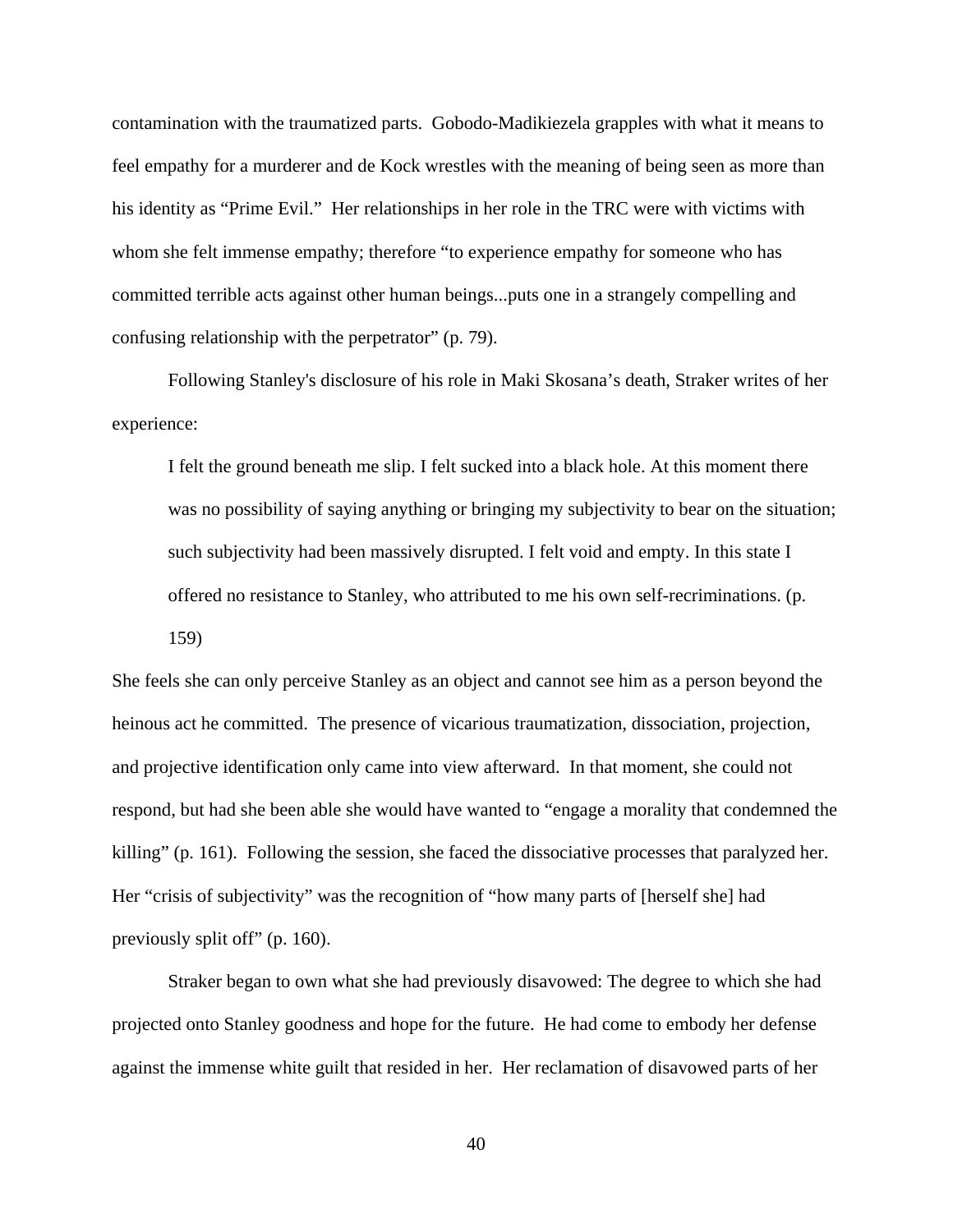self—her privileged identity as a white South African who had been shielded from apartheid's full force and in fact benefited from it—allowed for a deeper relationship to develop overtime with Stanley. This also entailed acknowledging identification with the aggressor. This was no small feat. In Suchet's (2004) words, "Whites have dissociated the historical position of the oppressor from collective consciousness, due to our inability to tolerate identification with the aggressor" (p. 423). While Straker held onto her moral position that the killing of Maki Skosana was reprehensible in spite of Stanley's sustained belief in its justification, "both of [them] were... challenged to look at how much [they] could really tolerate the otherness and subject status of the other" (p. 161). In working through this impasse, they discovered their capacity to engage in meaningful and challenging dialogue. Facing one another as subjects with different lived experiences and moral worlds required relinquishing their projections of "salvation" onto each other. Gobodo-Madikizela in owning her reaction to the capture of Captain Duli allowed her to connect with a vengeful, aggressive part of herself that ultimately helped allowed her to see de Kock as a whole person. His own feelings of immense guilt, remorse, and regret also contributed to their connection and recognition of one another. The biggest challenge in working with perpetrators of violence is when they remain unwilling to see themselves as responsible for their actions and disinterested in participating in mutual dialogue.

#### **Strengths and Limitations**

As mentioned previously, the combined application of moral anthropology and relational psychoanalysis provides a strong and comprehensive approach to understanding the clinical impasses that can arise in working with perpetrators and more generally when the clinician's local moral world differs from the client's. The two bodies of theory in conjunction offer a perspective that considers how social factors influence an individual's moral and internal worlds.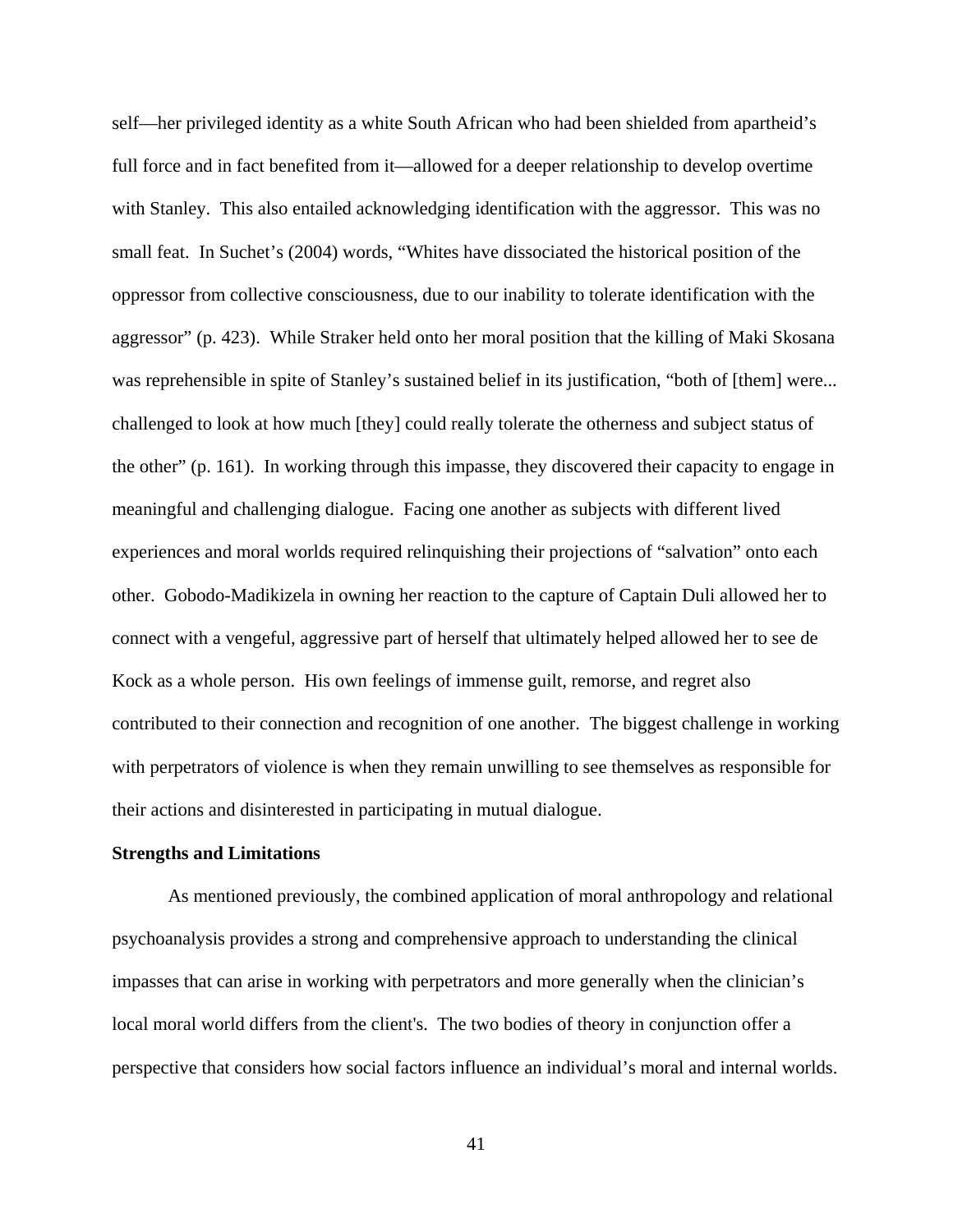To my knowledge, this thesis represents a unique perspective combining two cases and two theories that have not been considered side by side. In my opinion, moral and value differences between clinician and client have been under-theorized in writings on clinical work. Additionally, the theoretical framework presented in this thesis offers a way to navigate many of the ethical imperatives of social work.

However, this thesis is not without its limitations. A number of theories that I chose not to use would also have offered a rich analysis. Social psychology, collective trauma, critical race, and forgiveness and reconciliation theories would have each offered a valuable perspective. For example, Volkan's (1988) work on psychoanalytic group psychology describes our need to have enemies and allies, which is relevant for understanding how political conflicts develop and impact individuals. I also chose not to emphasize characteristics such as gender and class, which are very much connected to issues of race, morality, and violence. This thesis, in its emphasis on the "ordinary" individuals who come to commit violence under extraordinary circumstances, does not address the research on the small minority of persons who commit violence in knowing pursuit of sadistic pleasure nor those who commit violent acts during a psychotic episode.

There are also the limitations of my own perspective rooted as it is in my identities and my particular social position. I identify as a white American woman with ties to South Africa. I have relatives who immigrated to South Africa 40 years ago and cousins who were born and raised there. I have long been curious about the experience of life during and after apartheid. The choice of cases may seem distant from the practice of clinical social work in the United States; however, circumstances of social hierarchy and political oppression are unfortunately not limited to apartheid South Africa.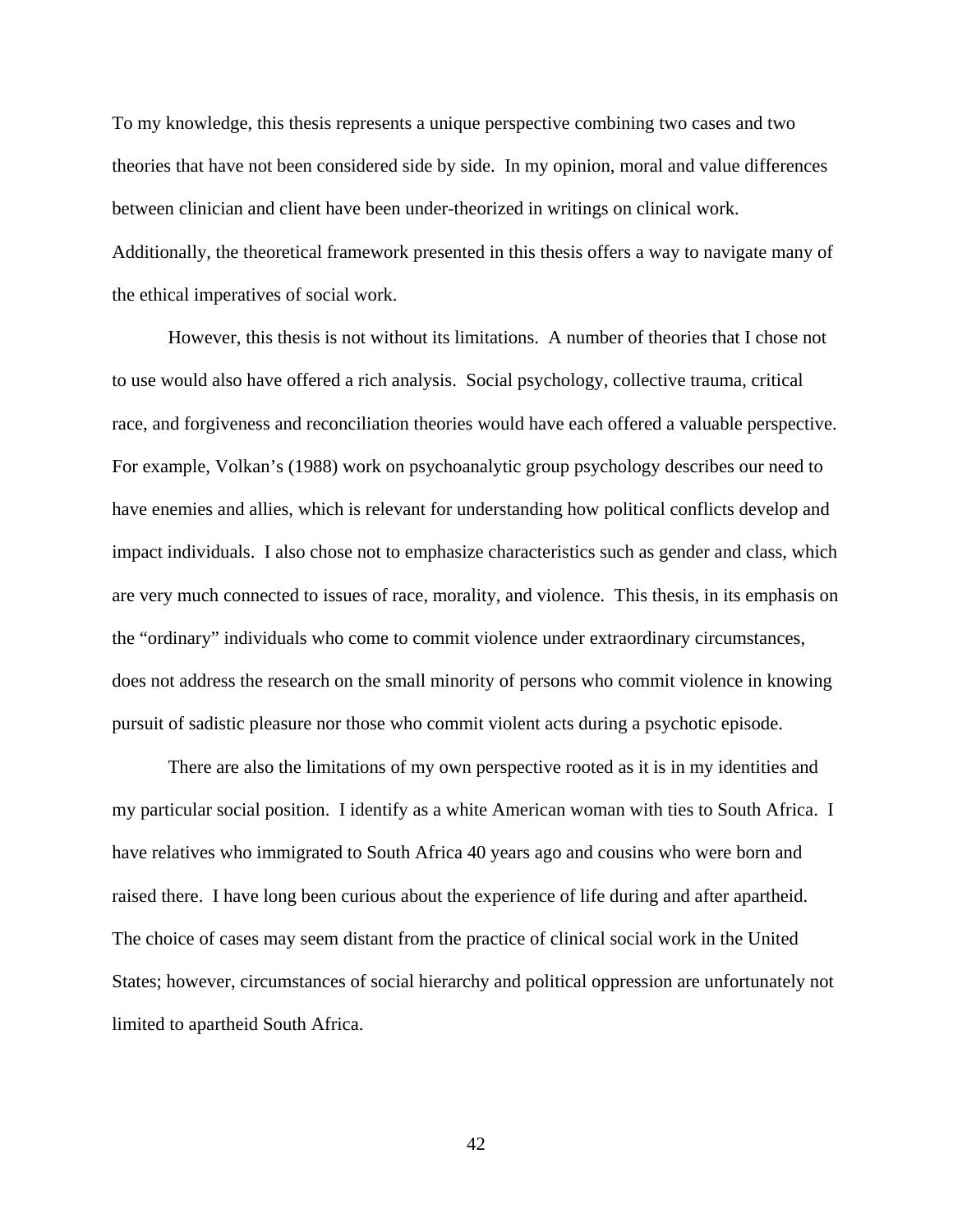#### **Conclusion: Implications for Social Work Practice**

This study has important implications for how social workers and therapists can conceptualize their cases. When working with clients who have engaged in behavior that we find morally reprehensible, clinicians can apply concepts from moral anthropology and relational psychoanalysis to examine the impact of social forces on individual lives. Specifically, clinicians should pay careful attention to how their social identities and developmental experiences shaped their local moral worlds and those of their clients.

No one is immune to feeling threatened and fearful. When we dissociate from emotions and the corresponding parts of ourselves, we are more likely to unconsciously enact that which we cannot mentalize. Awareness of how we unwittingly replicate the social hierarchies that as social workers we seek to dismantle, allows for greater capacity to help our clients and promote social justice. When sitting with a client who has shared his participation in behavior perceived to be immoral, it is important to notice and register internal reactions that may foreclose the possibility of recognition of the client's latent humanity. There is an understandable wish to distance from knowledge that alters one's perception of the Other and thus one's perception of oneself. Considering what really matters to the client can help elucidate the motivations underlying the offensive behavior. Clinicians can hold in mind the following questions: What do we do when feelings of moral superiority arise? What is at stake when we acknowledge our privilege? Becoming more aware of internal experience and developing an understanding of unconscious processes can help clinicians navigate the clinical impasses when the client is seen as more object than subject.

Part of this work is owning the parts of ourselves—our identities—that we would rather disavow. From this place, we can begin acknowledging the values and moralities that are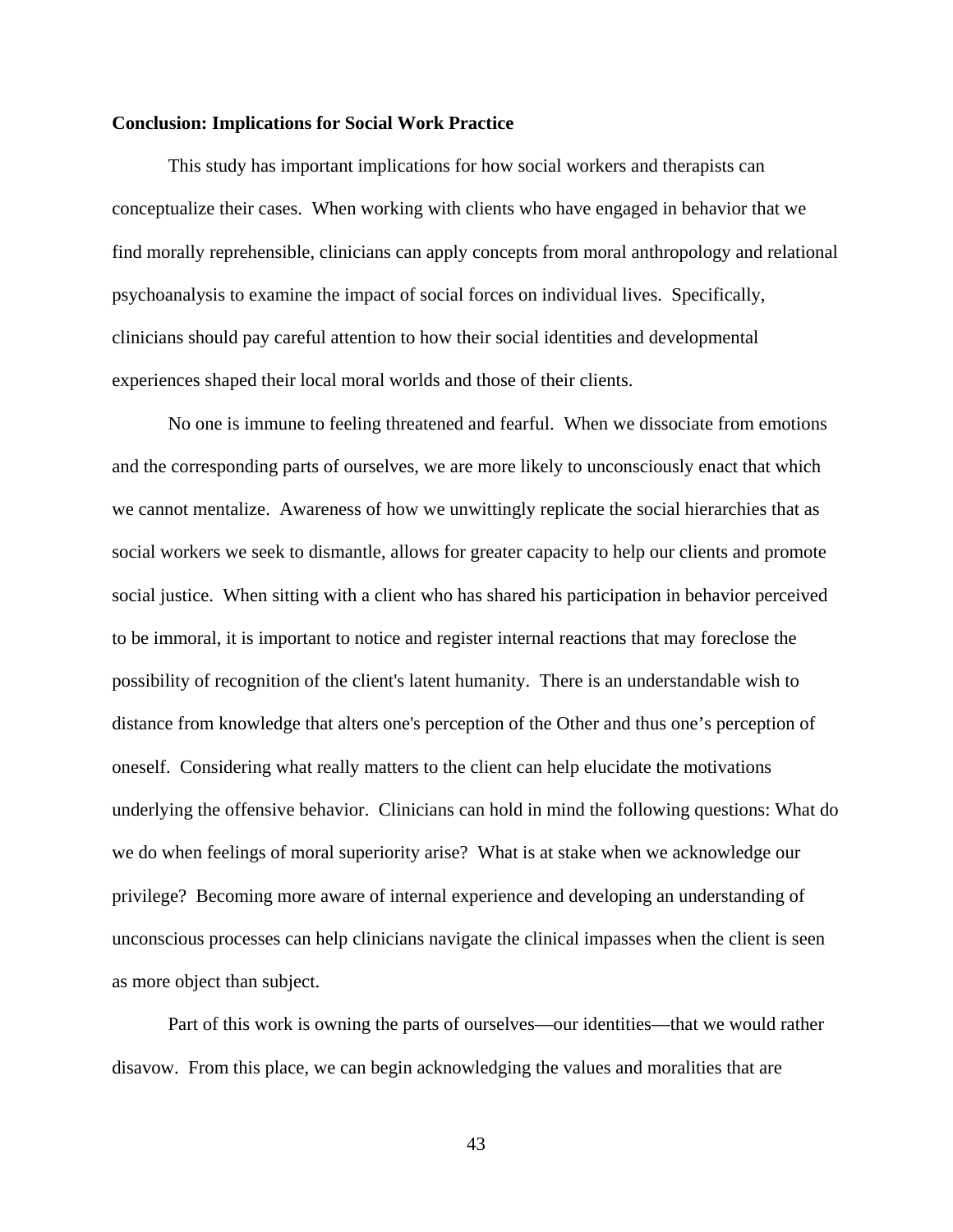intimately tied to our identities. While I have argued vigorously for a non-complacent stance of striving to understand oneself, the challenging client, and what might be impeding connection, I also believe it is imperative to be aware of an edge beyond which one cannot go. Despite the best of intentions and desire to push through empathic impasses, there may be someone with whom one cannot work effectively. In such a case, referring the client to another clinician is an ethical act.

While the cases were based in South Africa, one only needs to read our domestic news headlines to conjure clinical scenarios where these methods would prove useful. For example, how would one be the therapist to a police officer accused of racist policing? An anthropological consideration of police culture might help paint a contextualized picture of the officer's local moral world. Working with veterans also invites a similar approach, particularly as they grapple with their participation in violence sanctioned by war (See Boudreau, 2012). Acknowledgment of one's own moral revulsion to unethical actions as well as recognition that no one is impervious to entrenched and insidious social hierarchies would be important to move beyond "othering" the client. It is imperative to understand and shift one's internal world to counter the normative social processes to which we and our clients are exposed.

On a societal level, dialogue with perpetrators, particularly in contexts of widespread violence, "creates the possibility of setting the person's actions, through testimony and witnessing, in the broader framework of the political-ideological context that may have supported and even directed his deeds" (Gobodo-Madikizela, 2003, p.120). Finding the humanity in those who seem morally undeserving ultimately helps restore the humanity in those who have been victims. Through mutual dialogue, peace stands a chance against the tide of revenge.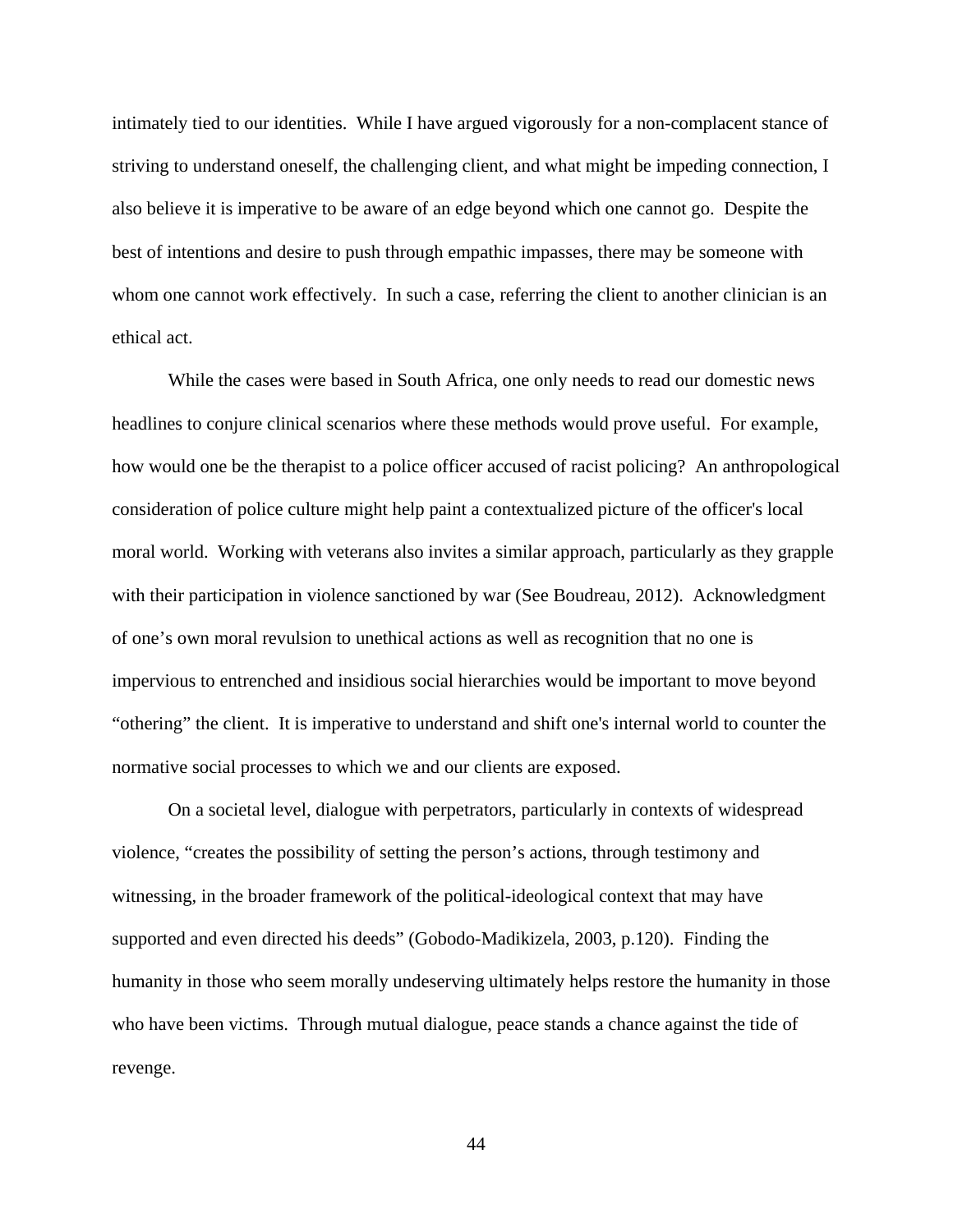#### **REFERENCES**

- Altman, N. (2010). *The analyst in the inner city: Race, class, and culture through a psychoanalytic lens*. New York, NY: Routledge.
- Arendt, H. (2006). *Eichmann in Jerusalem: A report on the banality of evil*. New York, NY: Penguin Publishing Group.
- Atwood, G. E. (2015). Credo and reflections. *Psychoanalytic Dialogues*, *25*(2), 137-152. doi:10.1080/10481885.2015.1013826
- Benjamin, J. (1988). *The bonds of love: Psychoanalysis, feminism, and the problem of domination*. New York, NY: Pantheon Books.
- Biehl, J. G. (2005). *Vita: Life in a zone of social abandonment*. Berkeley, CA: University of California Press.
- Biehl, J. G., & Petryna, A. (Eds.) (2013). *When people come first: Critical studies in global health*. Princeton, NJ: Princeton University Press.
- Boudreau, T. (2012). The morally injured. *The Massachusetts Review*. Vol 52: Issue 3-4. pp 746- 754.
- Bragin, M. (2007). Knowing terrible things: Engaging survivors of extreme violence in treatment. *Clinical Social Work Journal, 35*(4), 229-236. doi:10.1007/s10615-007-0099-z
- Bromberg, P. M. (1993). Shadow and substance: A relational perspective on clinical process. *Psychoanalytic Psychology, 10*(2), 147-168. doi:10.1037/h0079464
- Bromberg, P. M. (1996). Standing in the spaces: The multiplicity of self and the psychoanalytic relationship. *Contemporary Psychoanalysis, 32*(4), 509-535.
- Fanon, F. (1963). *The wretched of the earth*. New York, NY: Grove Press.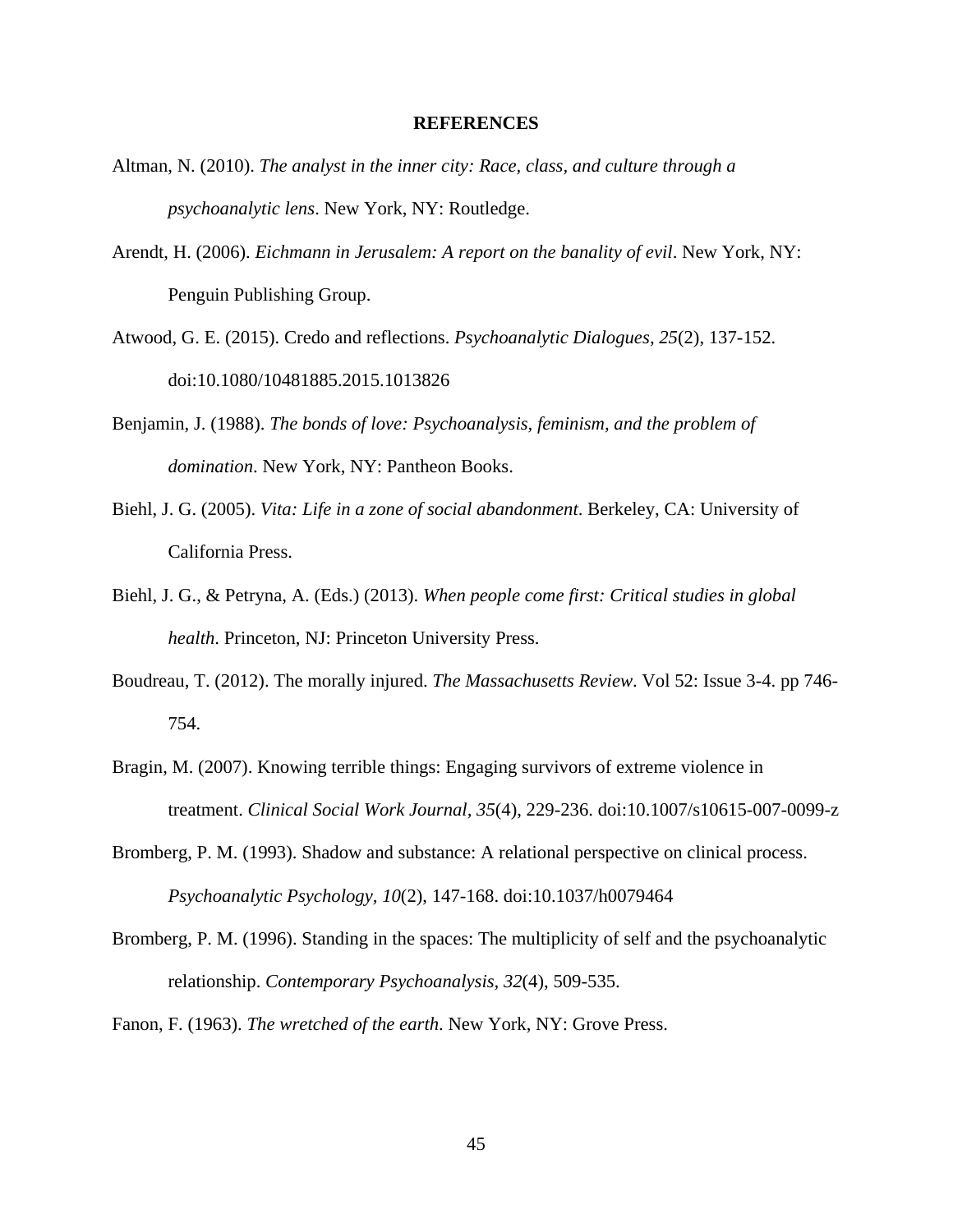Fassin, D. (2007). *When bodies remember: Experiences and politics of AIDS in South Africa*. Berkeley, CA: University of California Press.

Fassin, D. (Ed.) (2012). *A companion to moral anthropology*. Hoboken, NJ: John Wiley & Sons.

- Fassin, D. (2014). Introduction: The moral question in anthropology. In D. Fassin & S. Lézé (Eds.), *Moral anthropology: A critical reader*. (pp. 1-11). New York, NY: Routledge.
- Gobodo-Madikizela, P. (2003). *A human being died that night: A South African story of forgiveness*. Boston, MA: Houghton Mifflin.
- Hage, G. (2003). "Comes a time we are all enthusiasm": Understanding Palestinian suicide bombers in times of exighophobia. *Public Culture, 15*(1), 65-89.
- Hollander, N. C., & Gutwill, S. (2006). Despair and hope in a culture of denial. In L. Layton, N. C. Hollander, & S. Gutwill (Eds.), *Psychoanalysis, class and politics: Encounters in the clinical setting* (pp. 81-91). New York, NY: Routledge.
- Jackson, M. D. (2002). *The politics of storytelling: Violence, transgression, and intersubjectivity* (Vol. 3). Museum Tusculanum Press.
- Jackson, M. D. (2009). Where thought belongs: An anthropological critique of the project of philosophy. *Anthropological Theory, 9*(3), 235-251. doi:10.1177/1463499609346984
- Kleinman, A. (1999). Experience and its moral modes: Culture, human conditions, and disorder. *Tanner lectures on human values*, *20*, 355-420.
- Kleinman, A. (2006). *What really matters: Living a moral life amidst uncertainty and danger*. Oxford: Oxford University Press.
- Kleinman, A. (2014). Assessing the new bioethics. In D. Fassin & S. Lézé (Eds.), *Moral anthropology: A critical reader* (pp. 256-262). New York, NY: Routledge.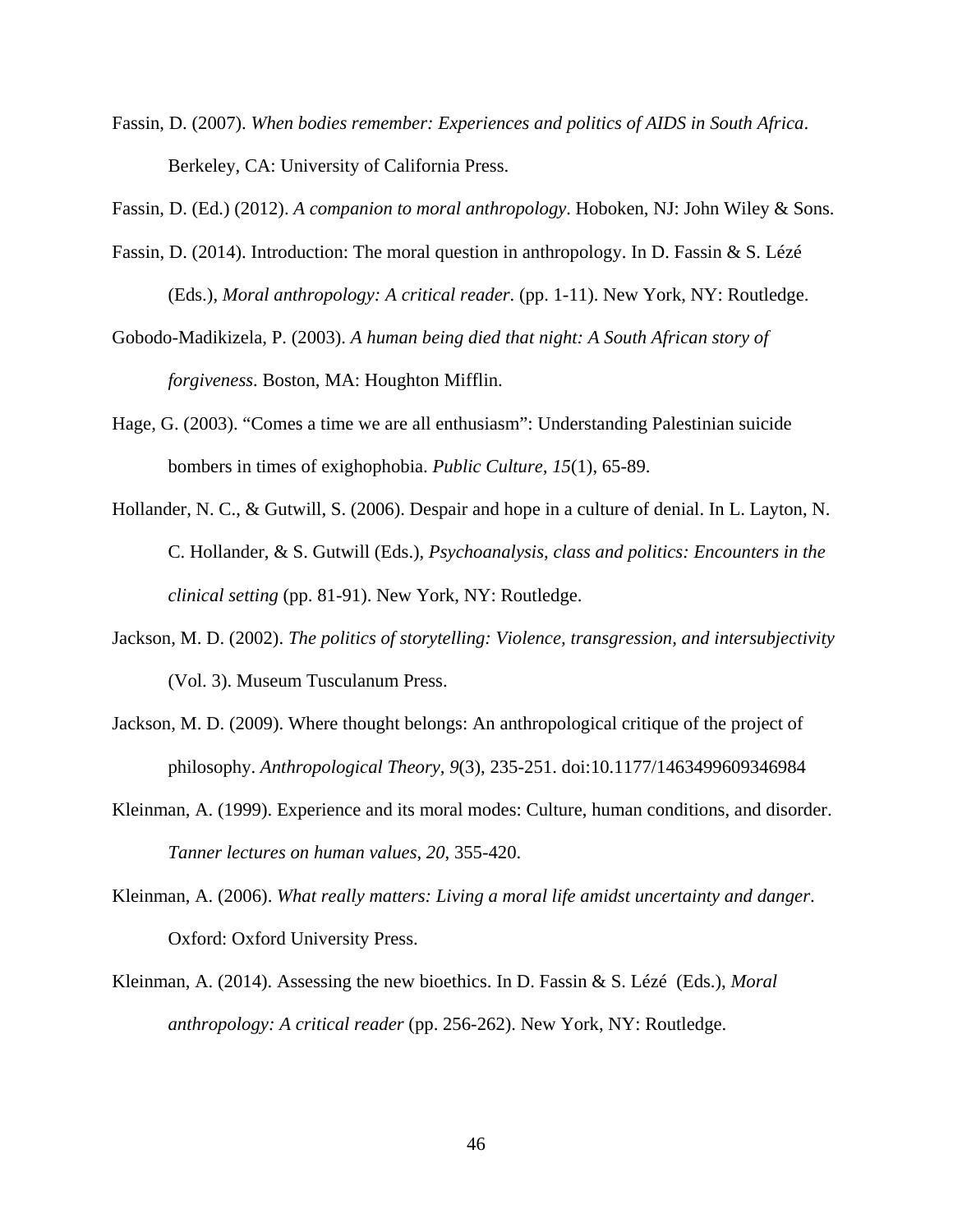- Konner, M. (2002). *The tangled wing: Biological constraints on the human spirit*. New York, NY: Times Books.
- Lambek, M. (2010). *Ordinary ethics: Anthropology, language, and action*. New York, NY: Fordham University Press.
- Layton, L. (2006). Racial identities, racial enactments, and normative unconscious processes. *Psychoanalytic Quarterly, 75*(1), 237-269. doi:10.1002/j.2167- 4086.2006.tb00039.x
- Layton, L. (2007). What psychoanalysis, culture and society mean to me. *Mens Sana Monographs, 5*(1), 146-157. doi:10.4103/0973-1229.32159
- Lisak, D., & Beszterczey, S. (2007). The cycle of violence: The life histories of 43 death row inmates. *Psychology Of Men & Masculinity, 8*(2), 118-128. doi:10.1037/1524- 9220.8.2.118
- Litz, B. T., Stein, N., Delaney, E., Lebowitz, L., Nash, W. P., Silva, C., & Maguen, S. (2009). Moral injury and moral repair in war veterans: A preliminary model and intervention strategy. *Clinical Psychology Review, 29*(8), 695-706. doi:10.1016/j.cpr.2009.07.003
- Miller, J., & Schamess, G. (2000). The discourse of denigration and the creation of 'other.' *Journal Of Sociology & Social Welfare, 27*(3), 39-62.

Mitchell, S. A. (1993). *Hope and dread in psychoanalysis*. New York, NY: Basic Books.

- National Association of Social Workers. (2008). Code of ethics of the National Association of Social Workers. Washington, DC: NASW Press.
- Pizer, S. A. (2008). The shock of recognition: What my grandfather taught me about psychoanalytic process. *International Journal Of Psychoanalytic Self Psychology, 3*(3), 287-303. doi:10.1080/15551020802108661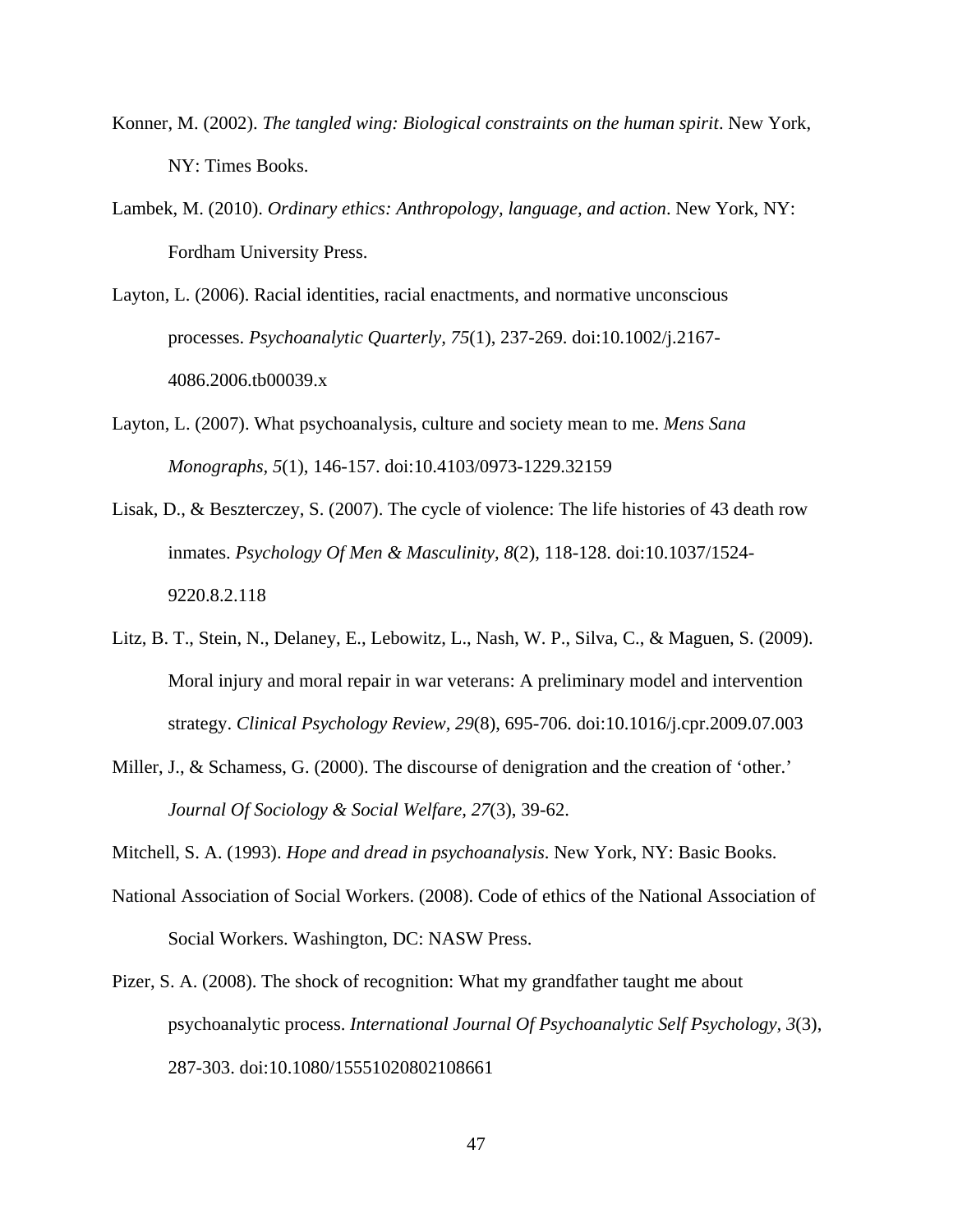- Samuels, A. (2006). Working directly with political, social and cultural material in the therapy session. In L. Layton, N. C. Hollander, & S. Gutwill (Eds.), *Psychoanalysis, class and politics: Encounters in the clinical setting* (pp. 11-28). New York, NY: Routledge.
- Scharf, W. & Ngcokoto, B. (1990). Images of punishment in the people's courts of Cape Town: 1985-7: From prefigurative justice to populist violence. In N. C. Manganyi and A. du Toit (Eds.), *Political violence and the struggle in South Africa*. London: Macmillan.
- Stern, D. B. (2012). Implicit theories of technique and the values that inspire them. *Psychoanalytic Inquiry, 32*(1), 33-49. doi:10.1080/07351690.2011.553163
- Stern, J. (2003). *Terror in the name of God: Why religious militants kill*. New York, NY: Harper Collins.
- Straker, G. (2007a). A crisis in the subjectivity of the analyst: The trauma of morality. *Psychoanalytic Dialogues, 17*(2), 153-164. doi:10.1080/10481880701346662
- Straker, G. (2007b). Hybrid identifications, mixed ceelings: Reply to commentaries. *Psychoanalytic Dialogues, 17*(2), 189-196. doi:10.1080/10481880701346803
- Suchet, M. (2004). A relational encounter with race. *Psychoanalytic Dialogues, 14*(4), 423-438. doi :10.1080/10481881409348796
- Suchet, M. (2007). Stained hands: Commentary on paper by Gillian Straker. *Psychoanalytic Dialogues, 17*(2), 165-169. doi:10.1080/10481880701346738

Suchet, M. (2010). Face to face. *Psychoanalytic Dialogues, 20*(2), 158-171. doi:10.1080/10481881003716248

Thomas, K. (2012). Wounding apertures: Violence, affect and photography during and after apartheid. *Kronos, 38*(1). 204-218.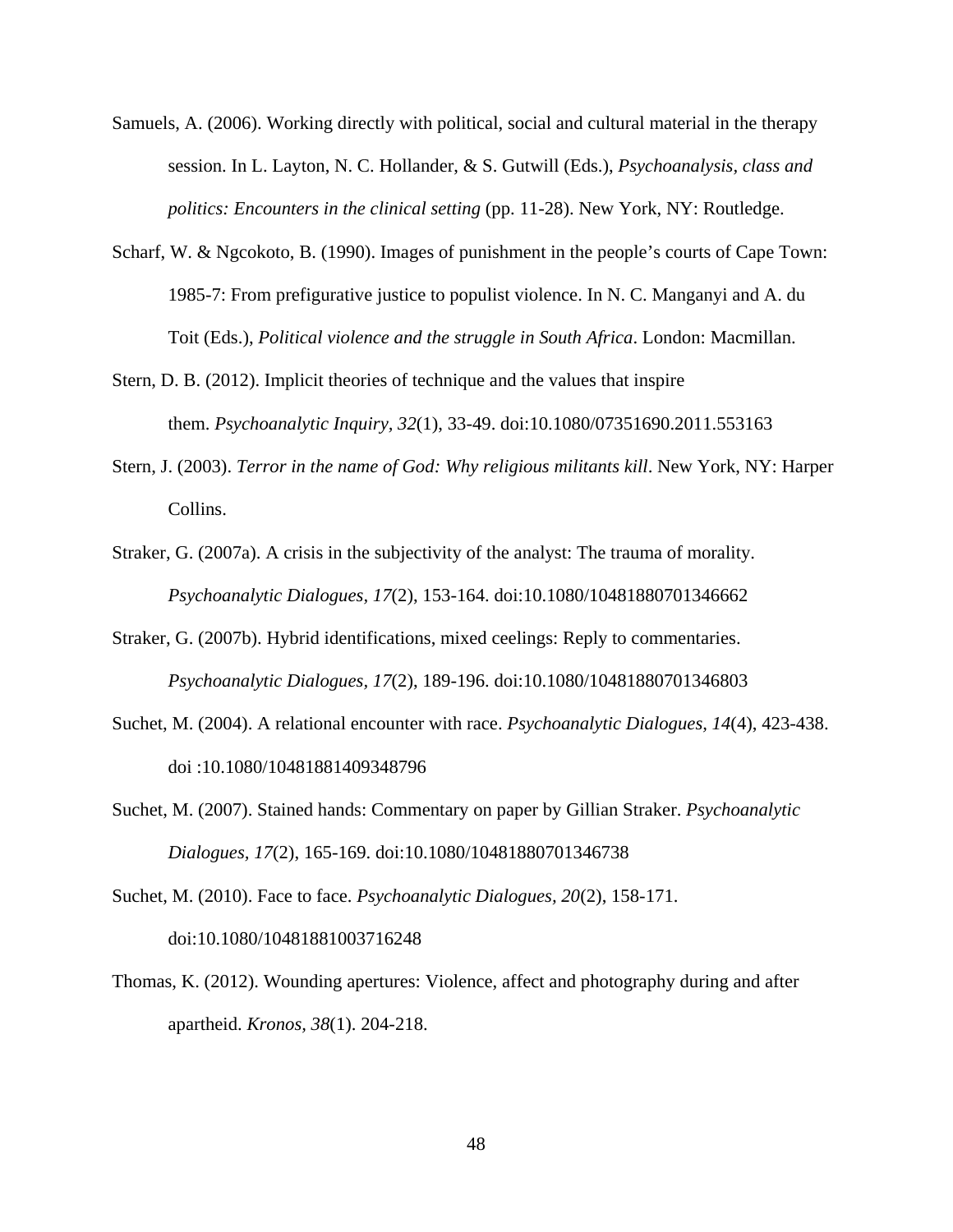- Volkan, V. D. (1988). *The need to have enemies and allies: From clinical practice to international relationships*. Northvale, NJ: Jason Aronson.
- Walls, G. (2006). The normative unconscious and the political contexts of change in psychotherapy. In L. Layton, N. C. Hollander, & S. Gutwill (Eds.), *Psychoanalysis, class and politics: Encounters in the clinical setting* (pp. 118-128). New York, NY: Routledge.
- White, C. (2007). Fertile ground at the edge of difference: Self, other, and potential space: Commentary on paper by Gillian Straker. *Psychoanalytic Dialogues, 17*(2), 171-187. doi:10.1080/10481880701346795
- Zigon, J., & Throop, C. (2014). Moral experience: Introduction. *Ethos, 42*(1), 1-15. doi:10.1111/etho.12035